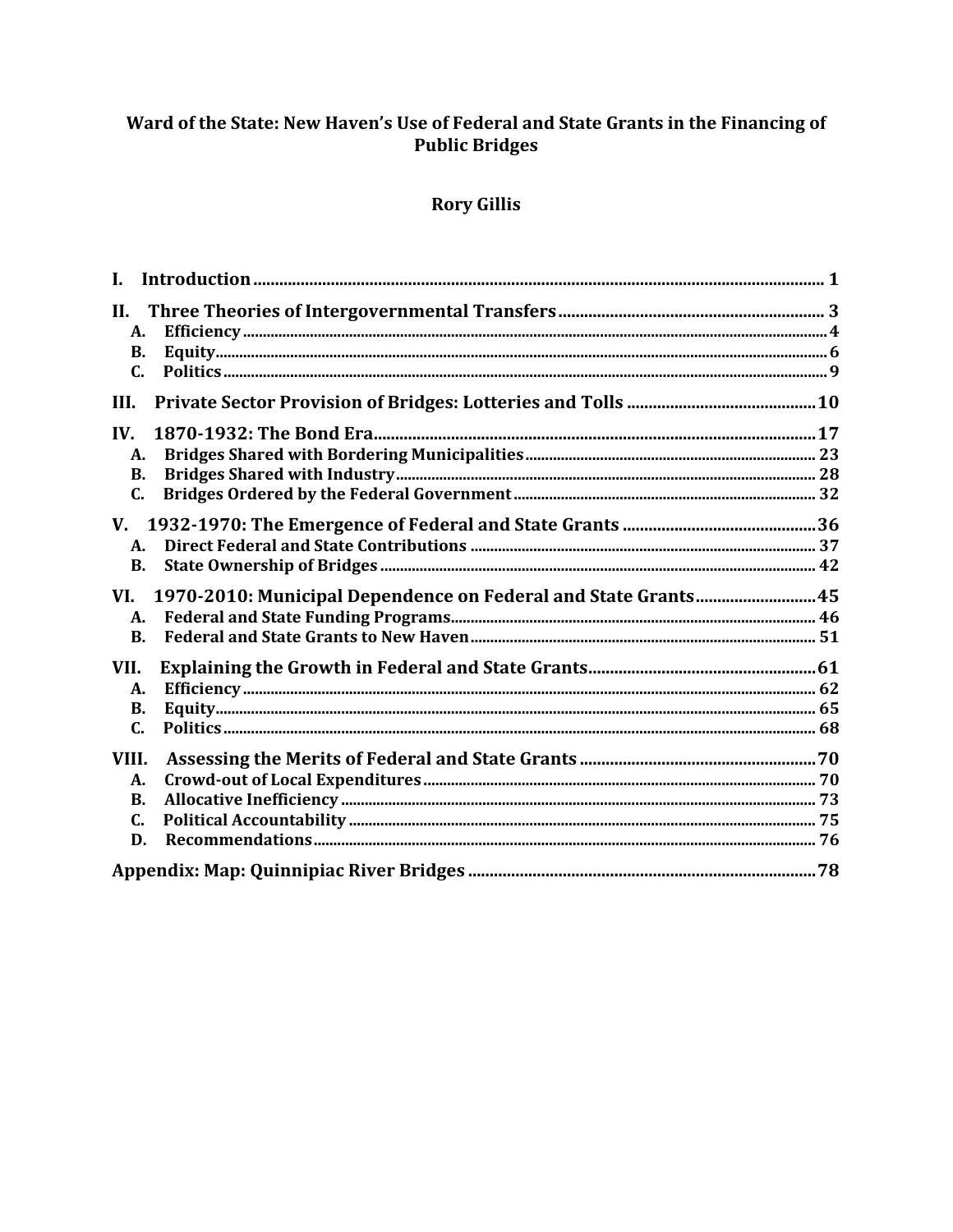$\overline{a}$ 

#### **I. Introduction**

In 1858, residents living along New Haven's Quinnipiac River petitioned the city government to replace the river's main bridge. The Grand Avenue Bridge, they claimed, was blocking commercial ships from traveling up river and discouraging industry from locating in the area. A new drawbridge that could open for ships "was absolutely indispensable…to promote future growth".1 The city government was unconvinced of the merits of the proposal and rejected the petitioners' request. For the next thirty-six years, the petitioners periodically lobbied the city without success. In 1894, they turned their attention to the federal War Department. The Department considered their case and declared the Grand Avenue Bridge an "obstruction to navigation". The Department ordered the city to construct a \$150,000 drawbridge—at the city's own expense.2 The city vehemently protested—it would be unjust "to impose a extra taxation upon many who can ill afford it"3—but the War Department held firm. The city issued bonds to raise the necessary funds<sup>4</sup> and completed the bridge in 1898.<sup>5</sup>

One hundred years later, the residents of New Haven sought to construct another bridge in pursuit of economic growth. The Church Street Extension Bridge would cross the

<sup>1</sup> Petition to Selectmen Requesting New New Haven-Fair Haven Bridge (Sept. 24, 1858) (on file with the New Haven Museum and Historical Society) ("By obstructing the navigation of the Quinnipiac, [the bridge] has seriously impeded our growth and prosperity as a village…It is evident that a New Bridge is absolutely indispensable…[w]ith a view to promote our future growth and in order to induce manufacturing to locate on the banks of the Quinnipiac North of the Bridge, thereby providing means of employment for a portion of our rapidly growing population.").

<sup>2</sup> Letter from Henry M. Robert, Lieut. Col. Corps of Engineers, to the City of New Haven Connecticut (Feb. 8, 1895) *in* CITY OF NEW HAVEN, JOURNAL OF THE BOARD OF ALDERMAN, 1895 at 136.

<sup>3</sup> Letter from A.C. Hendrick to the U.S. War Department (1895) *in* CITY OF NEW HAVEN, JOURNAL OF THE BOARD OF ALDERMAN, 1895 at 136, 137.

<sup>4</sup> Letter from A.C. Hendrick, Mayor of New Haven, to the New Haven Board of Aldermen (Apr. 23, 1895) *in*  CITY OF NEW HAVEN, JOURNAL OF THE BOARD OF ALDERMAN, 1895 at 140.

<sup>5</sup> 1898 NEW HAVEN CITY YEAR BOOK [hereinafter CITY YEAR BOOK].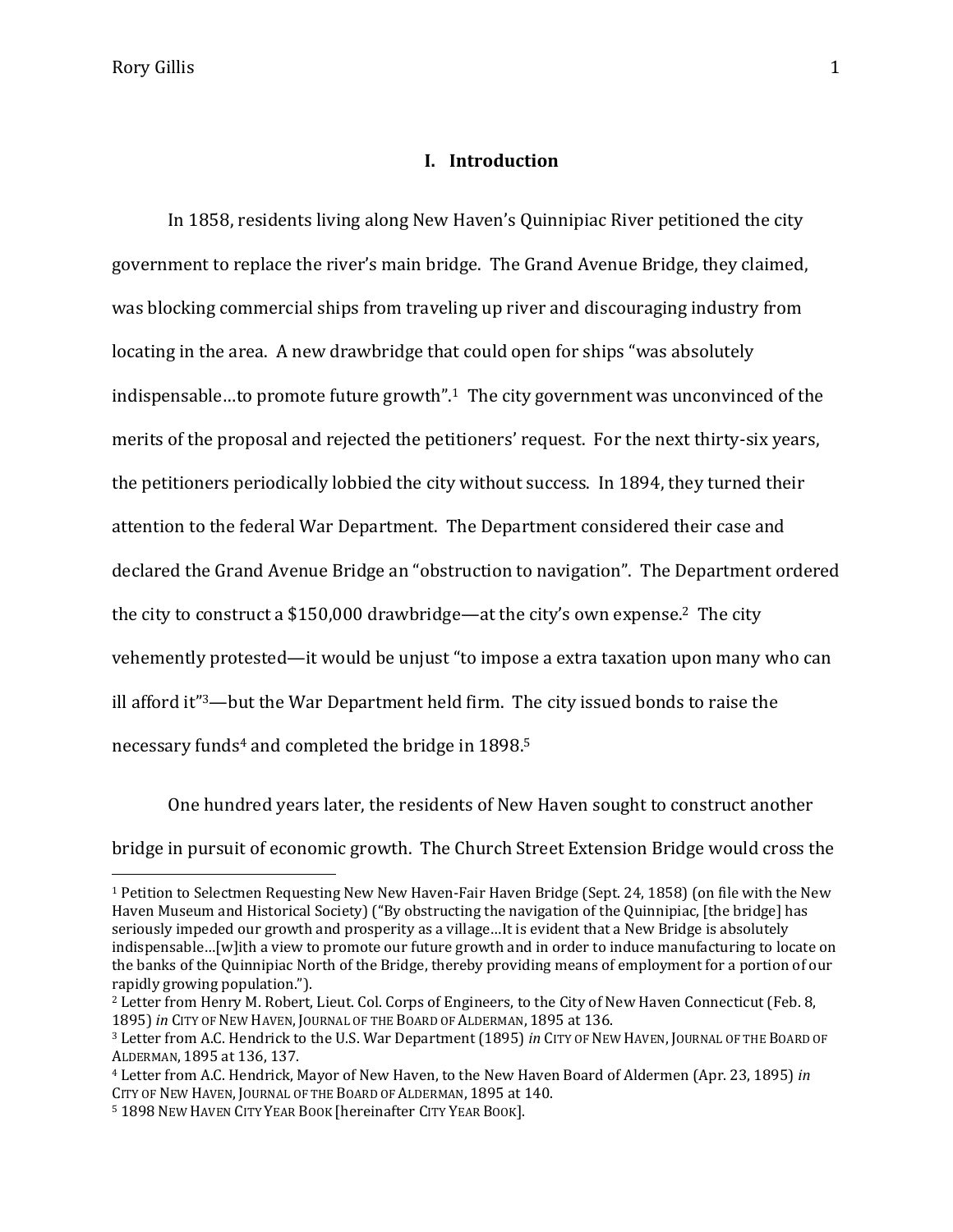New Haven railyards, connecting the city's downtown with its harbor.6 This time the city government was onboard. With the cooperation of the local congresswoman, the Mayor testified before Congress in pursuit of federal funding.7 A \$19 million earmark was inserted into the transportation appropriations bill.8 The \$32 million bridge opened in 2003, funded almost entirely by federal and state grants.<sup>9</sup>

The Grand Avenue and Church Street Bridges illustrate a dramatic change in the financing of New Haven's bridges. One hundred years ago, all bridges within the city, even those ordered by the federal government or located on state highways, were constructed using city funds raised through bond issues. Today, almost all locally owned bridges within the city, even those that mainly benefit New Haven residents, are primarily funded through federal and state grants. Of the \$12.55 million the city will spend on bridge construction and rehabilitation<sup>10</sup> in 2009-2010, only \$490,000 will come from municipally raised revenues.<sup>11</sup>

The growth in federal and state grants, for all types of goods and services, has occurred across the country. Between 1902 and 2004, federal government grants to state and local governments increased from less than 1% of state and local revenue to more than 20%.12 Since 1946, state grants to local governments have more than tripled, from 1% of

<sup>6</sup> Mary E. O'Leary, *\$31.3 Million Span Reconnects Downtown, City Harbor*, NEW HAVEN. REG., Dec. 4, 2003; *see also*, Kara Ouellet, *Church Street Bridge Ahead of Schedule*, NEW HAVEN. REG., Oct. 13, 2003.

<sup>7</sup> *A 21st Century Transportation System: Reducing Gridlock, Tackling Climate Change, and Growing Connecticut's Economy*: *Hearing Before the S. Comm. on Banking, Housing and Urban Affairs,* 111 Cong. 5 (2009) <sup>8</sup> Transportation Equity Act for the 21st Century, P.L. 105-178, 112 Stat. 284 (1998).

<sup>9</sup> *Supra* note 6.

<sup>10</sup> Throughout this paper, I will use "rehabilitation" to refer to the substantial reconstruction or renovation of bridges.

<sup>11</sup> CITY OF NEW HAVEN, ADOPTED FISCAL YEAR 2009-2010 BUDGET, at ch. 3-4 (2009).

<sup>12</sup> JONATHAN GRUBER, PUBLIC FINANCE AND PUBLIC POLICY 248, 249 (2005).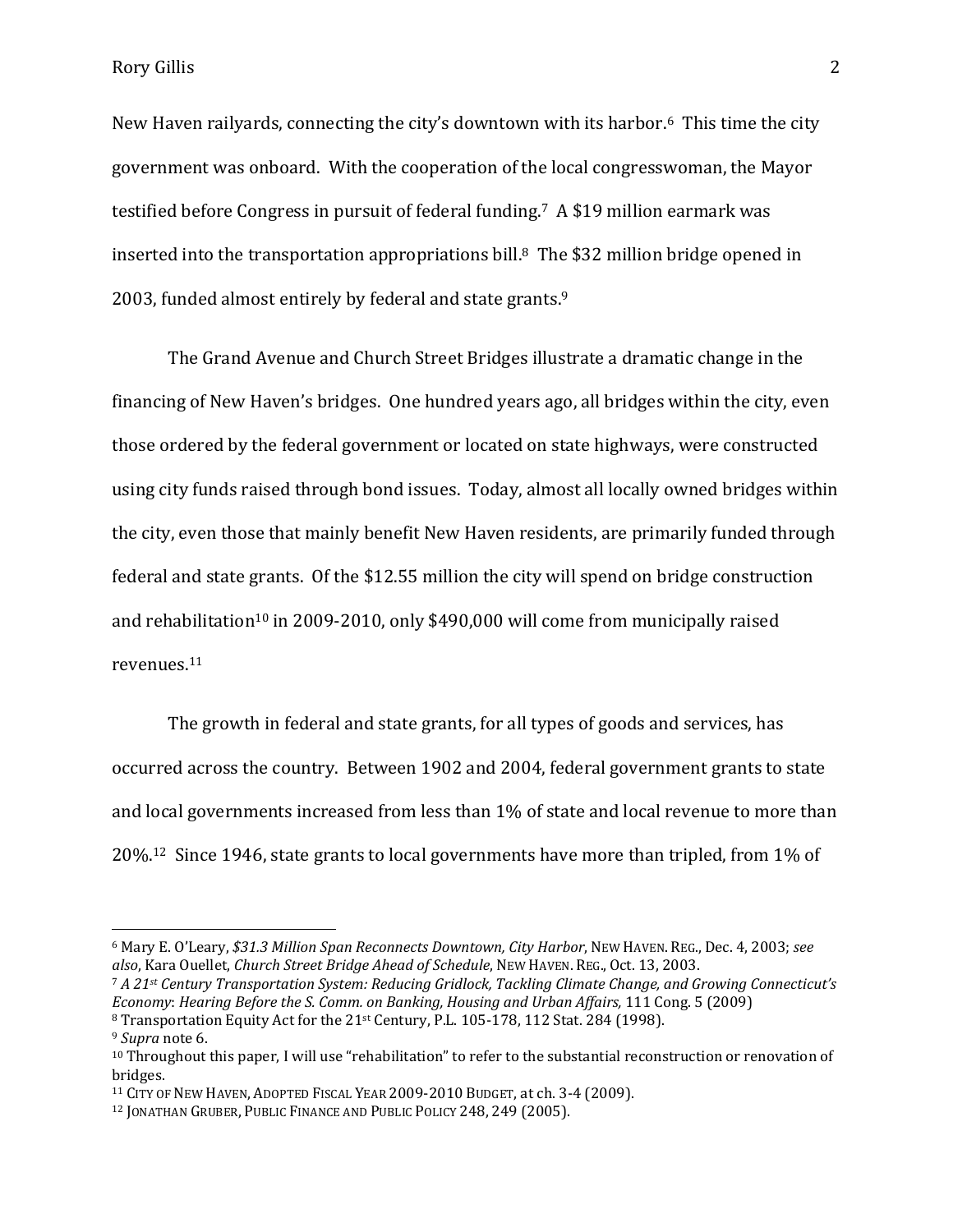GNP to 3.3%.13 Federal and state grants now comprise approximately 38% of total local government general revenues.14 In this paper, I will examine this trend by considering the financing of bridge construction, rehabilitation, and maintenance in New Haven between 1790 and 2010. I will ask two questions. First, what factors explain the change in funding sources? Second, does the resulting system of federal and state grants promote public welfare?

In Part II of this paper, I will review three theories that may explain the change in funding sources. In Parts III-VI, I will survey the history of bridge finance in New Haven, moving through eras of private sector finance, municipal finance, and state and federal finance. In Parts VII and VIII, I will consider the causes of these changes and their effects on public welfare.

## **II. Three Theories of Intergovernmental Transfers**

There are two widely supported justifications of intergovernmental grants to municipalities: efficiency and equity. Grants can aid efficiency by ensuring that municipalities do not underinvest in public goods that benefit surrounding jurisdictions. 15 Grants can aid equity by ensuring that poorer municipalities can afford to provide necessary public goods.16 Both of these justifications operate as normative and positive theories. They are normative in that they identify the conditions under which federal and

l

<sup>&</sup>lt;sup>13</sup> GEORGE F. BREAK, FINANCING GOVERNMENT IN A FEDERAL SYSTEM 4 (1980).

<sup>&</sup>lt;sup>14</sup> Harvey S. Rosen, Public Finance 496 (5<sup>th</sup> ed.) (1999).

<sup>15</sup> *See e.g.*, GRUBER, *supra* note 12, at 255; Wallace E. Oates, *An Essay on Fiscal Federalism*, 37 J. OF ECON. LIT. 1120, 1126-27 (1999); BREAK, *supra* note 13 at 77.

<sup>16</sup> *See, e.g.* Oates, *supra;* BREAK, *supra* at 80-87.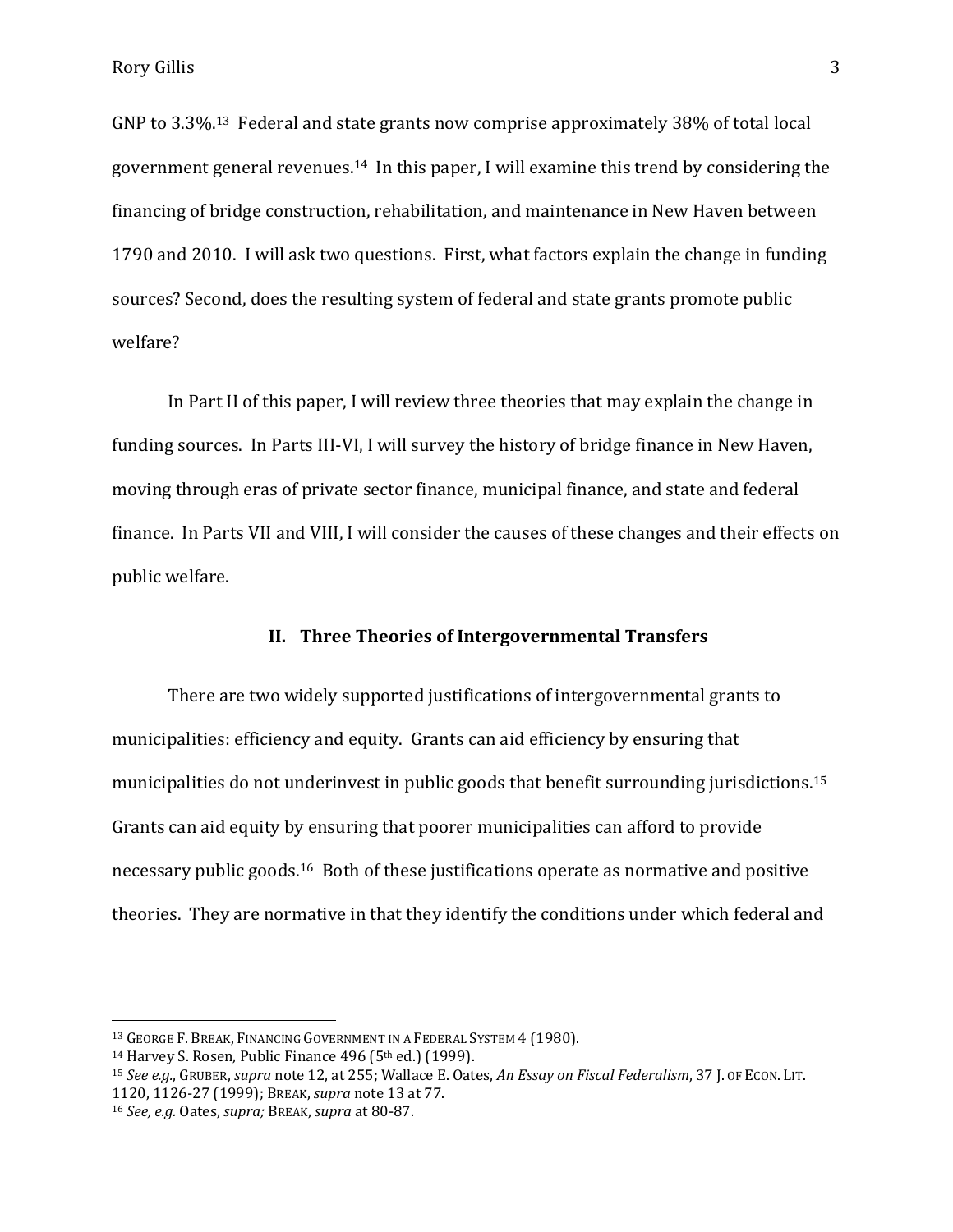state governments should make grants to lower levels of government. They are positive in that they may explain why federal and state governments make such grants.

A third theory, also widely advanced in the literature, is purely positive: federal and state legislators make grants to lower levels of government for political reasons, in particular the desire to secure re-election.17 In this Part, I will survey each of these theories of intergovernmental transfers.

### **A. Efficiency**

l

Federal and state grants to municipalities can help address the problem of spillover benefits in local public good provision. An economically rational municipality will fund a public good only to the point where the benefit to its residents equals the cost. In cases where the benefits of a locally provided public good are shared by non-residents, the municipality will determine its spending level by measuring the benefits to its own residents, not the outsiders.<sup>18</sup> The result, from a societal perspective, is the underprovision of the good.

For example, if a bridge running through New Haven is substantially used by residents of East Haven, New Haven is unlikely to adequately fund the bridge. If upgrades to a bridge produce \$10 million in total benefits, but New Haven residents receive only 50%, the city, if rational and self-interested, will spend no more than \$5 million on the bridge. If the total upgrade cost exceeds \$5 million, at least a portion of the work will not

<sup>17</sup> *See, e.g.*, Robert P. Inman, *Federal Assistance and Local Services in the United States: The Evolution of a New Federalist Fiscal Order, in* HARVEY S. ROSEN, FISCAL FEDERALISM (1988); Phillip J. Grossman, *A Political Theory of Intergovernmental Grants*, 78 Pub. Choice 295 (1994); Robert C. Lowry and Matthew Potoski, Organized Interests and the Politics of Federal Discretionary Grants, 66 J. of Pol. 313 (2004). <sup>18</sup> BREAK, *supra* note 13 at 77-79.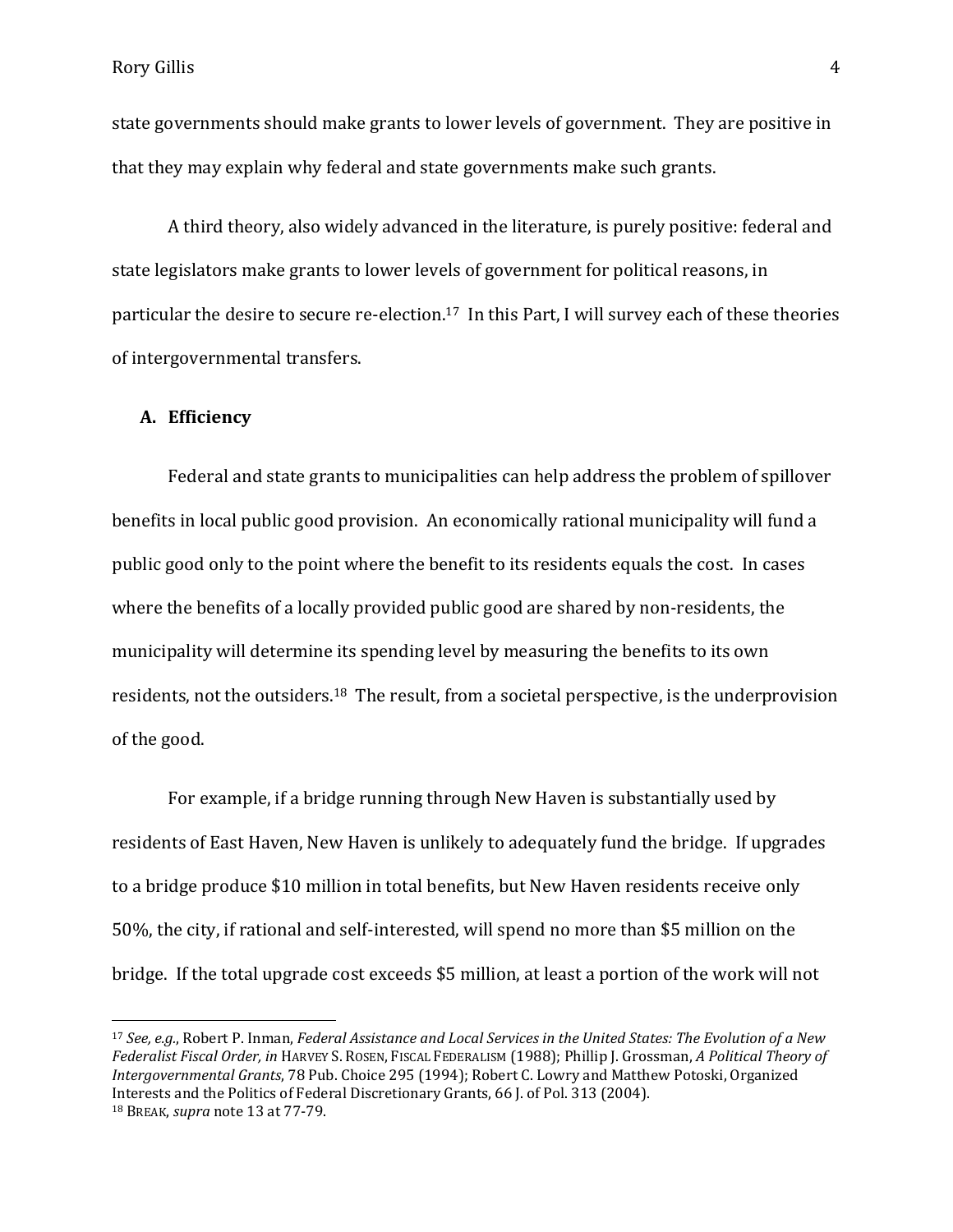be performed. The bridge may end up with fewer lanes than traffic warrants; or close frequently due to a lack of preventative structural maintenance; or be in need of repaving. Similar underprovision occurred in Connecticut in the 19th century when individual towns were responsible for maintaining the portions of the state highways that ran through their territory.19 While the benefits of maintaining the highways were great to the state as a whole, they were small to each municipality. As a result, the highways were poorly maintained.

The underprovision of public goods can be corrected through grants from a higher level of government. If New Haven is only willing to spend \$5 million on upgrades to its bridge, but the optimal upgrades cost more, a grant from the state can ensure that the optimal upgrades take place. The state may choose to subsidize the bridge in one of two ways. Block grants award a fixed amount of funding for a particular project. Matching grants provide municipalities with X dollars for every dollar they spend: the more a municipality spends, the more it receives.<sup>20</sup>

A properly designed system of grants ensures allocative efficiency—the socially optimal level of spending on bridges. There are four alternative ways, however, of achieving allocative efficiency in the provision of public goods. First, municipal boundaries may be changed so that the municipality encompasses all the beneficiaries of its public goods. <sup>21</sup> For example, if the residents of East Haven greatly benefit from New Haven's bridge, incorporating East Haven into New Haven ensures the New Haven takes into

<sup>19</sup> CONNECTICUT DEPARTMENT OF TRANSPORTATION [hereinafter CONNDOT], MANAGING TRAVEL IN CONNECTICUT: 100 YEARS OF PROGRESS at ch. 1 (1995).

<sup>20</sup> GRUBER, *supra* note 12 at 260-65.

<sup>21</sup> Oates, *supra* note 15 at 1130.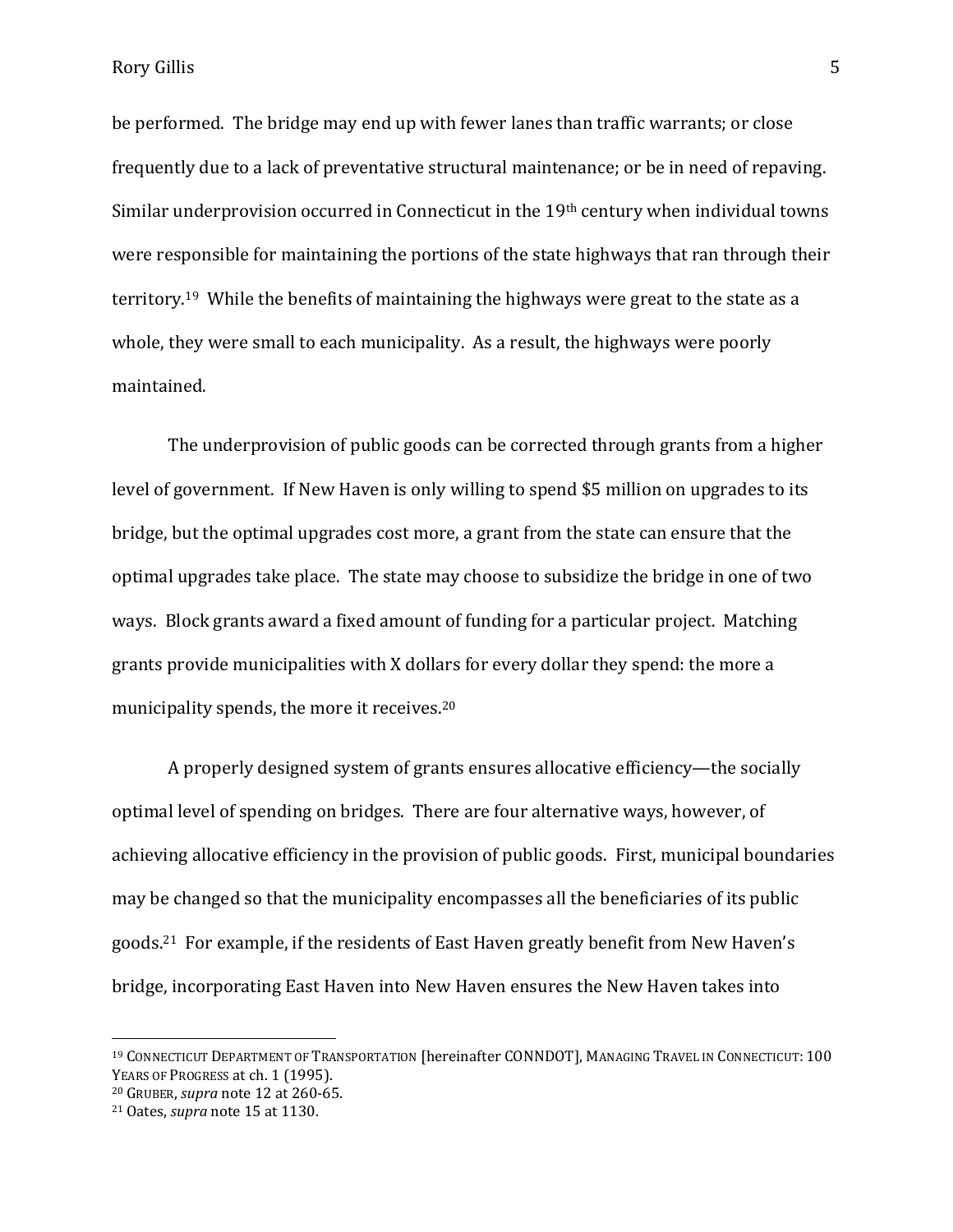account all the benefits of investing in the bridge. Second, municipalities may negotiate with one another to share the cost of public goods with spillover benefits. New Haven and East Haven, for example, may jointly finance the bridge so that the socially optimally level of spending is obtained.<sup>22</sup> Third, a higher level of government that encompasses all the beneficiaries of the public good may take responsibility for the good. In the case of New Haven's hypothetical bridge, the state government would directly fund, construct, and operate the bridge. Fourth, beneficiaries of the good may be charged for their use. Bridges, for example, are not true public goods since users can be excluded through tolls. Establishing tolls on New Haven's bridges would ensure that all users of the bridge, including East Haven residents, contribute to its funding.

As we will see in Parts III-VI, all five of these methods of achieving allocative efficiency—intergovernmental grants, boundary changes, partnerships between neighboring jurisdictions, direct provision by a higher level of government, and the use of tolls—have been used to finance bridges in New Haven. A potential explanation for the rise in intergovernmental bridge grants to New Haven is that the spillover benefits resulting from the city's bridges have increased over time, and the different levels of government have chosen to respond to this change, at least in part, through the use of grants.

# **B. Equity**

Intergovernmental grants may also be used to promote two types of equity: horizontal and vertical. Horizontal equity refers to equality between municipalities.<sup>23</sup> Municipalities vary greatly in their capacity to raise revenue. Poor municipalities, such as

<sup>22</sup> *Id*. at 1131.

<sup>23</sup> BREAK, *supra* note 13, at 80-86.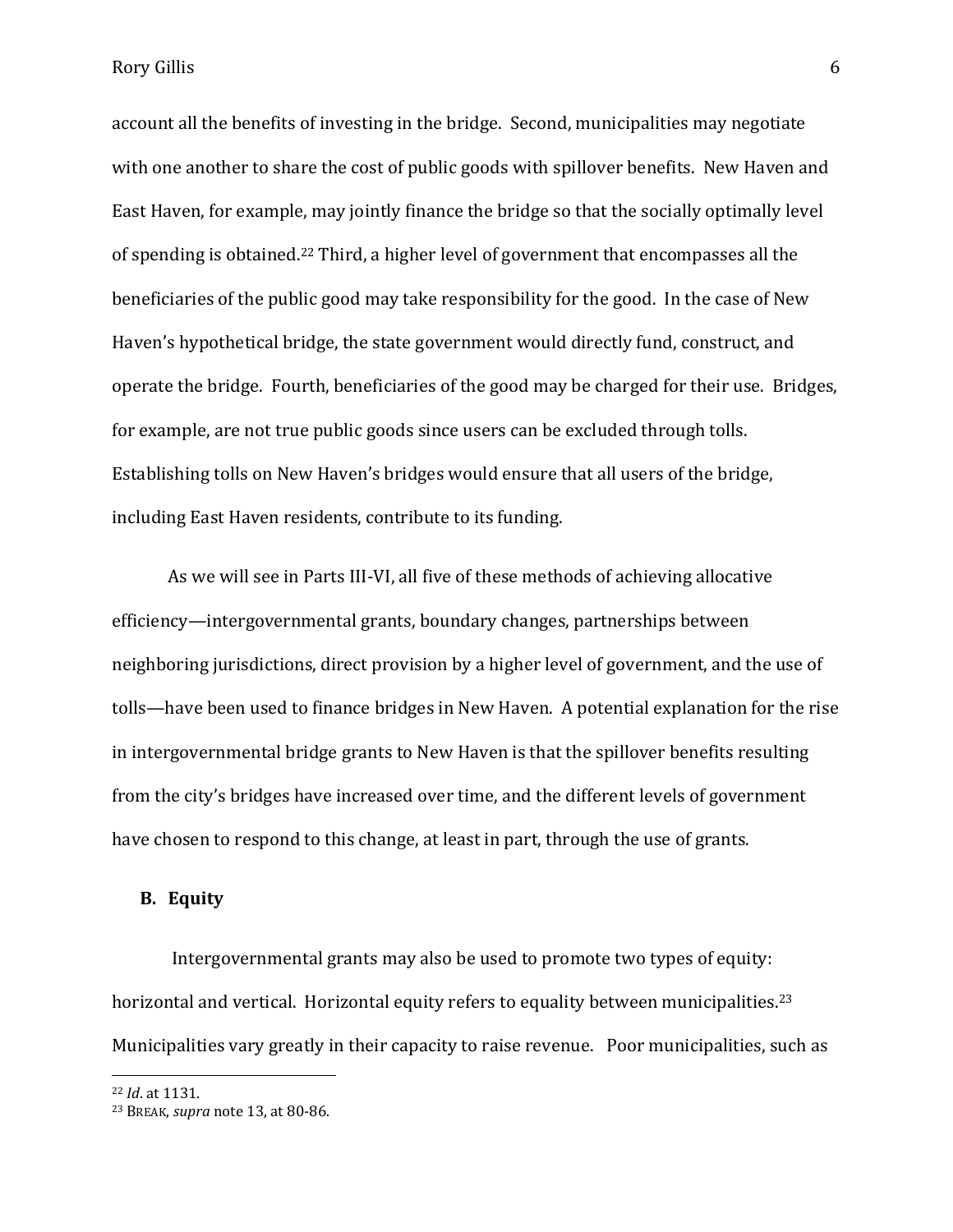New Haven, often can only provide necessary public goods, such as bridges, by raising fees and property taxes to very high levels. Wealthier Connecticut municipalities, like Greenwich and New Canaan, can provide similar levels of services with much lower fee and tax rates. Intergovernmental transfers allow poorer cities to provide public services while maintaining reasonable tax rates or borrowing levels. In extreme cases, grants may be necessary to ensure that municipalities can afford to fund certain public services at any tax rate or borrowing level. For example, high-income taxpayers may choose to leave lowincome municipalities that have higher than average tax rates. As these taxpayers leave for low-tax surrounding areas, the municipality is forced to raise tax rates even higher, reinforcing the cycle.24 The end result may be that no tax rate raises sufficient revenue for the municipality. In New Haven's case, the large number of bridges in the city—5325—may require a higher tax rate than is charged in neighboring municipalities. This tax rate could drive high-income residents to the suburbs, making it very difficult to raise the necessary revenues. Similarly, some municipalities may force high borrowing costs in the bond market that make it almost impossible for them to raise the revenue needed to fund public infrastructure.

In either case—whether grants are needed merely to help municipalities restrain tax rates and borrowing costs or whether they are necessary to make the provision of public services possible at any tax rate or borrowing level—there is an appealing public safety argument for intergovernmental bridge grants to poor cities. Grants help ensure that municipal bridges are well maintained and safe for the public to use. Alternatively,

<sup>24</sup> ROSEN, *supra* note 14, at 481.

<sup>25</sup> Press Release, City of New Haven, In the Wake of Minnesota Bridge Tragedy, New Haven Assess Progress on Bridge Repair Program (Aug. 17, 2007).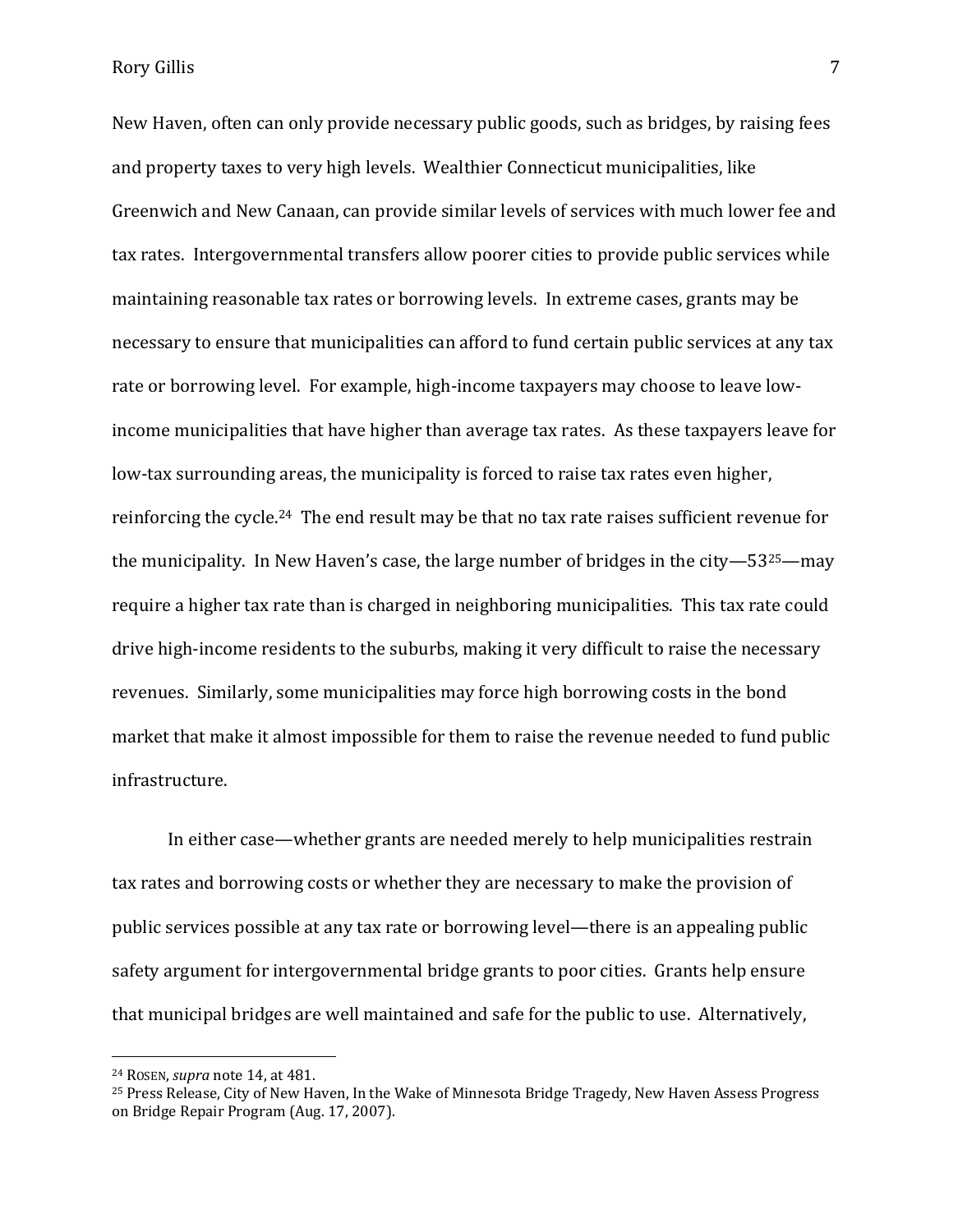grants spare municipalities the economic harm of having to close unsafe bridges. Many bridges, especially in New Haven, serve as important traffic arteries. Each time New Haven has to close an unsafe bridge on an important road, residents and businesses are greatly inconvenienced.

Intergovernmental grants may also promote vertical equity. Vertical equity is achieved when the financial responsibilities of various levels of governments match their taxing power.26 Some scholars have argued that increases in demand for certain municipally provided services—such as public housing and education—have outpaced the ability of municipalities to raise revenue through property taxes.<sup>27</sup> Conversely, the taxing power of state and federal governments—largely because of the introduction of the progressive income tax—may have increased faster than their financial responsibilities. If there is a mismatch between the financial responsibilities and revenue-raising capacities of the different levels of government, then intergovernmental grants can ensure that the underfunded levels of government are able to meet their financial obligations.

Horizontal and vertical equity can be distinguished from one another based on the number of municipalities struggling to fund a public good, such as bridges. If most municipalities struggle to fund bridge construction, rehabilitation and repairs, then there is a lack of vertical equity. If only a minority of municipalities struggle to fund their bridge obligations, the problem is likely with horizontal equity.

<sup>26</sup> BREAK, *supra* note 13, at 80-86.

<sup>27</sup> Inman, *supra* note 17, at 54.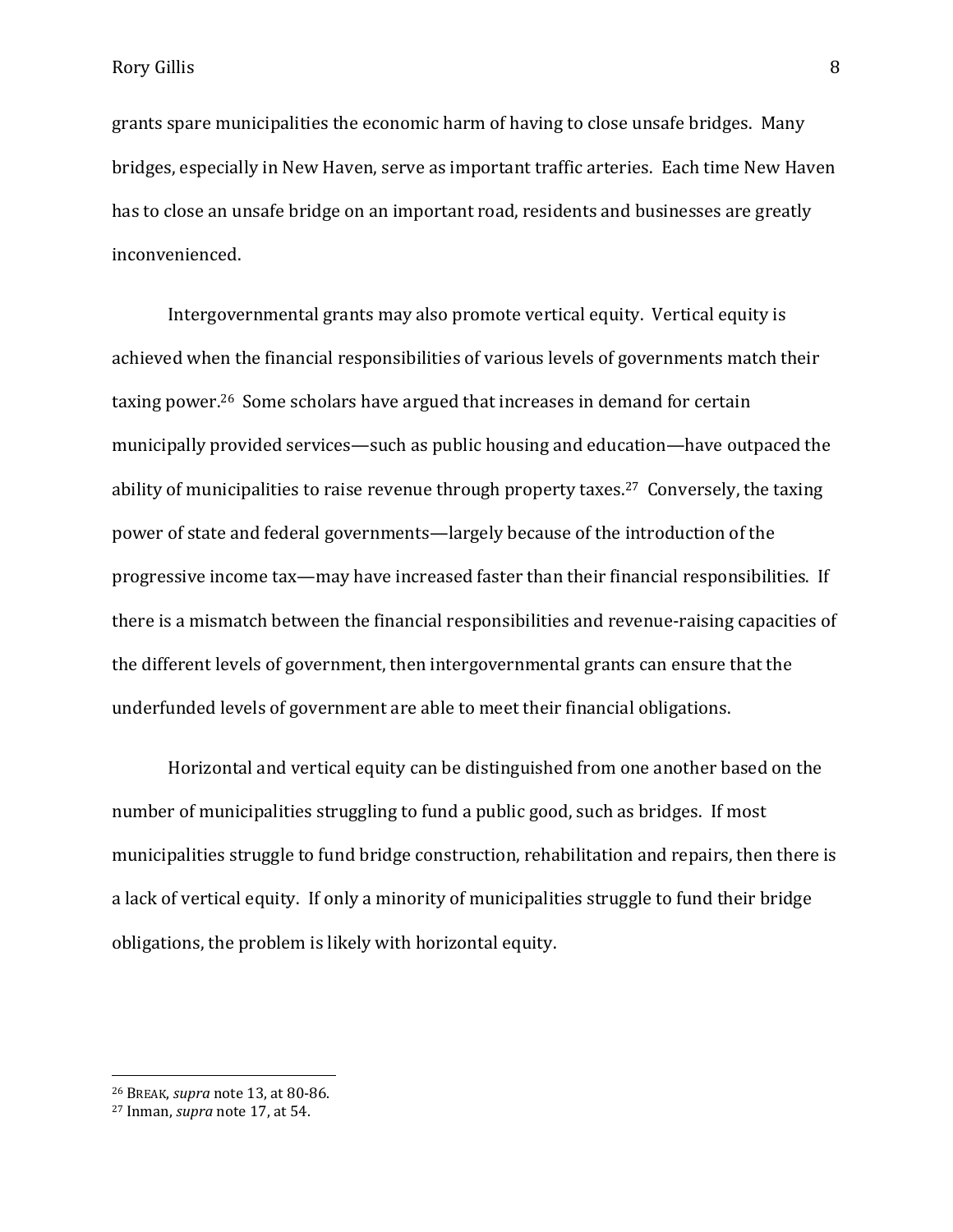A potential explanation for the rise in intergovernmental bridge transfers to New Haven, therefore, is that either horizontal or vertical inequities have increased, and the state and federal governments have chosen to respond to this inequity through transfers.

#### **C. Politics**

A third theory of intergovernmental grants is positive or descriptive. Several scholars have argued that intergovernmental grants have increased during the twentieth century as a result of changes in the political process.28 In the late 1960s, Congress decentralized its budgeting process. Instead of party hierarchies controlling the budgeting process, each congressman, or at least congressman in the majority party, gained the opportunity to insert earmarks directing money to their home district into the budget. "Since each district pays only a small fraction of its own project's costs", it is in the interest of each congressmen to add as many earmarks benefitting his district as possible.<sup>29</sup> Earmarks, also known as "pork barrel spending" or "bringing home the bacon", can help congressmen attract votes.30 They can also help gain the endorsements and support of local and state politicians.<sup>31</sup> Such support may be important in re-election campaigns.

Even without the decentralization of the federal budgeting process, it is in the political interests of Congressmen collectively to establish permanent federal funding programs that direct money to state and local governments. These programs help protect incumbents by allowing them to claim credit for projects in their home district. Since the costs to taxpayers of these projects—higher taxes and fees—are often not directly

<sup>28</sup> *Supra* note 17.

<sup>29</sup> Inman, *supra* note 17, at 58.

<sup>30</sup> Grossman, *supra* note 17, at 296.

<sup>31</sup> *Id*.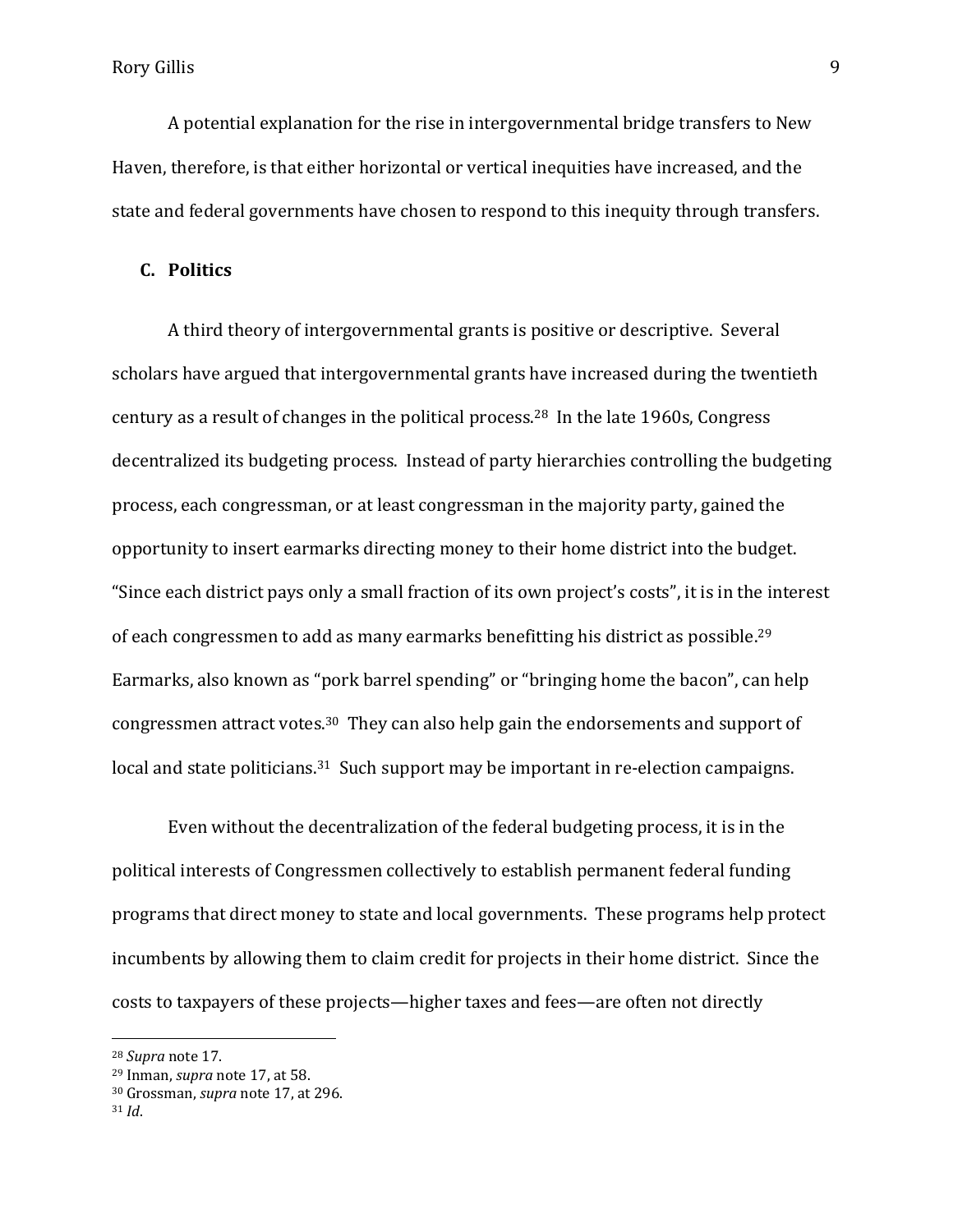attributable to the local congressman, the exchange of higher taxes in return for greater transfers to the district may be politically advantageous to the congressman. The same political forces apply to Connecticut's state legislature.

A potential explanation for the rise in bridge transfers to New Haven, therefore, is that state and federal governments have directed money to municipalities—through earmarks and permanent funding programs—in order to improve their chances of reelection. In the rest of this paper, I will examine whether these three theories efficiency, equity, and politics—explain the increase in intergovernmental bridge grants to New Haven.

#### **III. Private Sector Provision of Bridges: Lotteries and Tolls**

In the second half of the  $18<sup>th</sup>$  century, the city and town governments of New Haven looked to private corporations to finance and construct major bridges. Typically, the city would offer private entities the right to conduct lotteries or collect tolls in return for constructing and, usually for a limited period of time, maintaining bridges. The two most important bridges of the period—the Dragon Bridge and the New Haven-East Haven Bridge—were both financed and constructed by private corporations. In response to the difficulties these corporations encountered, the city and town governments gradually assumed a larger role in the construction of New Haven's bridges.

In 1762, a group of private individuals were granted the right to build a bridge crossing the Quinnipiac River<sup>32</sup> at a place called Dragon Point.33 After five years, the

l

<sup>32</sup> The Quinnipiac River was then known as the East River.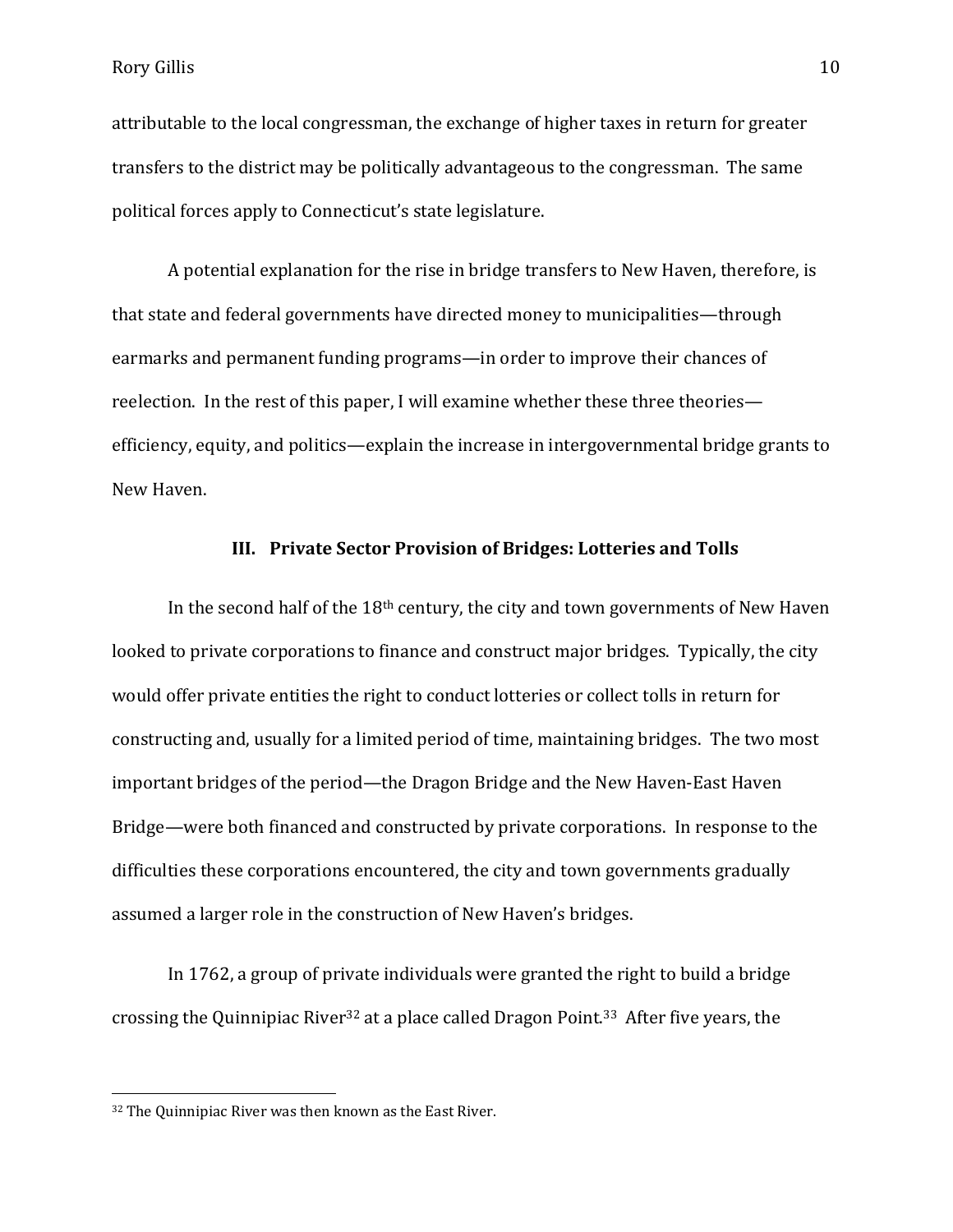Rory Gillis 2012 11

proprietors transferred responsibility for maintaining the bridge to the Town of New Haven. When the Dragon Bridge was destroyed by a flood several years later, the Town attempted in 1780 to finance, on its own, the construction of a new bridge using a lottery.<sup>34</sup> At the time, lotteries were a common means of raising funds for public infrastructure. Cities, towns and private corporations would petition the Connecticut General Assembly for permission to conduct a lottery. If persuaded, the Assembly would grant the party the right to raise a set amount of funds through a lottery, of which a certain amount would go to the winner. The party could keep the remaining proceeds to fund their planned infrastructure project.<sup>35</sup>

The Town of New Haven's use of a lottery to fund the new Dragon Bridge fared poorly and the Town only grossed £465, well short of the amount needed to fund the bridge and substantially below the £1000 worth of lottery tickets the legislature had authorized it to sell.36 To aid the Town, the Assembly granted it a transferable right to collect tolls on the new bridge for ten years. The Town searched for private individuals willing to fund the bridge in return for the right to collect the tolls, but found no takers until the Assembly extended the toll period to twenty years.

 In 1791, three private individuals funded the new Dragon Bridge in return for the right to collect tolls.<sup>37</sup> The tolls only lasted for a year, although the reasons why are

<sup>33</sup> Anisha S. Dasgupta, *Public Finance and the Fortunes of the Early American Lottery*, QUINNIPIAC L. REV. 227, 245 (2006). The Dragon Bridge is now in its fifth incarnation and is known as the Grand Avenue Bridge. The bridge has also been known as the Fair Haven Bridge. *See* CITY OF NEW HAVEN, 1869 CITY YEAR BOOK [hereinafter 1869 CITY YEAR BOOK]; Petition to Selectmen Requesting New New Haven-Fair Haven Bridge (Sept 24, 1858) (on file with the New Haven Museum and Historical Society).

<sup>34</sup> Dasgupta, *supra* note 33, at 246.

<sup>35</sup> *Id.* at 235-39.

<sup>36</sup> *Id*. at 246.

<sup>37</sup> *Id*. at 247.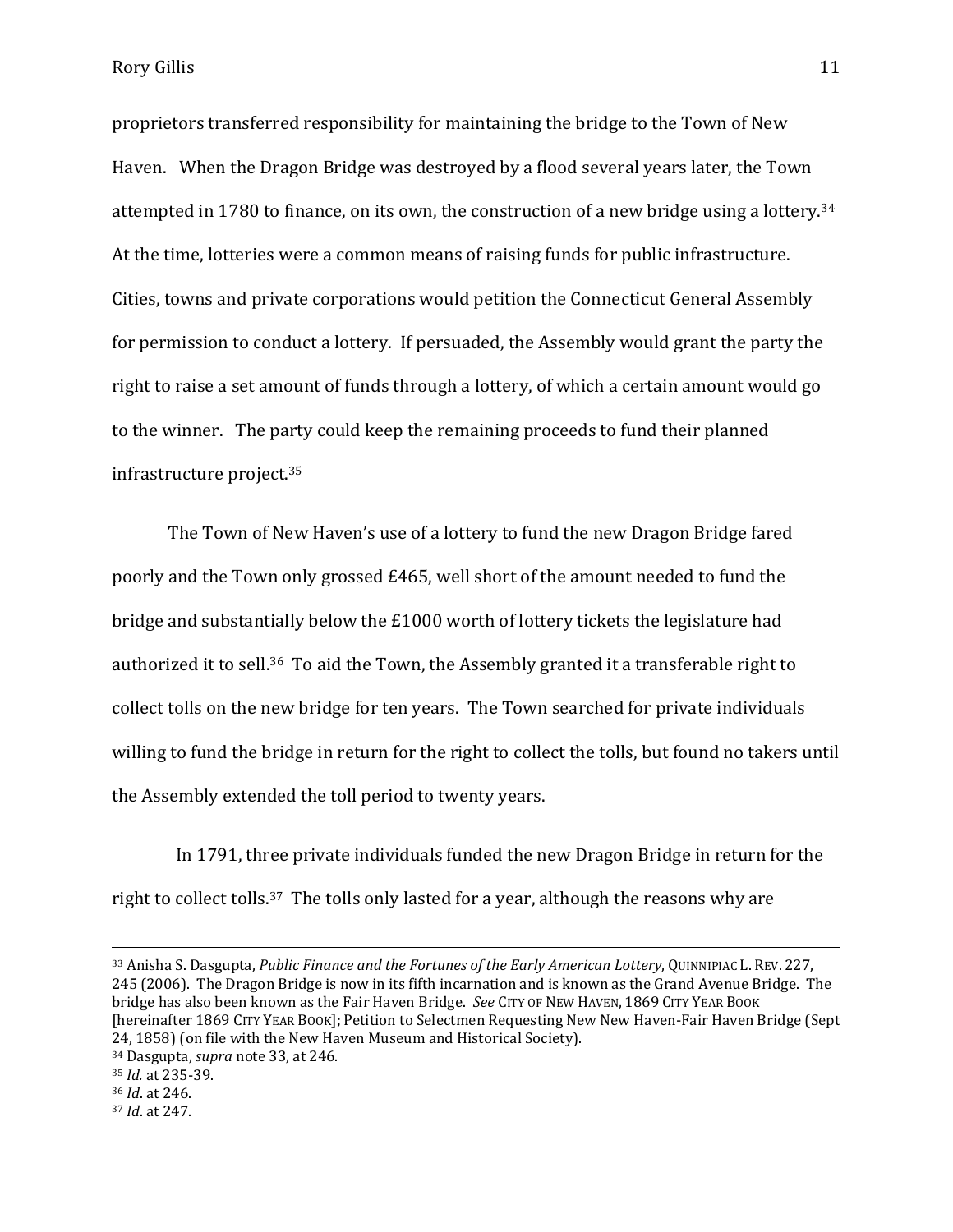Rory Gillis 2012 12

disputed. The City of New Haven, in a 1932 history of the Dragon Bridge, writes that the "the people objected to the tolls and tore down the gates, which action resulted in making it free".38 Anisha Dasgupta, however, attributes the end of the tolls to the construction of another bridge over the Quinnipiac River, which made the Dragon Bridge unprofitable.39 In either case, the Assembly authorized the proprietors to raise £1400 by lottery in lieu of charging tolls. The proprietors evidently found this unattractive and eventually transferred ownership of the bridge to the Town on unknown terms. Both lotteries and tolls had failed to make private ownership a profitable enterprise.

The second major bridge constructed during the period was the New Haven–East Haven Bridge, which connected New Haven and East Haven across the Quinnipiac River.<sup>40</sup> In 1796, the General Assembly granted the Town of East Haven a transferrable right to construct a toll drawbridge over the Quinnipiac River. <sup>41</sup> The bridge was to replace Leavenworth's ferry<sup>42</sup> and "bring economic opportunity into the eastern part of Connecticut via East Haven".43 The Town was authorized to collect tolls for seventy years in return for building a bridge at least twenty-seven feet wide and having a "draw in some convenient place in the channel, of at least twenty-six feet wide, to admit the passage of

<sup>38</sup> 1932 CITY YEAR BOOK.

<sup>39</sup> Dasgupta, *supra* note 33, at 247.

<sup>40</sup> The bridge is now in its sixth incarnation and is known as the Tomlinson Bridge. It has also been known as the Harbor Bridge. 1932 CITY YEAR BOOK.

<sup>41</sup> 1881 CITY YEAR BOOK.

<sup>42</sup> *Bridge Maintenance: What Connecticut Has Done in That Line Since Colonial Times*, (circa 1908) (newspaper article on file with the New Haven Museum and Historical Society).

<sup>43</sup> CONNDOT, TOMLINSON BRIDGE: 200 YEARS OF CROSSINGS: 1798-1998,(1998)(promotional release on file with the New Haven Museum and Historical Society).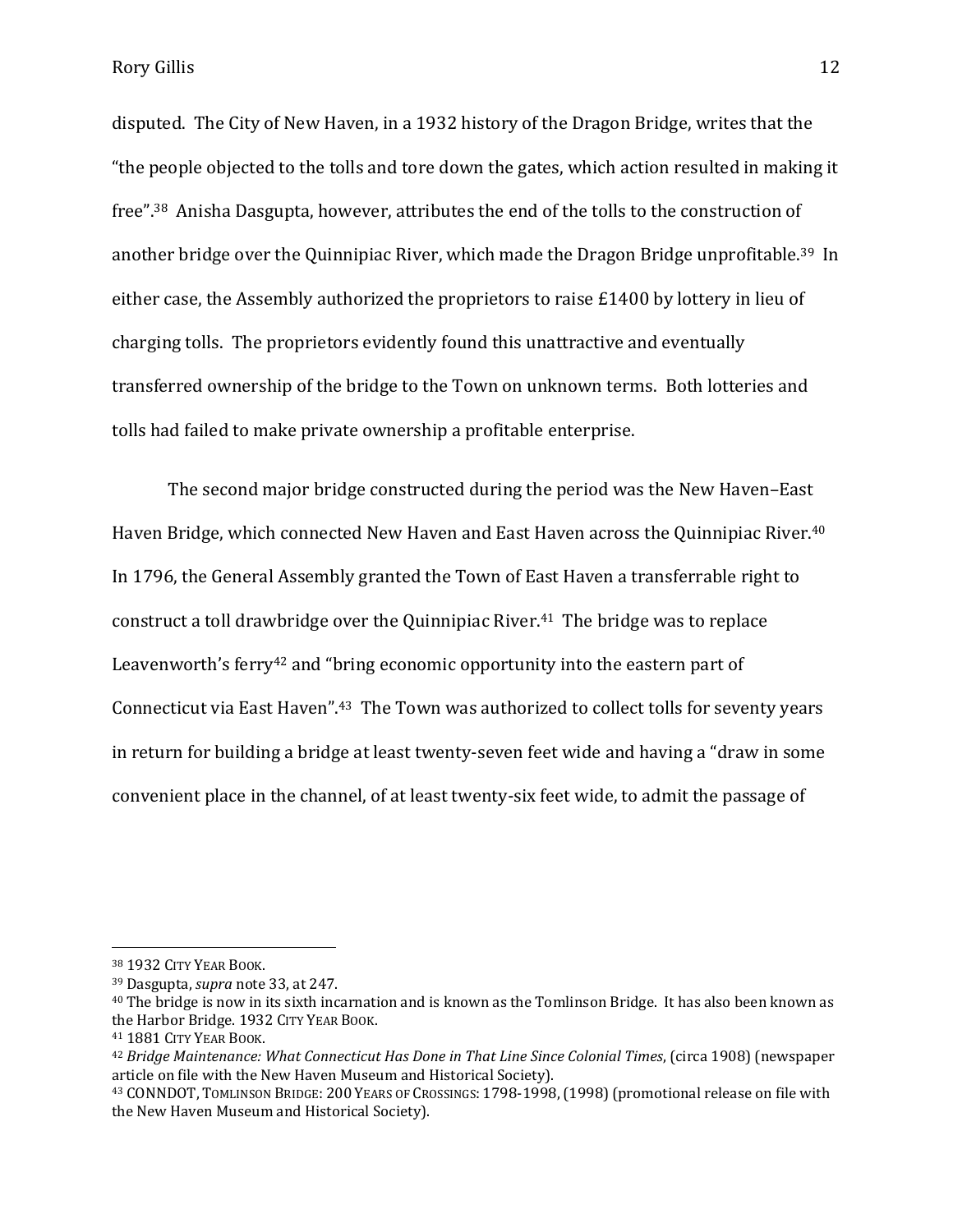vessels…". The Town was also required to "keep said bridge in good repair, subject to the inspection of the General Assembly as often as they shall think proper…". 44

In 1797, East Haven transferred the right to a group of local investors, $45$  who received a corporate charter from the state as the New Haven and East Haven Bridge Company. The company's sixty shares were split largely between New Haven and East Haven investors, and included prominent local residents such as Isaac Tomlinson and James Hillhouse. East Haven did not receive any compensation for transferring the right, other than a promise that the company would construct a drawbridge. Given the difficulties in attracting private investors in the Dragon Bridge, the Town may have had a weak bargaining position. Alternatively, the company may have benefitted from selfdealing. Five of East Haven's seven representatives in the negotiations with the company were also shareholders in the company.<sup>46</sup>

The company constructed a 2640 foot wooden-covered-truss toll bridge in 1797. 47 Construction costs went over budget, which immediately placed the company's financial viability in doubt. <sup>48</sup> In 1799, the General Assembly approved a toll increase to help the

<sup>44</sup> Petition of Ruel Rowe and Others Requesting the Widening of the New Haven-East Haven Bridge (circa 1842)(on file with the New Haven Museum and Historical Society).

<sup>45</sup> Contract Between the Town of East Haven and New Haven and East Haven Bridge Company (Jan. 12, 1797) (on file with the New Haven Museum and Historical Society).

<sup>46</sup> *Id*. The representatives were E. Hemmingway, John Woodwards, Stephen Woodwards, Joshua Austin, and Mr. Bradley (first name illegible).

<sup>47</sup> CONNDOT, *supra* note 43.

<sup>48</sup>1881 CITY YEAR BOOK. An additional problem may have been that tolls were collected on the honor system. BRUCE CLOUETTE, CONNDOT, WHERE WATER MEETS LAND: HISTORIC MOVEABLE BRIDGES OF CONNECTICUT 42 (2004).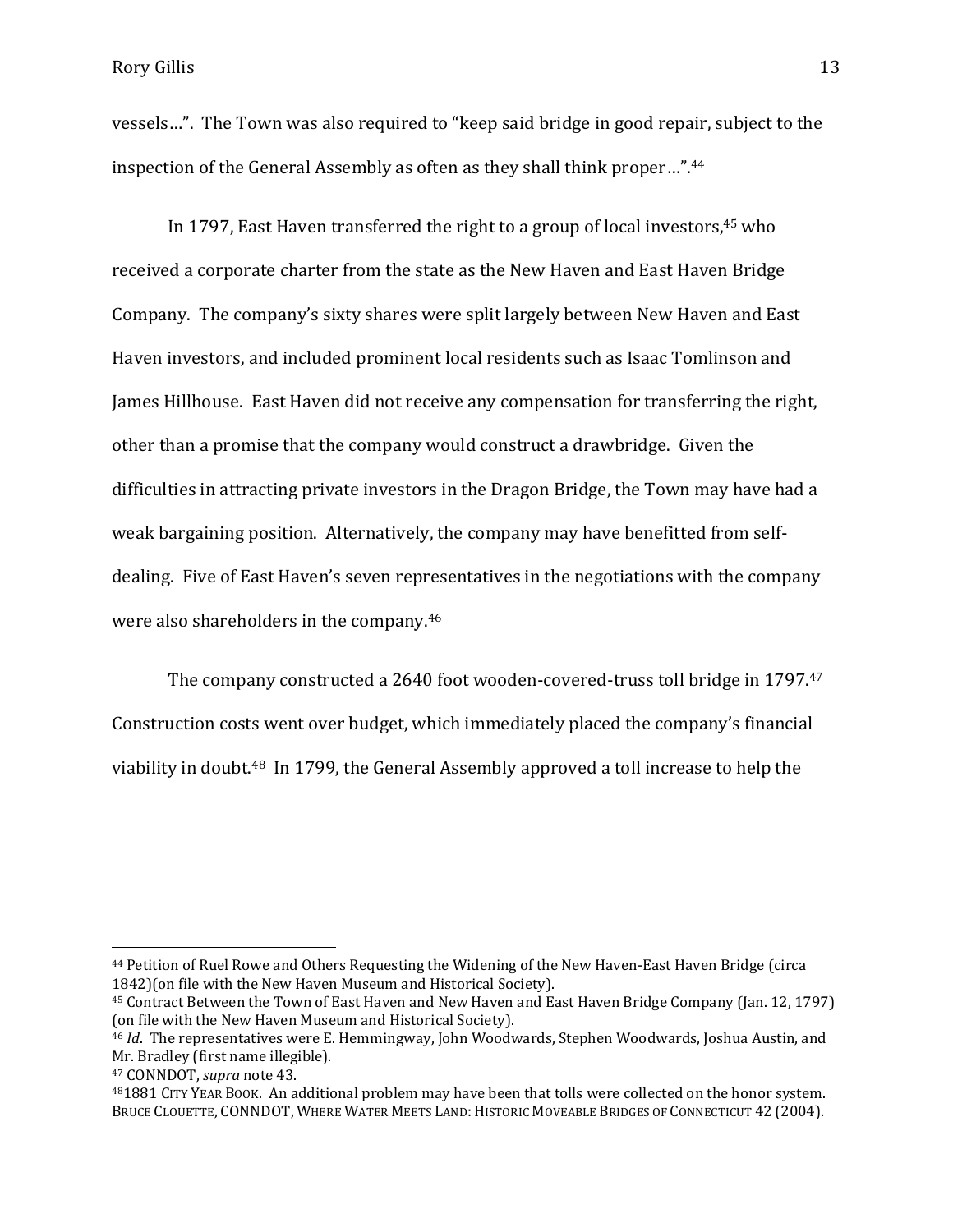company pay its debts.49 In 1805, the Assembly approved another toll increase and extended the company's right to collect tolls to 150 years.<sup>50</sup>

Financial problems continued over the next decade. In 1807, a deluge carried away part of the bridge, which cost \$6,000 to repair.<sup>51</sup> In 1811, the company leased the bridge to Isaac Tomlinson for five years. <sup>52</sup> Under the contract, Tomlinson paid \$100 per year to the company and assumed responsibility for maintaining the bridge and implementing certain improvements, presumably in return for the right to collect the tolls. In transferring its revenue stream and operating liabilities to Tomlinson, the company's actions indicate that it did not view the bridge as a profitable enterprise. Tomlinson, an original shareholder in the bridge company, would eventually assume control of the company.<sup>53</sup> The bridge at that location today is known as the Tomlinson Bridge in his honor. 54

In addition to the difficulties with the business model, the bridge struggled with maintenance problems throughout the 19th century. Area residents were initially delighted with the bridge, but quickly became dissatisfied with its state of repair. Identical 1805 petitions from residents of New Haven and Branford called the bridge "a great Public

l

<sup>49</sup> 1881 CITY YEAR BOOK.

<sup>50</sup> *Id*.

<sup>51</sup> 1932 CITY YEAR BOOK.

<sup>52</sup> Lease Agreement Between Henry Austin and Isaac Tomlinson Regarding the New Haven-East Haven Bridge (Oct. 29, 1822) (on file with the New Haven Museum and Historical Society).

<sup>53</sup> It is unclear when Tomlinson obtained control. While he is frequently credited as the initial controlling shareholder, CLOUETTE,*supra* note 48, at 42, he only owned one of the original sixty shares. Contract, *supra* note 29.

<sup>54</sup> Tomlinson also constructed and maintained the road leading to the New Haven side of the bridge in exchange of for a land grant on East Water Street. 1807 Agreement between Isaac Tomlinson and the Town of New Haven (July 13, 1807) *in* 1932 CITY YEAR BOOK,*supra* note 2. The City attempted to enforce the promise to maintain the road against Tomlinson's heirs in 1863. *Id*.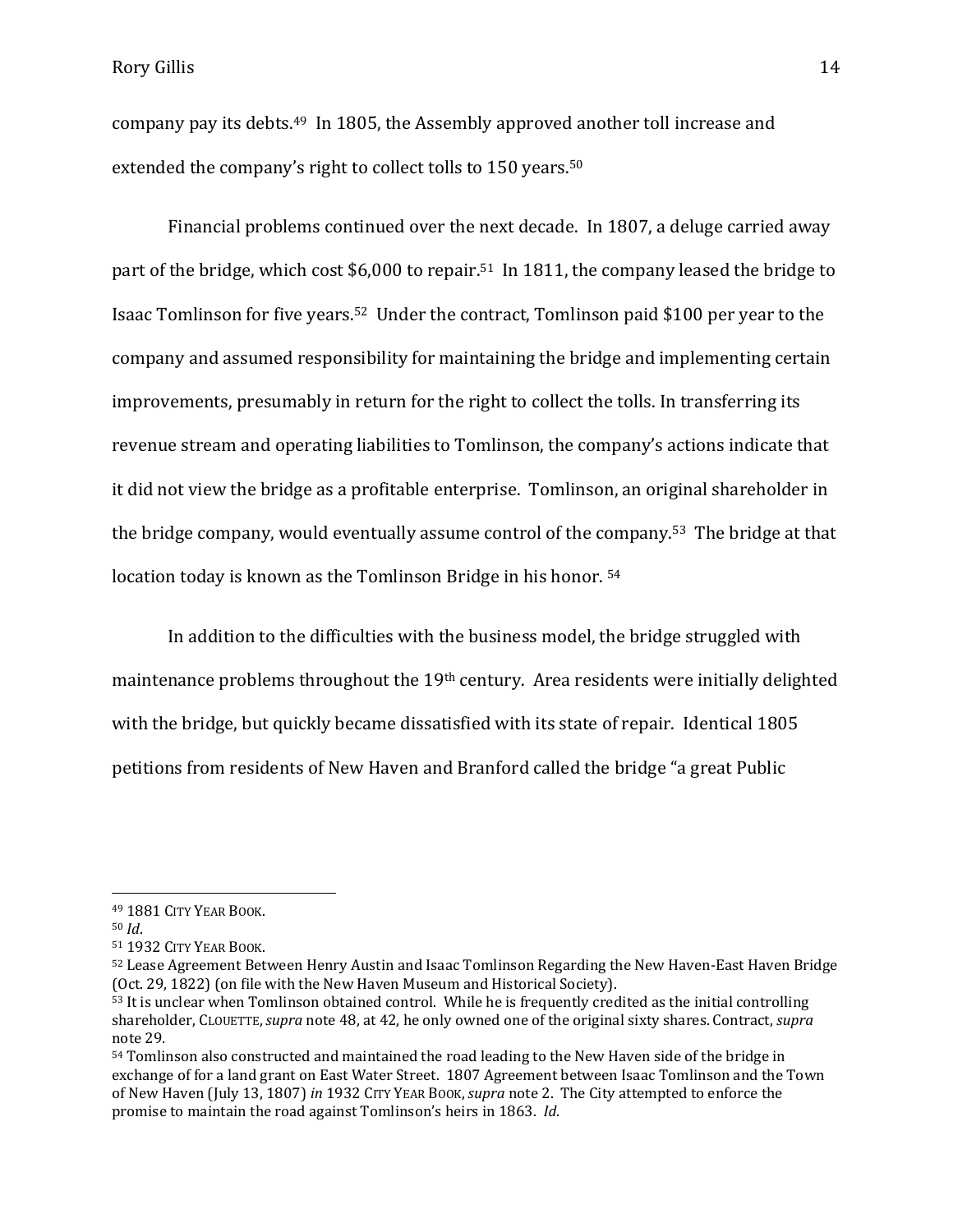Rory Gillis 2018 15

Benefit and convenience", but criticized the company's maintenance.<sup>55</sup> "[I]t [is] quite necessary and Important to have said Bridge supported and kept up and it is our wish that the Proprietors of the Bridge may find such encouragement as will Enable them to Rebuild and Repair the decayed parts of said Bridge…".<sup>56</sup>

The toll system provided little incentive for the company to maintain the bridge beyond the minimum level necessary to keep it open. First, the toll rates, which were set by the legislature, were not high enough to encourage investment in major repairs and upgrades. Second, as a monopolist—the bridge was the only bridge on the Quinnipiac River in that area of New Haven—the bridge company needed only to keep the bridge in working order to maximize revenues. Third, the company was prohibited from collecting tolls from ships that passed underneath. As a result, the company had no incentive to expand the drawbridge so that larger ships could travel up the river. Consequently, repairs and improvements to the bridge generally occurred only when ordered by the Assembly.

In 1842, the Assembly, in response to a petition by resident Ruel Rowe and other local residents,<sup>57</sup> found that the draw<sup>58</sup> in the bridge "wholly fails to accommodate the public in the navigation of the … river" because it was "not in a convenient place" and was not "of sufficient width to admit the free and easy passage of vessels".59 The Assembly appeared exasperated with the company and accused it of "wholly neglect[ing] and refus[ing], though often requested," to meet its legal obligations. The company was

<sup>55</sup> Petition to Selectmen Requesting that Toll Bridge Proprietors Repair Bridge (May 11, 1805)(on file with the New Haven Museum and Historical Society). <sup>56</sup> *Id*.

<sup>57</sup> Petition, *supra* note 28.

<sup>58</sup> The draw is the portion of the bridge that is raised and opened.

<sup>59</sup> Resolution in Relation to the New Haven And East Haven Toll Bridge, Ct. Gen. Assem. (1842).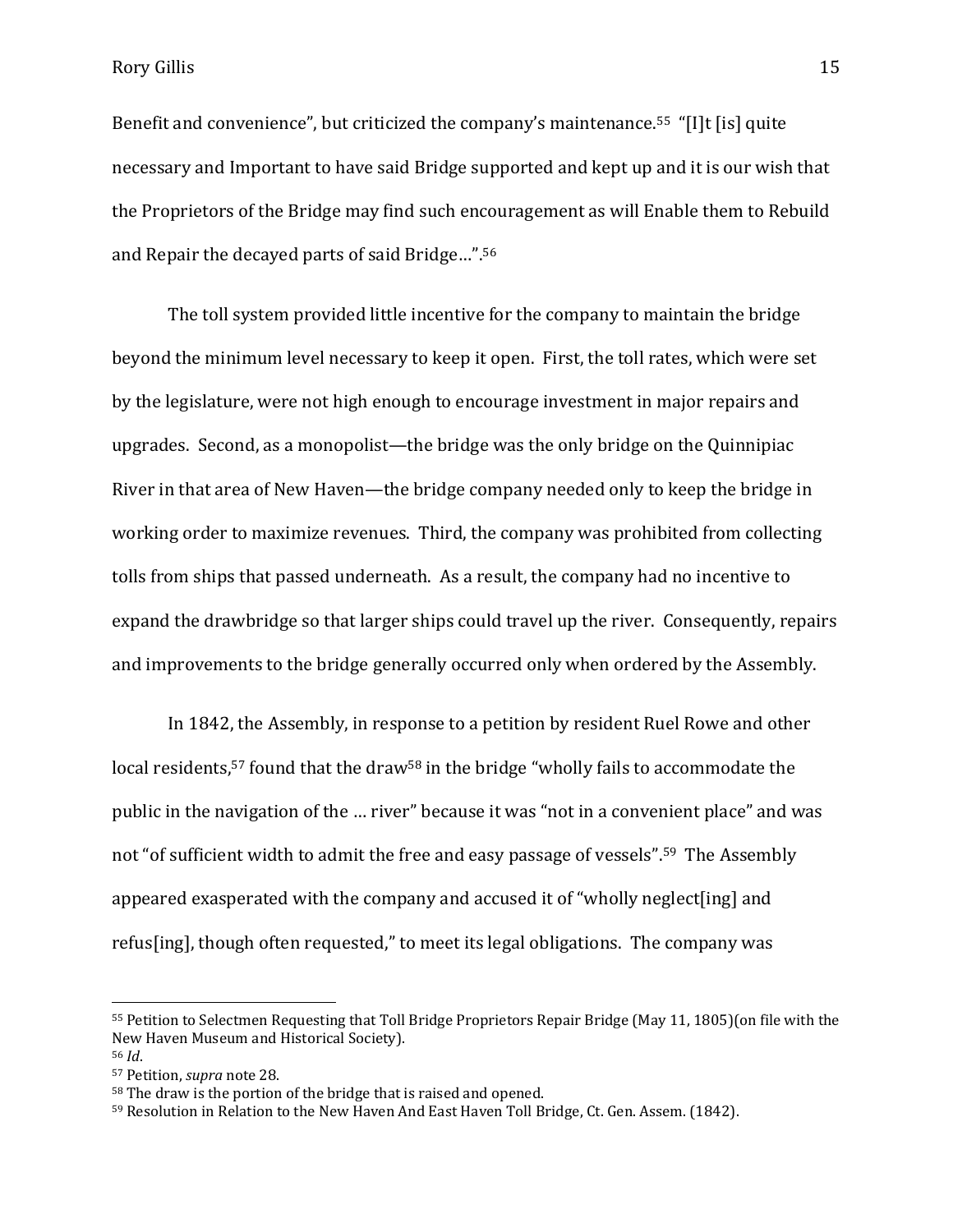ordered to move the bridge further east and to construct a wider draw. In order to ensure quick compliance, the Assembly established penalties for the company. If the company failed to rebuild the bridge within a reasonable period of time, any ship unable to pass through the old draw, or delayed or damaged by it, was entitled to collect three times its damages in court. Moreover, after a successful suit, the company would be prohibited from collecting any tolls on the bridge until the new draw was built. Three Connecticut residents were appointed as Bridge Commissioners and given responsibility for determining the specifications of the new bridge, working out a time frame for construction, and supervising the company's compliance.

The company estimated that these changes would cost \$15,000 and claimed the "Legislature ha[d] no power" to order improvements because the bridge complied with the terms of the 1796 grant, which only required a twenty-seven foot draw.<sup>60</sup> It is unclear to what extent the company pursued these protests, but it did end up complying with the legislation and a largely new bridge was built.<sup>61</sup>

Complaints over the bridge resurfaced by in the 1880s. The City Engineer for New Haven issued a scathing critique is his 1881 Annual Report.

The Tomlinson Bridge, near the steamboat wharf, is a very dilapidated wooden structure and a toll bridge. Either of those conditions should be sufficient to condemn it on an important approach to a city of the size and intelligence of New Haven; but the combination of the two is a positive disgrace, unless regarded from the antiquarian point of view, as an interesting relic of ancient forms and customs.<sup>62</sup>

<sup>60</sup> Petition, *supra* note 55.

<sup>61</sup> 1842 CITY YEAR BOOK.

<sup>62</sup> 1881 CITY YEAR BOOK.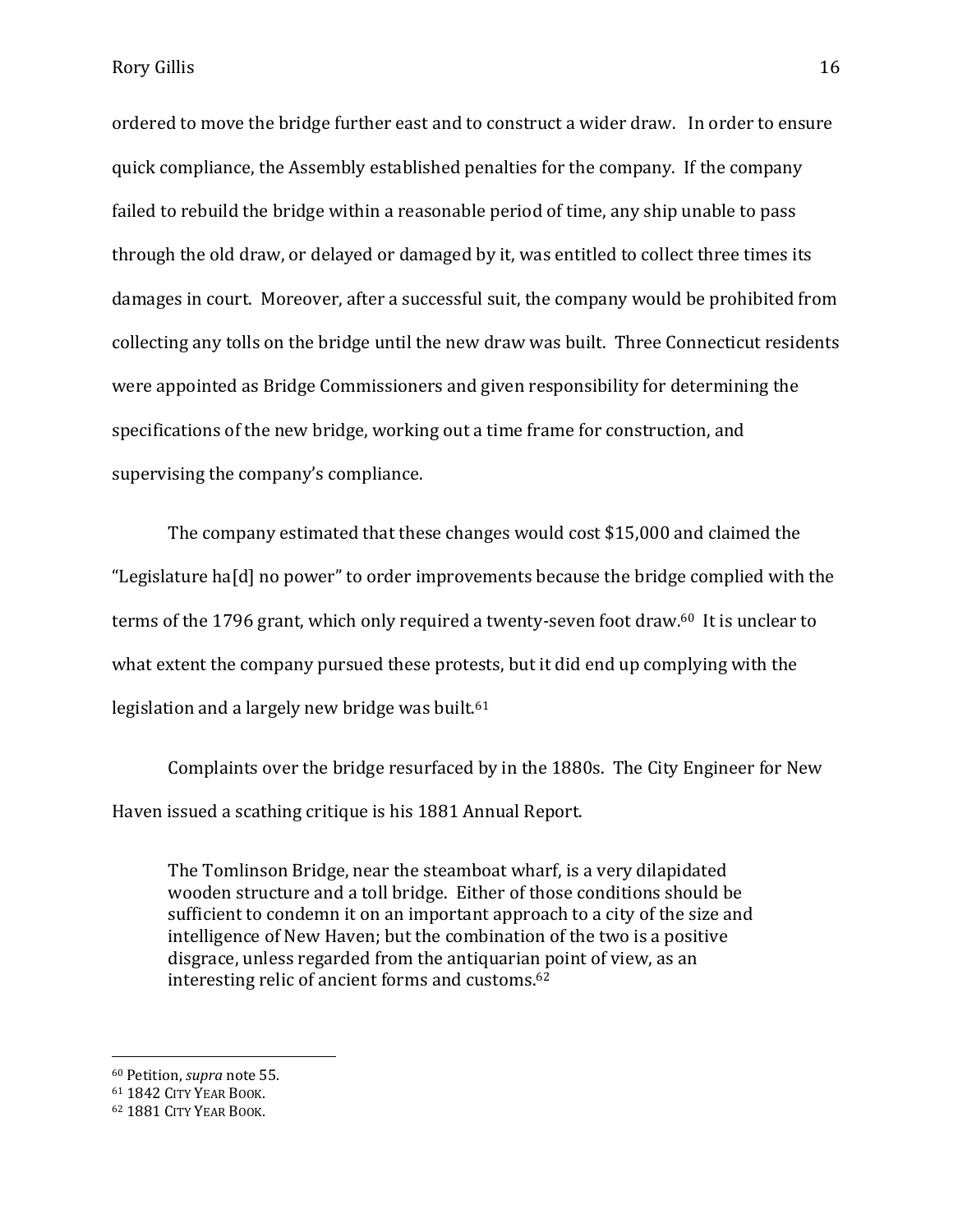Rory Gillis 2012 17

In March of 1885, the Assembly ordered the bridge company, which was now owned by the New York, New Haven and Hartford Railroad (N.Y., N.H. & H. R.R.),<sup>63</sup> to perform a series of repairs and to widen the draw to eighty feet.<sup>64</sup> The company was given until December to implement the changes. As in 1842, it was threatened with suspension of its toll privileges and triple damages if it did not comply.

The bridge company complied, but in the cheapest way possible. It constructed the new bridge out of materials from the old "Housatonic Bridge",<sup>65</sup> which crossed the Housatonic River in Stratford, and other materials from a scrap yard.<sup>66</sup> This marked the last time the construction of a major bridge in New Haven was privately financed. In 1887, the City and Town of New Haven jointly purchased the bridge from the company for \$25,000, and converted it into a free bridge.<sup>67</sup>

### **IV. 1870-1932: The Bond Era**

In the 1870s, New Haven began to rapidly expand and improve its public infrastructure, including its bridges. Between 1872 and 1913, the number of bridges under city control increased from ten<sup>68</sup> to forty-six.<sup>69</sup> Dozens more railroad bridges<sup>70</sup> were built

l

<sup>63</sup> CLOUETTE,*supra* note 48, at 42.

<sup>64</sup> 1885 Conn. Spec. Acts 79-80.

<sup>65</sup> 1932 CITY YEAR BOOK.

<sup>66</sup> CONNDOT, *supra* note 43.

<sup>67</sup> 1932 CITY YEAR BOOK.

<sup>68</sup> 1872 CITY YEAR BOOK.

<sup>69</sup> 1913 CITY YEAR BOOK.

<sup>70</sup> Railroad bridges are bridges crossing over railroad tracks. Railroad bridges are not used by trains.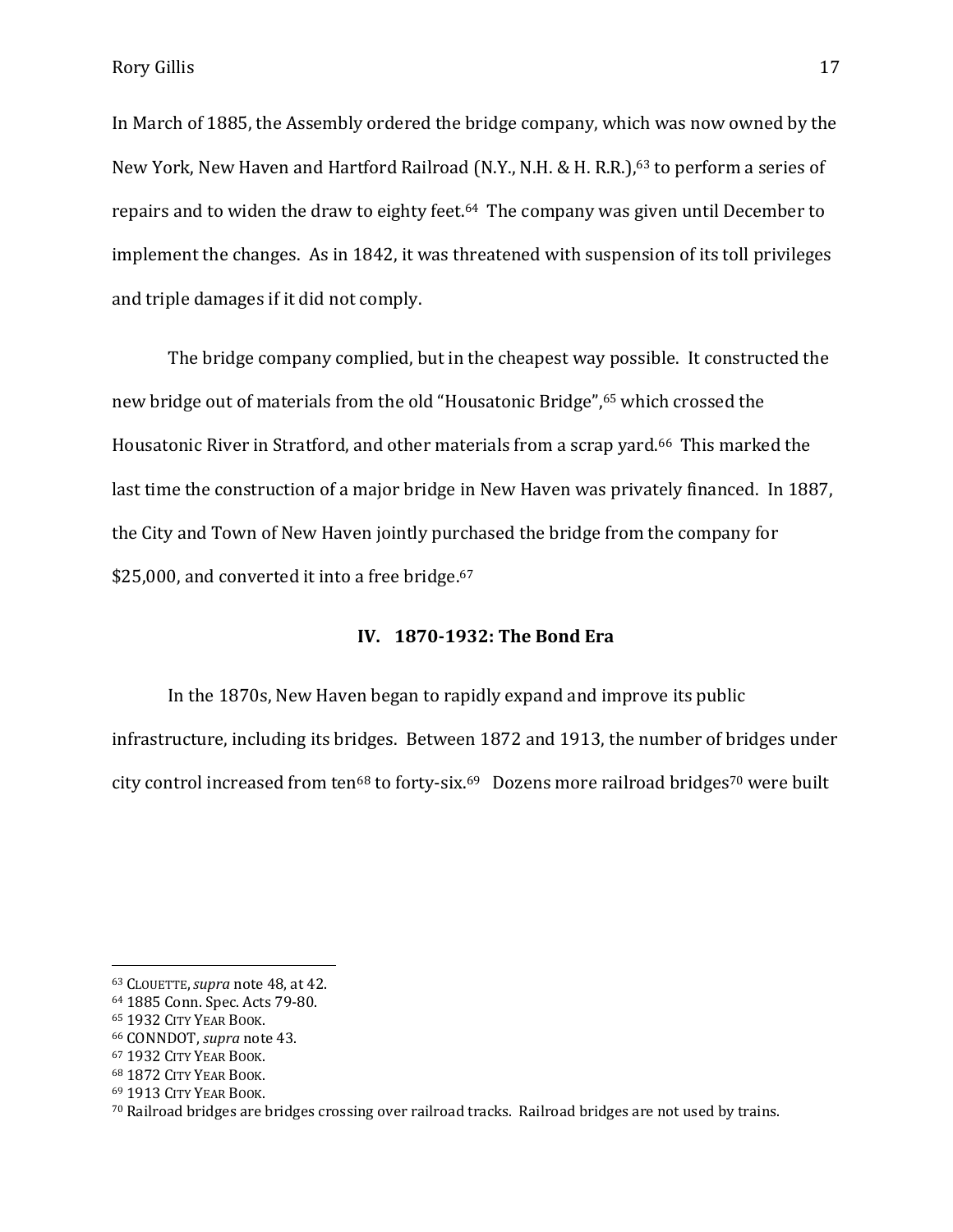in part with city grants, although though they were excluded from the city's official counts because their maintenance was the responsibility of the railroad companies.<sup>71</sup>

During this period, most of the major bridges in New Haven were either replaced, often more than once, or constructed for the first time. The Ferry Street or Quinnipiac Drawbridge over the Quinnipiac River was first constructed in 1876, <sup>72</sup> and the Chapel Street Drawbridge over the Mill River (1869<sup>73</sup> and 1899),<sup>74</sup> the Middletown Avenue or Lewis Bridge over the Quinnipiac River (1879<sup>75</sup> and 1921), <sup>76</sup> the Grand Avenue or Dragon Drawbridge over the Quinnipiac River (1898), <sup>77</sup> the Kimberly Avenue Swing Bridge over the West River (1906), <sup>78</sup> and the Tomlinson Lift Bridge over the Quinnipiac River (1922)<sup>79</sup> were replaced. The wave of construction was in response to New Haven's growing population and booming manufacturing sector. The bridges created the major arteries that connected the city's neighborhoods and greatly influenced the location of industry. Major bridges survive at each of these locations today and in most cases continue to serve as the principal routes into different parts of the city.<sup>80</sup>

<sup>72</sup> 1876 CITY YEAR BOOK; *see also* 1879 CITY YEAR BOOK.

l

<sup>71</sup> *See* 1887 CITY YEAR BOOK, at 99. New Haven had twenty-nine bridges crossing railroads in 1887. The railroad companies were responsible for maintenance until 1923 when the state General Assembly made municipalities responsible for the maintenance of the roadway and sidewalks on the N.Y., N.H. & H. R.R's bridges. 1923 CITY YEAR BOOK.

<sup>73</sup> 1869 CITY YEAR BOOK.

<sup>74</sup> 1899 CITY YEAR BOOK.

<sup>75</sup> 1879 CITY YEAR BOOK.

<sup>76</sup> 1921 CITY YEAR BOOK.

<sup>77</sup> 1898 CITY YEAR BOOK.

<sup>78</sup> 1906 CITY YEAR BOOK.

<sup>79</sup> 1922 CITY YEAR BOOK.

<sup>80</sup> Many city businesses are dependent on the traffic brought by the bridges. *See, e.g.*, Janet Koch, *Quinnipiac River Span Reopens—and It's Grand!*, NEW HAVEN J. COURIER, Aug, 2, 1984; Melissa Bailey, *Ferry St. Bridge To Reopen, At Last*, NEW HAVEN INDEP., July 9, 2008,

http://newhavenindependent.org/archives/2008/07/ferry\_street\_br\_1.php.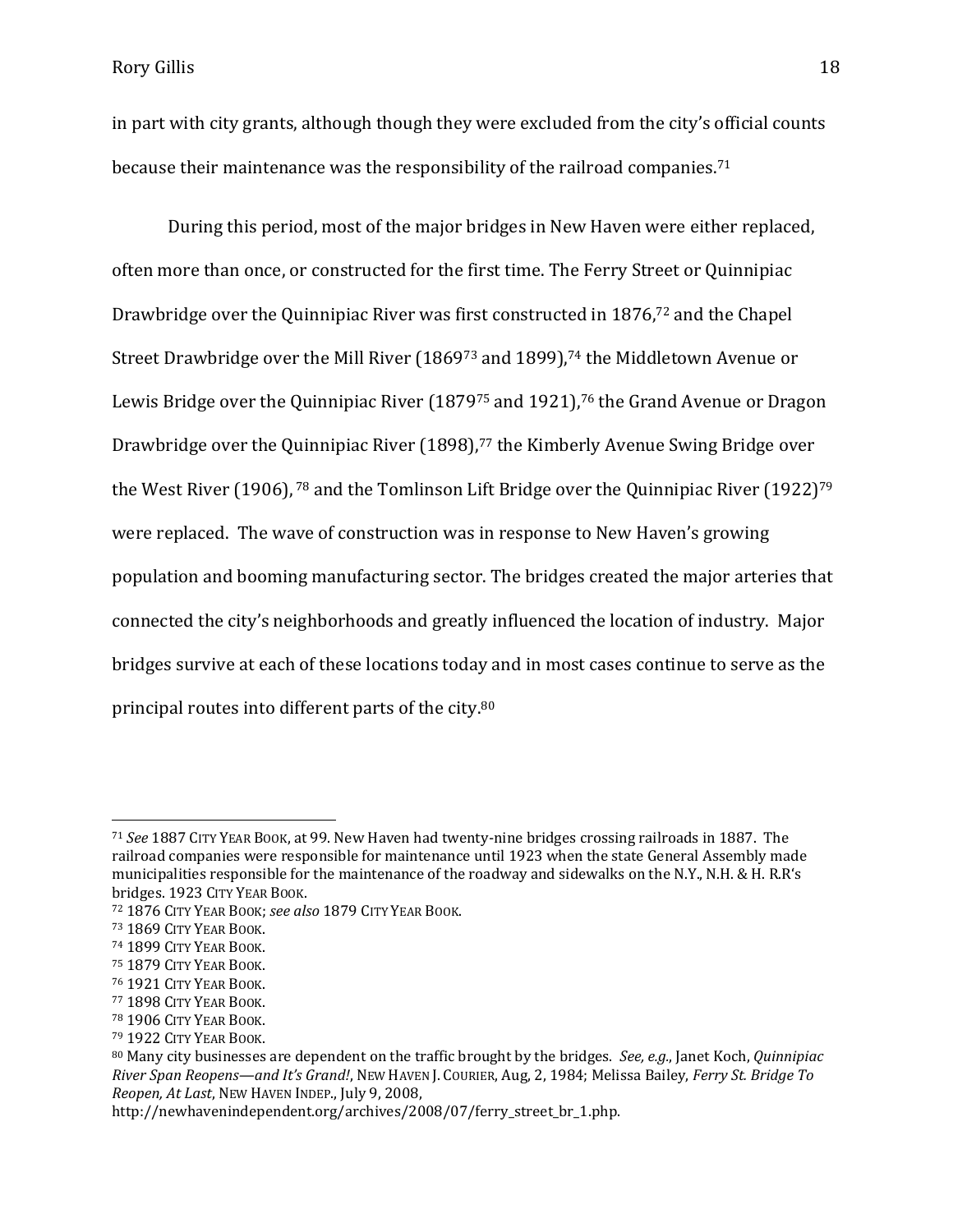The period also saw a dramatic improvement in the sophistication and design of the city's bridges. Prior to the construction of the Chapel Street Bridge in 1869, the only moveable bridge in the city was the privately owned Tomlinson Drawbridge. By 1906, there were five: one swing bridge,<sup>81</sup> one lift bridge and three drawbridges.<sup>82</sup> These bridges quickly came to play an important role in the movement of ships carrying goods and people up the Quinnipiac, Mill, and West Rivers. By 1913, they were opened over 19,000 times a year.83 While the first moveable bridges relied on relatively simple technologies—the Ferry Street Bridge constructed in 1876 was opened by hand power and then horse power84—those built later in the period were thoroughly modern. The 1922 Tomlinson Bridge, for example, was powered by electricity and featured a cutting-edge undergrade counterweight.<sup>85</sup>

The bridges of the period also reflected an attention to aesthetic considerations. The 1898 Grand Avenue Bridge featured granite masonry<sup>86</sup> and was eventually added to the State Registry of Historic Places.87 The Tomlinson Bridge was designed in the Beaux Arts style and "given more than the usual amount of architectural detail".<sup>88</sup>

 The rapid increase in the number and quality of New Haven's bridges was funded by municipal bonds issued by the city and town governments. The City of New Haven

 $81$  A swing bridge has a moving center span that swings open horizontally to allow ships to pass. A lift bridge has a center span that rises, while maintaining a horizontal orientation, so that ships can pass underneath. 82 They were the Ferry Street Bridge, Grand Avenue Bridge, Tomlinson Bridge, Chapel Street Bridge, and Kimberly Avenue Bridge.

<sup>83</sup> 1913 CITY YEAR BOOK.

<sup>84</sup> 1932 CITY YEAR BOOK.

<sup>85</sup> CLOUETTE,*supra* note 48, at 42.

<sup>86</sup> 1932 CITY YEAR BOOK.

<sup>87</sup> Donna Kopf, *Grand Avenue Bridge Draws Fair Haven Ire*, NEW HAVEN J. COURIER, February 24, 1978, at D28. <sup>88</sup> CLOUETTE,*supra* note 48, at 42.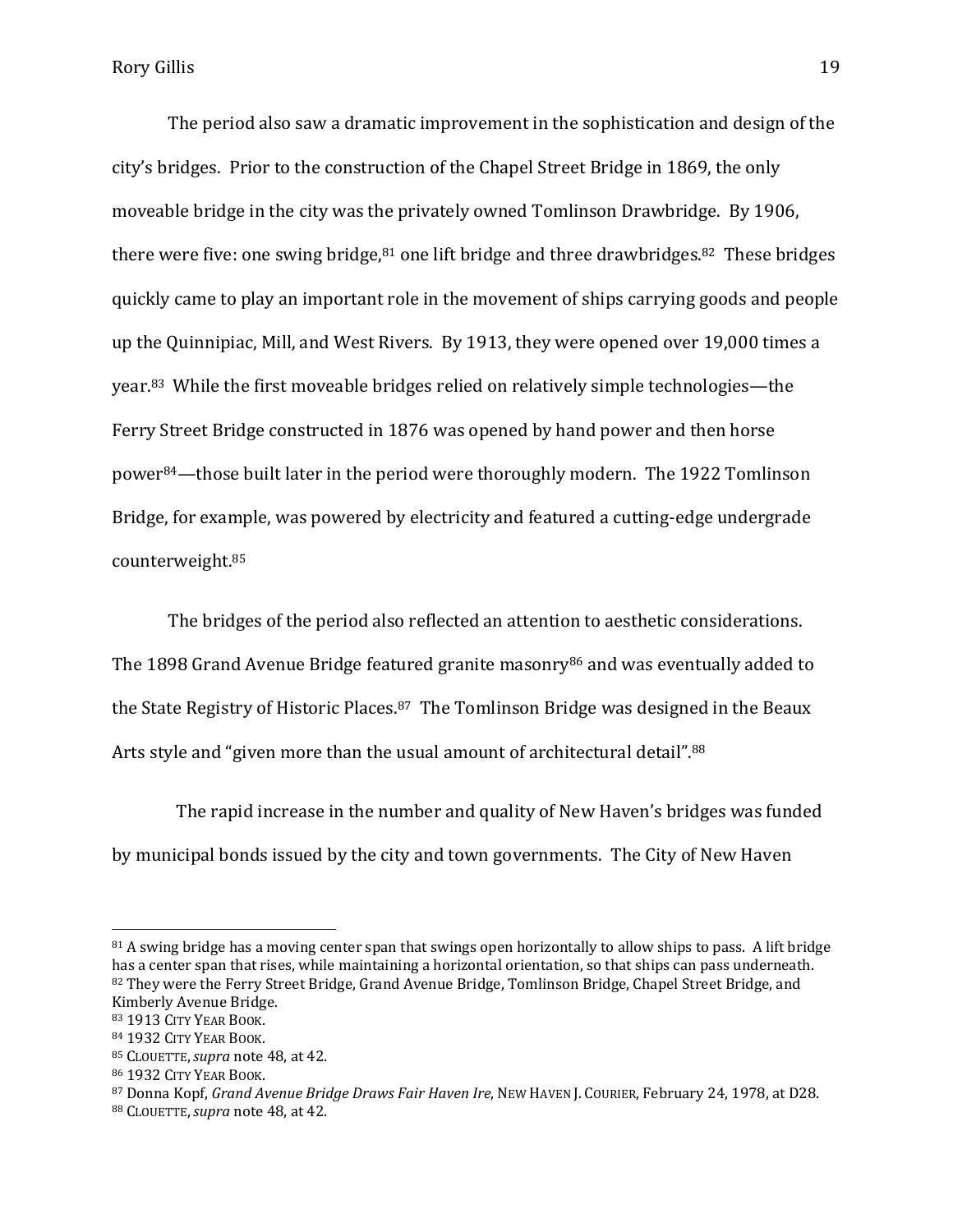began to issue bonds for traditional public works projects in the 1870s.<sup>89</sup> In 1871, the city issued \$500,000 in bonds to fund the construction of the city sewer system.<sup>90</sup> The city issued its first bridge bonds, totaling \$150,000, in 1877 to pay debts incurred during the construction of the Ferry Street Bridge.<sup>91</sup> The Town of New Haven, which split the cost of the bridge with the city, issued bonds in 1882 to cover its debts from the project.<sup>92</sup> From that date on, municipal bonds were issued for every major bridge project during the period.

Until 1913, municipal bonds could not be issued without state approval. Typically, the city would authorize its Corporation Counsel to submit a petition to the state General Assembly requesting the authority to borrow a certain amount of funds for a particular project.93 If the General Assembly approved the request, it would specify the total amount that could be borrowed, the maximum interest rate, the maturity date of the bonds, and the project on which the monies raised could be spent.<sup>94</sup>

In 1913, the Assembly granted New Haven general authority to issue bonds.<sup>95</sup> The city was permitted to incur a total bonded indebtedness of up to five percent of its grand list. No longer did it have to petition the state for permission to issue bonds for particular projects. Several conditions were imposed on the city's bonding power: the terms of the bonds could not exceed thirty years or the life of the public improvement funded; the

<sup>89</sup> Prior to 1871, the city had issued bonds on two occasions. \$60,000 of bonds were issued in 1862 to fund a new city hall. 1862 CITY YEAR BOOK. \$100,000 in bonds were issued at some date prior to 1860 for an unknown purpose. 1860 CITY YEAR BOOK.

<sup>90</sup> 1871 CITY YEAR BOOK.

<sup>91</sup> 1877 CITY YEAR BOOK.

<sup>92</sup> 1882 CITY YEAR BOOK.

<sup>93</sup> *See, e.g.*, CITY OF NEW HAVEN, JOURNAL OF THE BOARD OF ALDERMEN, 1895, at 141.

<sup>94</sup> *See, e.g.*, 1895 Conn. Spec. Acts 567; 1897 Conn. Spec. Acts 798.

<sup>95</sup> 1913 Conn. Spec. Acts 837.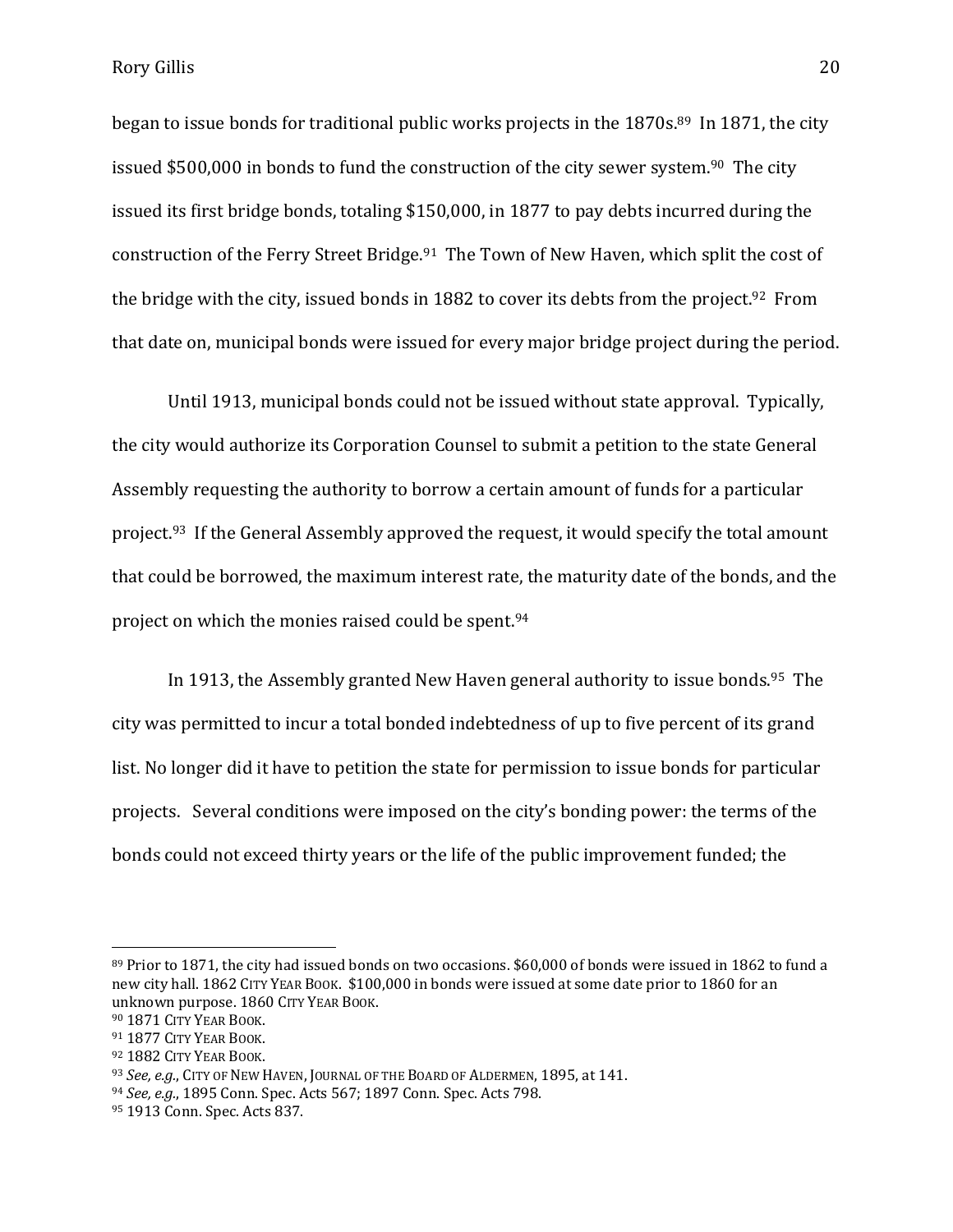$\overline{a}$ 

interest rate could not exceed five percent; and the bonds had to be issued for specific public improvements that were declared at the time of their authorization.

Following the 1913 legislation, the City began to issue bridge bonds for greater amounts. Prior to 1913, the City issued bridge bonds on six occasions, with none of the issues exceeding \$185,000. In the ten years after 1913, the city issued bridge bonds on four occasions, worth \$250,000, \$500,000, \$900,000, and \$140,000.

| Date of Bond<br>Issue <sup>96</sup> | Amount (\$) | <b>Purpose</b>                                                               |
|-------------------------------------|-------------|------------------------------------------------------------------------------|
| 1877                                | 150,000     | <b>Ferry Street Bridge</b>                                                   |
| 1896                                | 65,000      | <b>Grand Avenue Bridge</b>                                                   |
| 1900                                | 185,000     | Chapel Street Bridge, Derby<br>Avenue Bridge, Willow<br><b>Street Bridge</b> |
| 1903                                | 10,000      | Outstanding bridge debts                                                     |
| 1905                                | 95,000      | Kimberly Avenue Bridge                                                       |
| 1908                                | 35,000      | <b>Humphrey Street Bridge</b>                                                |
| 1911                                | 75,000      | Edgewood Avenue Bridge                                                       |
| 1917                                | 250,000     | <b>Tomlinson Bridge</b>                                                      |
| 1919                                | 500,000     | Seven bridges, including<br>Middletown Avenue Bridge                         |
| 1922                                | 900,000     | <b>Tomlinson Bridge</b>                                                      |
| 1923                                | 140,000     | <b>Bridge Street Railroad</b><br>Crossing                                    |

<sup>96</sup> 1887 CITY YEAR BOOK; 1896 CITY YEAR BOOK; 1900 CITY YEAR BOOK; 1903 CITY YEAR BOOK; 1905 CITY YEAR BOOK; 1908 CITY YEAR BOOK,; 1911 CITY YEAR BOOK; 1917 CITY YEAR BOOK; 1919 CITY YEAR BOOK; 1922 CITY YEAR BOOK; 1923 CITY YEAR BOOK.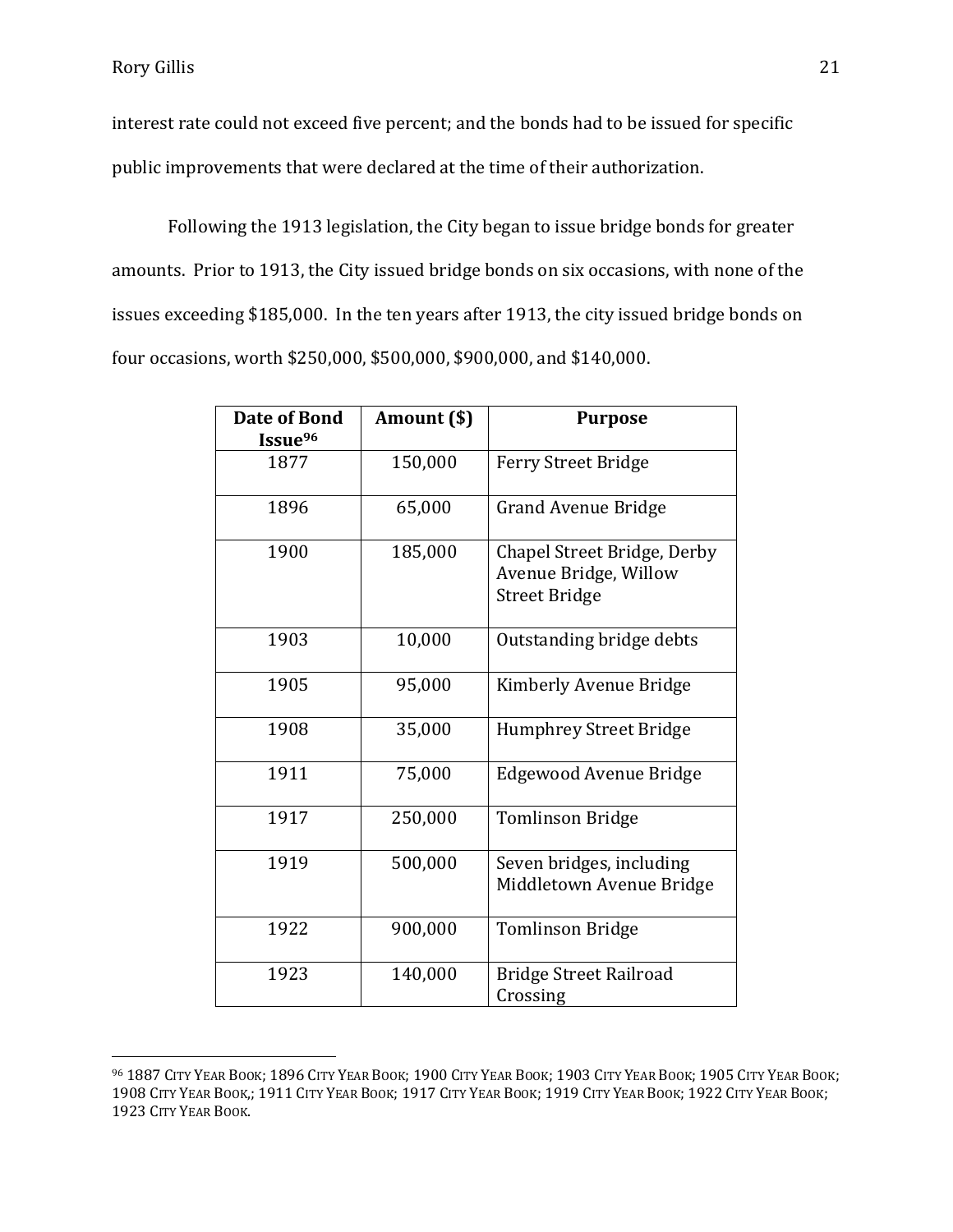The city's greater use of bridge bonds, beginning in 1896 and accelerating after 1913, had a substantial effect on the condition of its bridges. In the late 19th century, the city tended to push its bridges long past their safe lifespan. For example, the city only began efforts to replace the Middletown Avenue Bridge two years after the City Engineer had deemed it to be "in a very poor condition" and called for "immediate measures … to secure the safety" of the bridge.<sup>97</sup> Similarly, the Grand Avenue Bridge was only replaced in 1898 after the Federal War Department ordered the construction of a drawbridge to facilitate traffic on the Quinnipiac River. The City Engineer had called for the replacement or rehabilitation of the bridge since 1891 and deemed a new bridge "a necessity" in 1893.<sup>98</sup>

The delays in replacing bridges led to avoidable maintenance costs. The Grand Avenue Bridge required "frequent examination and close watching" because of its poor condition.<sup>99</sup> In 1895, the city was forced to retimber the entire bridge because it "had become so badly decayed that it was not safe to allow it to go longer without repairs", even though "the bridge was to be replaced with a new one in another year".<sup>100</sup>

Maintenance costs were also unnecessarily high because most of the city's bridges were made of wood rather than iron. An 1881 report by the City Engineer found that wood bridges were far more expensive to maintain than iron bridges because they frequently

<sup>97</sup> 1874 CITY YEAR BOOK.

<sup>98 1893</sup> CITY YEAR BOOK.

<sup>99</sup> *Id*.

<sup>100</sup> 1895 CITY YEAR BOOK.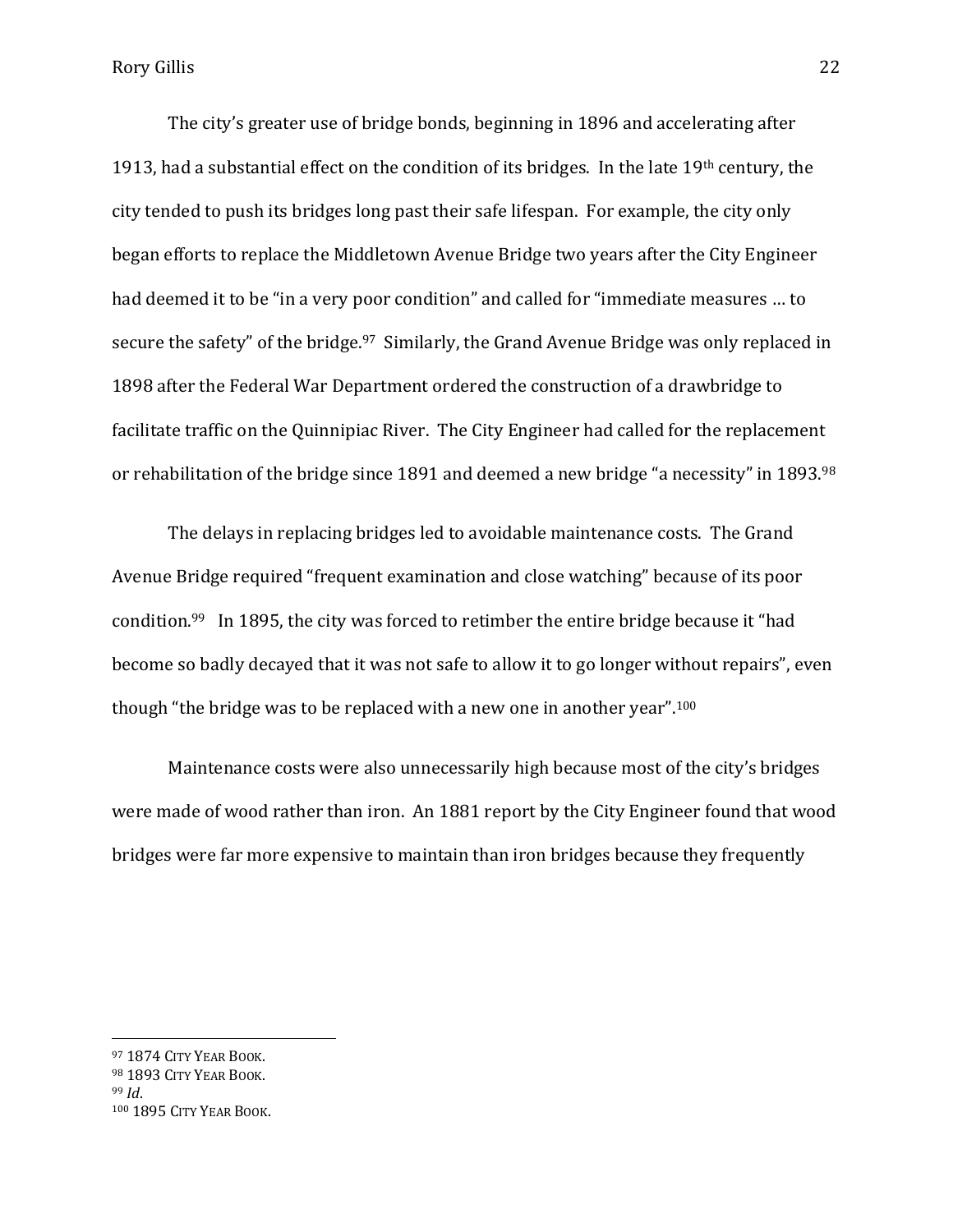needed to be replanked.101 The introduction of automobiles and trolley cars made the inadequacy of wooden bridges even clearer.<sup>102</sup>

The frequent issuance of bonds, beginning in 1896, allowed the city to replace wooden bridges and bridges near the end of their lifespans with safer structures. In 1931, the City Engineer, perhaps for the only time in New Haven history, declared that "all the bridges in the city are now in satisfactory condition".<sup>103</sup>

The construction and maintenance work that brought the city's bridges into "satisfactory condition" was the result of coordination between New Haven and other actors. Most bridges constructed or replaced between 1870 and 1930 were shared with bordering municipalities or industries, or ordered by the federal War Department. In this Part, I will examine each of the major categories of bridges: bridges shared with bordering municipalities; bridges shared with industry; and bridges ordered by the federal government.

# **A. Bridges Shared with Bordering Municipalities**

Two of the three major rivers in New Haven, the West and the Quinnipiac, marked New Haven's boundaries during the 19th century. As a result, most of its bridges crossed town lines and were shared with bordering towns. In 1876, for example, only four of the fourteen non-railroad bridges in the city were solely owned by the city.104 Seven, crossing

<sup>101</sup> 1881 CITY YEAR BOOK.

<sup>102</sup> 1918 CITY YEAR BOOK ("Bridges with a wood surface for flooring require much care and are a great expense because the heavily loaded automobile trucks and the fast-going machines draw the spikes out of the planks by the suction of the rubber tires. Next year we hope to find a way to eliminate this trouble."). <sup>103</sup> 1931 CITY YEAR BOOK.

<sup>104</sup> 1876 CITY YEAR BOOK.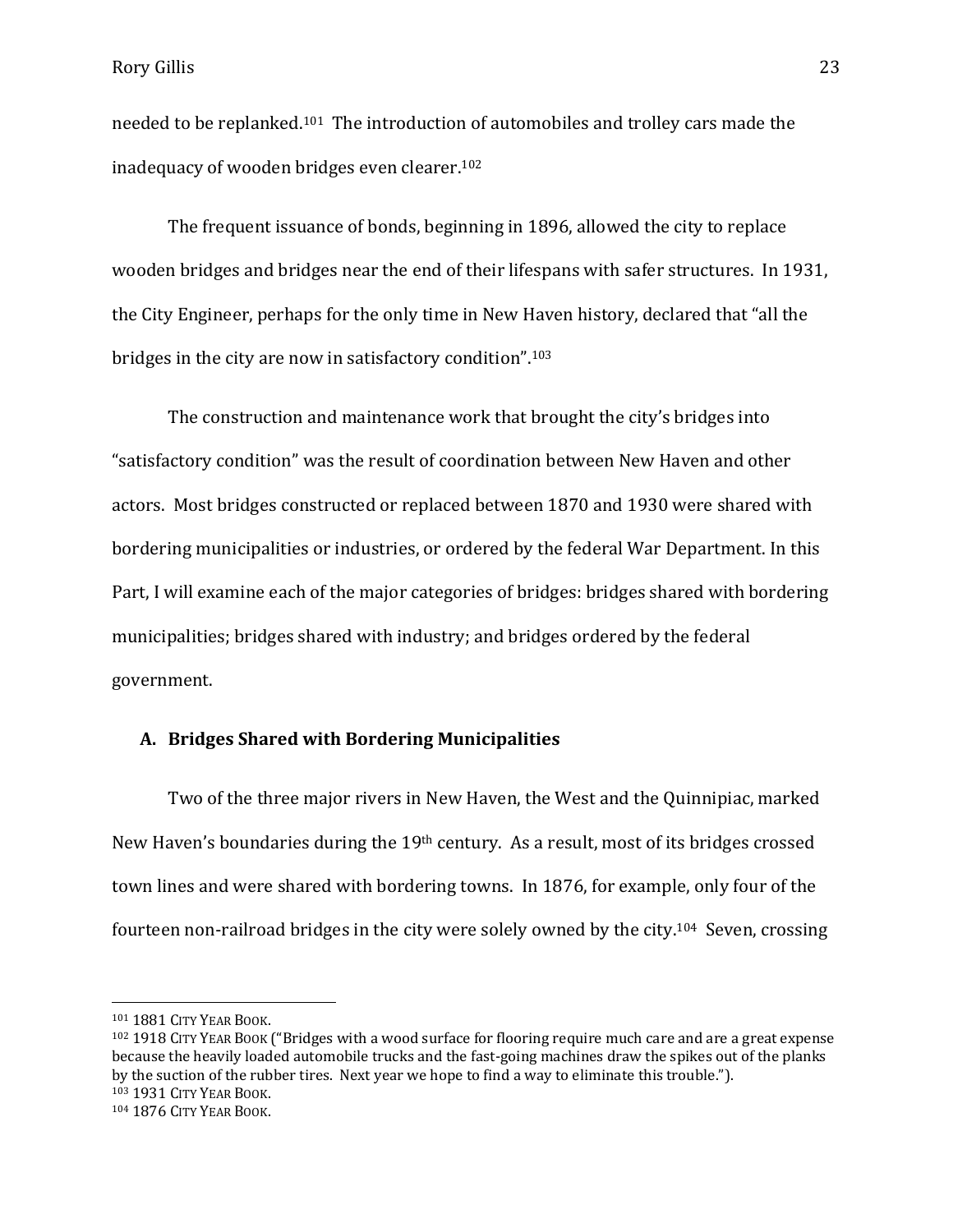the West River, were shared with the town of Orange. Three, crossing the Quinnipiac River, were shared with the town of East Haven.

Building bridges across town lines required coordinated action. A town willing to fund and construct a bridge itself would find its bridge of little use if the bordering town did not construct a connecting road and approach. New Haven and its neighbors faced five questions when they attempted to build cross-border bridges: 1. When should the new bridge be built? 2. What type of bridge should it be and how much should it cost? 3. What percentage of the total cost should each town fund? 4. What percentage of maintenance and operations costs should each town fund? 5. How should maintenance and operations be managed?

The answers to these questions varied from bridge to bridge, and were usually determined by state General Assembly resolution, by negotiation, or by court order. Three bridges constructed during the period illustrate the different approaches.

The construction of the Ferry Street Bridge in 1876 was ordered by the state General Assembly in 1872.105 Typically, the state settled outstanding questions relating to a bridge's construction on request from one of the towns involved.106 The 1872 Act required New Haven and East Haven to equally share the cost of constructing and maintaining a drawbridge of at least seventy feet in width. It also laid out procedures for managing the construction and design of the bridge. A committee of seven bridge commissioners was to be created, with three commissioners to be appointed by each town,

<sup>105</sup> 1872 Conn. Spec. Acts 209.

<sup>106</sup> *See, e.g.*, CITY OF NEW HAVEN, JOURNAL OF THE BOARD OF ALDERMEN, 1893, at 111 (directive from the mayor of New Haven instructing corporation counsel to submit draft legislation regarding the Oak Street Bridge to the state General Assembly).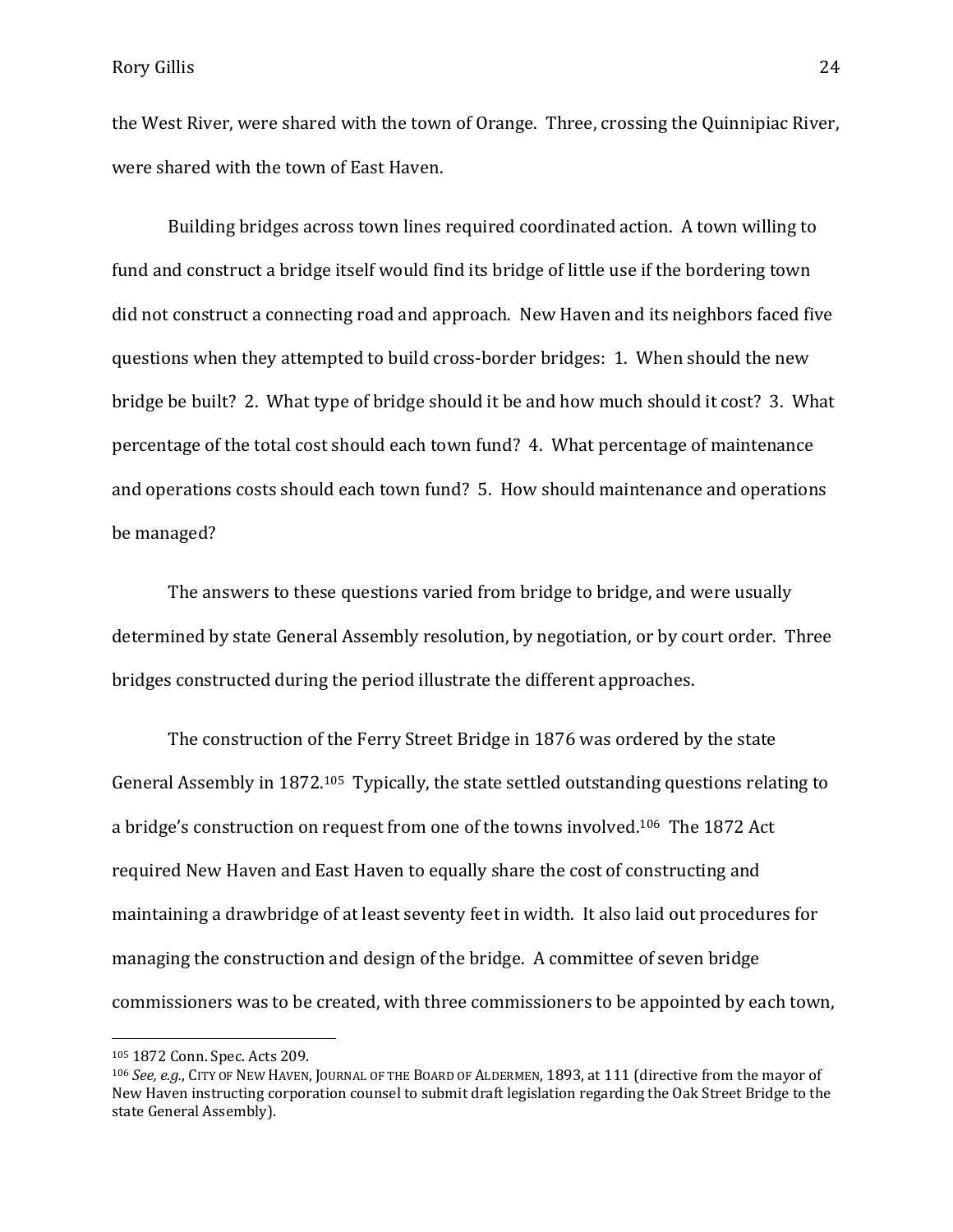and a seventh commissioner, a civil engineer, to be appointed by the other six. In the event that either East Haven or New Haven "neglect to begin the construction of said bridge on or before the first Monday of August…1873, or to reasonably prosecute the same to its completion", any taxpayer in either municipality was empowered by the Act to file an application with the New Haven Superior Court.107 The court would appoint three "disinterested" commissioners to construct the bridge and connecting roads.<sup>108</sup> The court would then require the municipalities to pay their share.

Following the legislation, New Haven and East Haven established the seven-person bridge commission. Litigation followed, however, over whether the commissioners had jurisdiction over the approaches leading to the bridge.<sup>109</sup> New Haven, which claimed jurisdiction over the approach on its side, was ordered to halt work on its approach in 1876.110 It is unclear how the litigation was resolved, but it led to a delay in the bridge's opening. After the bridge was completed, the bridge commission transferred joint ownership of the bridge to the New Haven and East Haven councils.111 The councils then negotiated the bridge's operating policies, such as a policy to only open the bridge's draw for particularly large ships or groups of six or more ships.<sup>112</sup>

The Lewis Bridge, now known as the Middletown Avenue Bridge, was constructed by New Haven and East Haven without state legislation. New Haven had wanted to replace the bridge in 1876, but East Haven was "adverse to any project for rebuilding or improving

<sup>107</sup> 1872 Conn. Spec. Acts at 211.

<sup>108</sup> *Id*.

<sup>109</sup> 1876 CITY YEAR BOOK.

<sup>110</sup> *Id*.

<sup>111</sup> *Id*.

<sup>112</sup> 1879 CITY YEAR BOOK.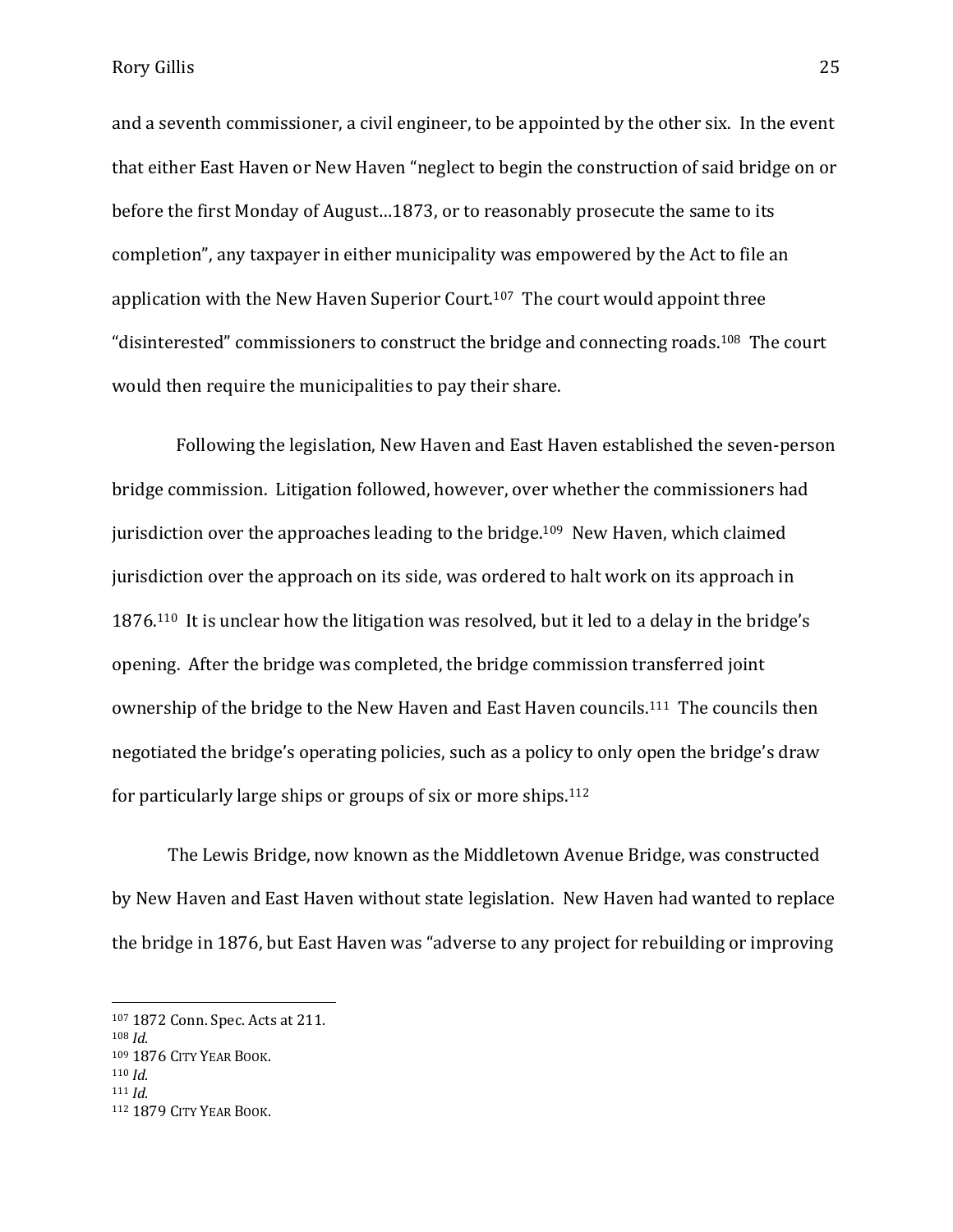this bridge that would call for a large expenditure of money".113 Seemingly to make its point clear, East Haven began to "discontinue[] so much of the highway leading to this bridge" after New Haven's Board of Alderman ordered construction on the assumption that East Haven would pay half the cost.<sup>114</sup>

New Haven reacted angrily to "backward" East Haven's refusal.115 It established a committee to negotiate with the town and threatened to appeal to the state if a settlement was not reached.116 The two municipalities eventually reached an agreement. New Haven paid 7/12 of the total cost, on the grounds that 7/12 of the span was located in New Haven's territory.<sup>117</sup>

The third means of coordinating construction across town boundaries, court order, was used in the construction of the Kimberly Avenue Lift Bridge between 1904 and 1906. The federal War Department had ordered New Haven and Orange in 1899 and 1903 to build either a drawbridge or raised fixed bridge over the West River so that larger ships could pass.118 New Haven preferred a raised fixed bridge and believed it had a reached a tentative agreement with Orange. When New Haven's Director of Public Works, however, attended an Orange town meeting to work out the details, the town rescinded its approval

<sup>113</sup> 1876 CITY YEAR BOOK.

<sup>114</sup> *Id*.

<sup>115</sup> 1878 CITY YEAR BOOK.

<sup>116</sup> 1876 CITY YEAR BOOK.

<sup>117</sup> 1878 CITY YEAR BOOK.

<sup>118</sup> Letter from Elihu Root, Secretary of War, to the City of New Haven and the Town of Orange (April 27, 1903) *in* CITY OF NEW HAVEN, JOURNAL OF THE BOARD OF ALDERMEN, 1903, at 561; Letter from Elihu Root, Secretary of War, to the City of New Haven and the Town of Orange (Oct. 4, 1899) *in* CITY OF NEW HAVEN, JOURNAL OF THE BOARD OF ALDERMEN, 1901, at 15.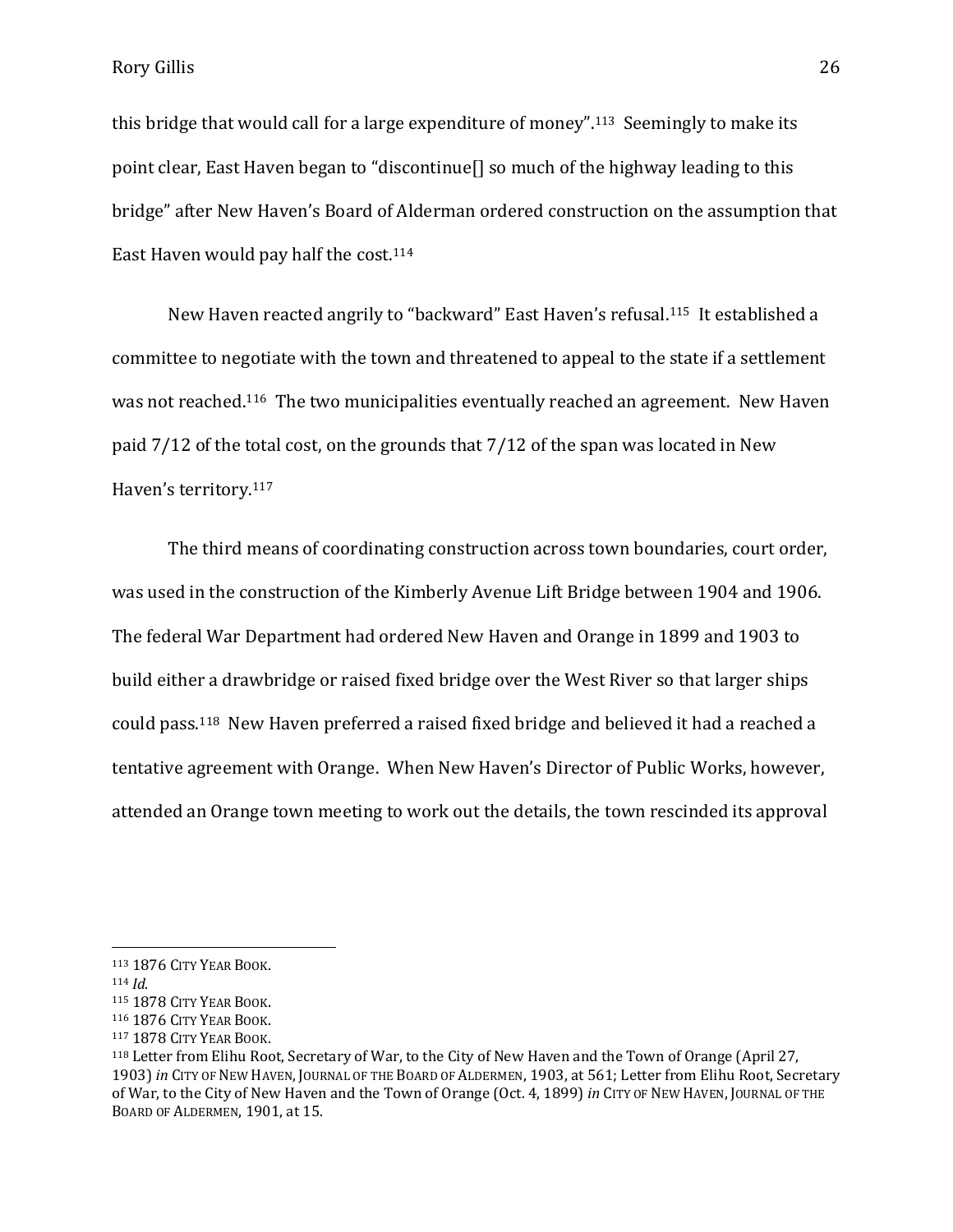and declared itself in favor of a lift bridge.<sup>119</sup> The two municipalities resolved the dispute in New Haven Superior Court. Orange prevailed, and a lift bridge was built.<sup>120</sup>

These three means of coordination—state legislation, negotiation, and court order—led to considerable uncertainty. The terms of coordination tended to vary wildly from bridge to bridge. For example, in 1892 New Haven proposed to jointly replace the "very dilapidated" Oak Street Bridge over the West River on 50/50 cost sharing basis with Orange.121 When Orange rejected the offer, New Haven submitted draft legislation to the state Assembly directing Orange to cover half the bridge's costs.122 The state passed the draft legislation almost word for word, but changed New Haven's share of the costs to 2/3.<sup>123</sup>

New Haven fared even worse with the Derby Avenue Bridge in 1899.124 Each municipality's share of the costs was determined by the size of its grand list. New Haven ended up paying 95%, with Orange paying the remainder. Perhaps the oddest arrangement of the period was the maintenance agreement between New Haven and East Haven regarding the Grand Avenue Bridge. Each municipality was responsible for maintenance on its half of the bridge. So when New Haven replanked the bridge in 1892<sup>125</sup> and 1894, <sup>126</sup> it stopped at the halfway point.

<sup>119</sup> Letter from James B. Coe, Director of Public Works, New Haven, to the New Haven Board of Alderman (May 22, 1903) *in* CITY OF NEW HAVEN, JOURNAL OF THE BOARD OF ALDERMEN, 1903, at 606.

<sup>120</sup> 1904 CITY YEAR BOOK.

<sup>121</sup> 1892 CITY YEAR BOOK.

<sup>122</sup> CITY OF NEW HAVEN, JOURNAL OF THE BOARD OF ALDERMEN, 1893, at 111.

<sup>123</sup> 1893 Conn. Spec. Acts 796.

<sup>124</sup> 1899 CITY YEAR BOOK.

<sup>125</sup> 1892 CITY YEAR BOOK.

<sup>126</sup> 1894 CITY YEAR BOOK.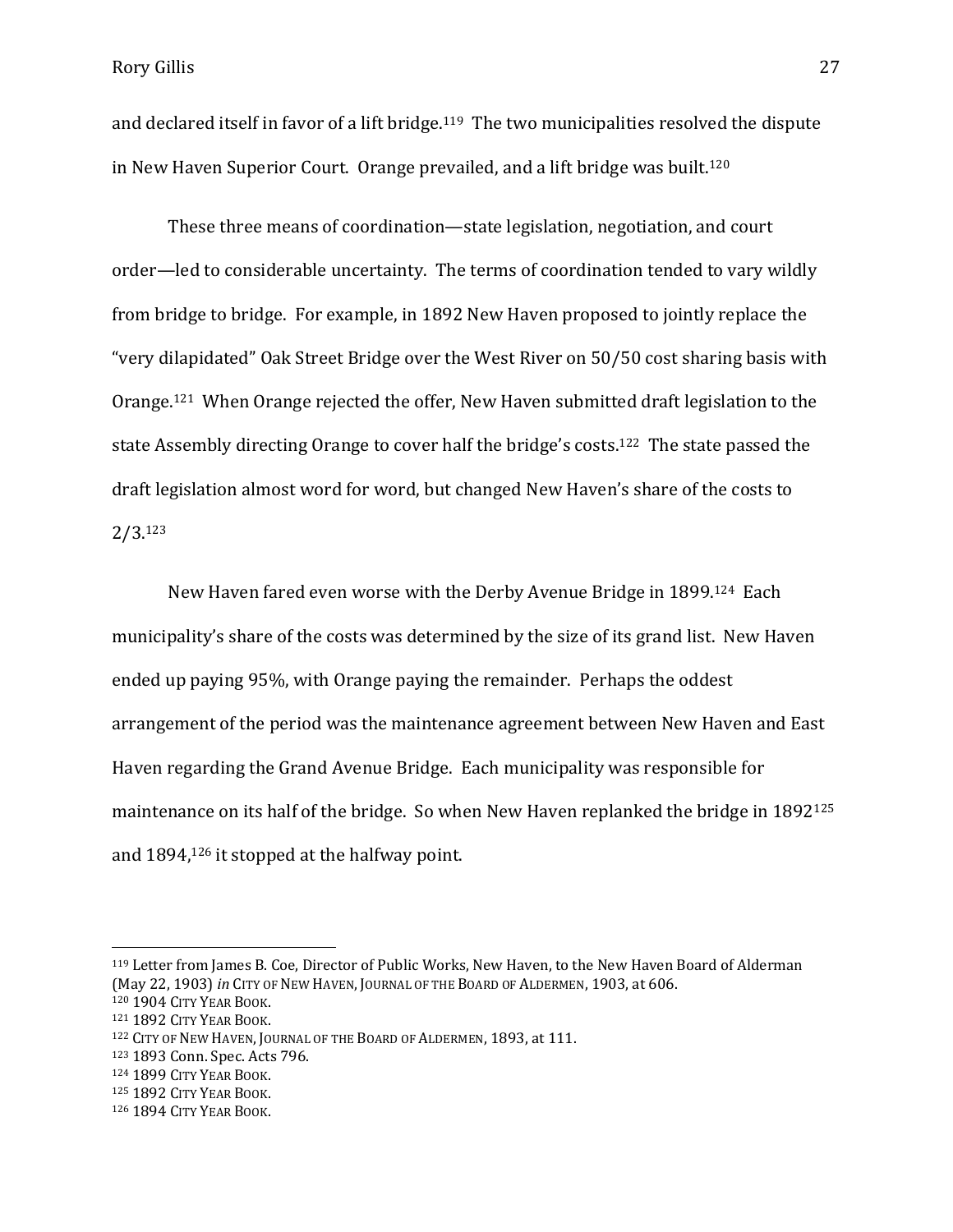Coordination problems between municipalities became less common as New Haven annexed many of its neighbors. The City of New Haven annexed Fair Haven in 1870. Fair Haven occupies the land between the Mill and Quinnipiac Rivers in the East of the city. New Haven then began to push for annexation of parts of the Town of New Haven in 1873 because the city was funding, in a variety of ways, much of the Town's infrastructure without the opportunity to collect taxes from its residents.<sup>127</sup> In 1881, the Town of New Haven purchased the Western shore of East Haven in exchange for forgiving \$200,000 in civil war and bridge debts.128 The Town of New Haven was merged into the City in 1897, which gave the City sole ownership over the four Quinnipiac bridges.

# **B. Bridges Shared with Industry**

New Haven frequently split the cost of bridges with private corporations. Cost sharing was common for two types of bridges: bridges crossing railroad tracks and bridges heavily used or damaged by industry.

### *Bridges Over Railroad Tracks*

New Haven had dozens of bridges crossing railroad tracks during the period.<sup>129</sup> Socalled railroad bridges were built at high traffic railroad crossings to allow carriages, cars, trolleys, and pedestrians to cross safely and conveniently. The bridges were typically constructed on order of the State Railroad Commission, <sup>130</sup> which would instruct the

<sup>127</sup> 1873 CITY YEAR BOOK; 1875 CITY YEAR BOOK.

<sup>128</sup> CONNDOT, TOMLINSON BRIDGE: 200 YEARS OF CROSSINGS: 1798-1998,(1998)(promotional release on file with the New Haven Museum and Historical Society).

<sup>129</sup> *See supra* note 71.

<sup>130</sup> *See, e.g.*, Order of the Railroad Commissioners (July 1, 1886) *in* CITY OF NEW HAVEN, JOURNAL OF THE BOARD OF ALDERMAN, 1896 at 572. The Railroad Commissioners were the "bulwark upon whom the public must lean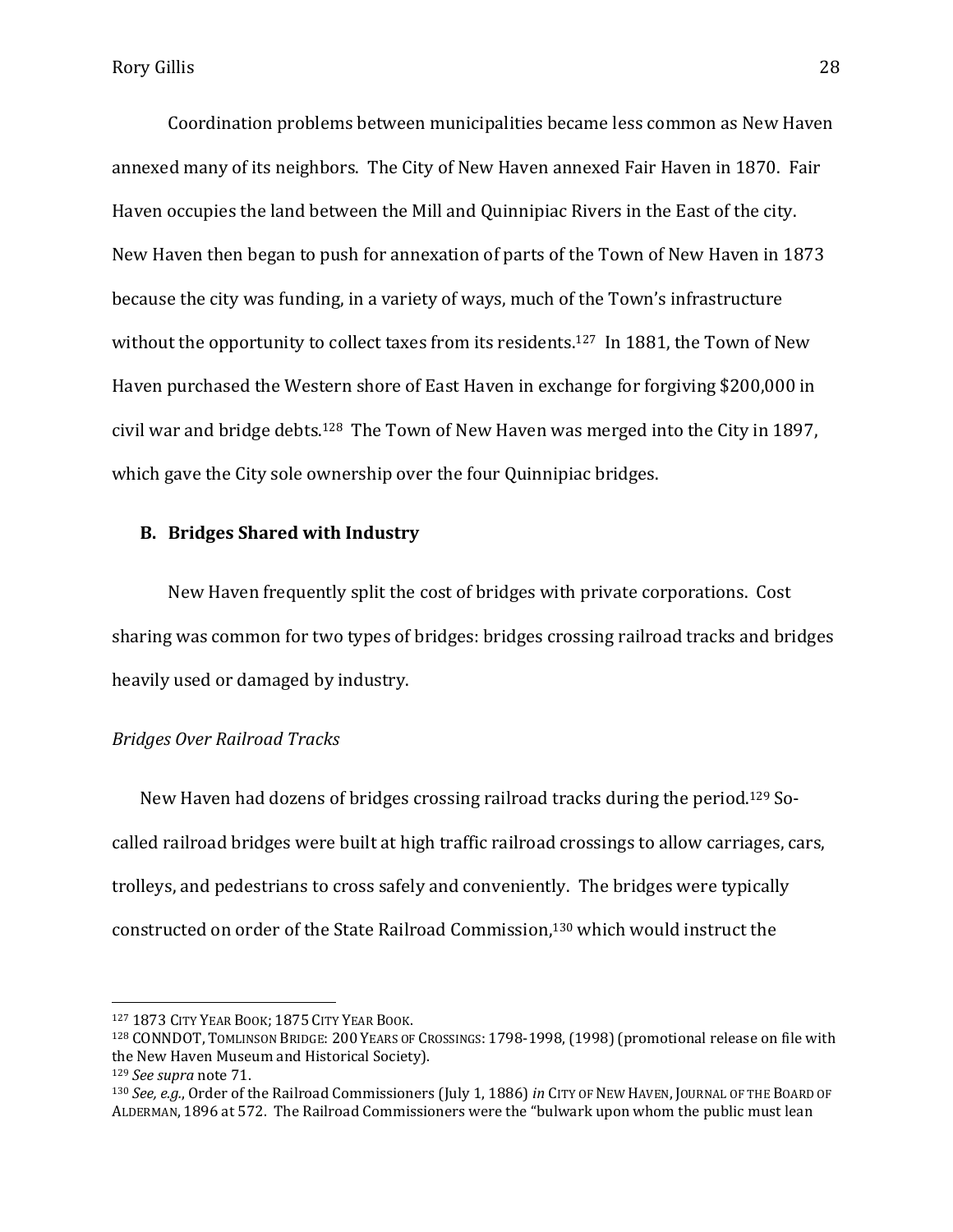railroad company owning the underlying tracks and the city to equally share the costs of construction.131 In the event of a dispute during construction, the Superior Court was empowered to impose a resolution.<sup>132</sup>

In rare cases, the city and railroad company would negotiate an alternative agreement. For example, in 1923, the city and the N.Y., N.H. & H. R.R. resolved two disputes by means of an agreement to build a railroad bridge over the Bridge Street tracks.133 New Haven agreed to fund and construct the approaches to the bridge and a retaining wall, while the company agreed to construct the bridge and to relinquish its claims to damages resulting from the construction of the new Tomlinson Bridge in 1922.

In all cases, the railroad company managed the construction of the bridge and took ownership after completion. The railroad company was also responsible for maintaining the bridge.134 This ownership structure led to tensions between the city and the railroad companies over construction and maintenance. The city, which paid only half the construction cost and none of the maintenance cost, had an incentive to push for elaborate and well-maintained bridges. The railroad companies, which received no direct benefit from the bridges, had an incentive to minimize costs. In 1871, for example, the City Engineer expressed his opinion on the city's railroad bridges by calling a new bridge over the Ferry St. tracks, "the only decent and respectable bridge they have ever built in our

when a strife between conflicting interests comes". Arthur L. Shipman, "Street Railway Land and Railroad Commissioners in Connecticut", 17 Yale L.J. 526, 527 (1908).

<sup>131</sup> *See*, *e.g.*, 1884 CITY YEAR BOOK (James Street crossing); 1892 CITY YEAR BOOK (Dewitt Street crossing); 1907 CITY YEAR BOOK (pedestrian foot bridge for students crossing the Grant Street tracks near the Kimberly Avenue school.)

<sup>132</sup> *See, e.g.* Order of the Superior Court (Nov. 6, 1896) *in* CITY OF NEW HAVEN, JOURNAL OF THE BOARD OF ALDERMAN, 1896 at 572.

<sup>133</sup> 1923 CITY YEAR BOOK.

<sup>134</sup> 1887 CITY YEAR BOOK 99.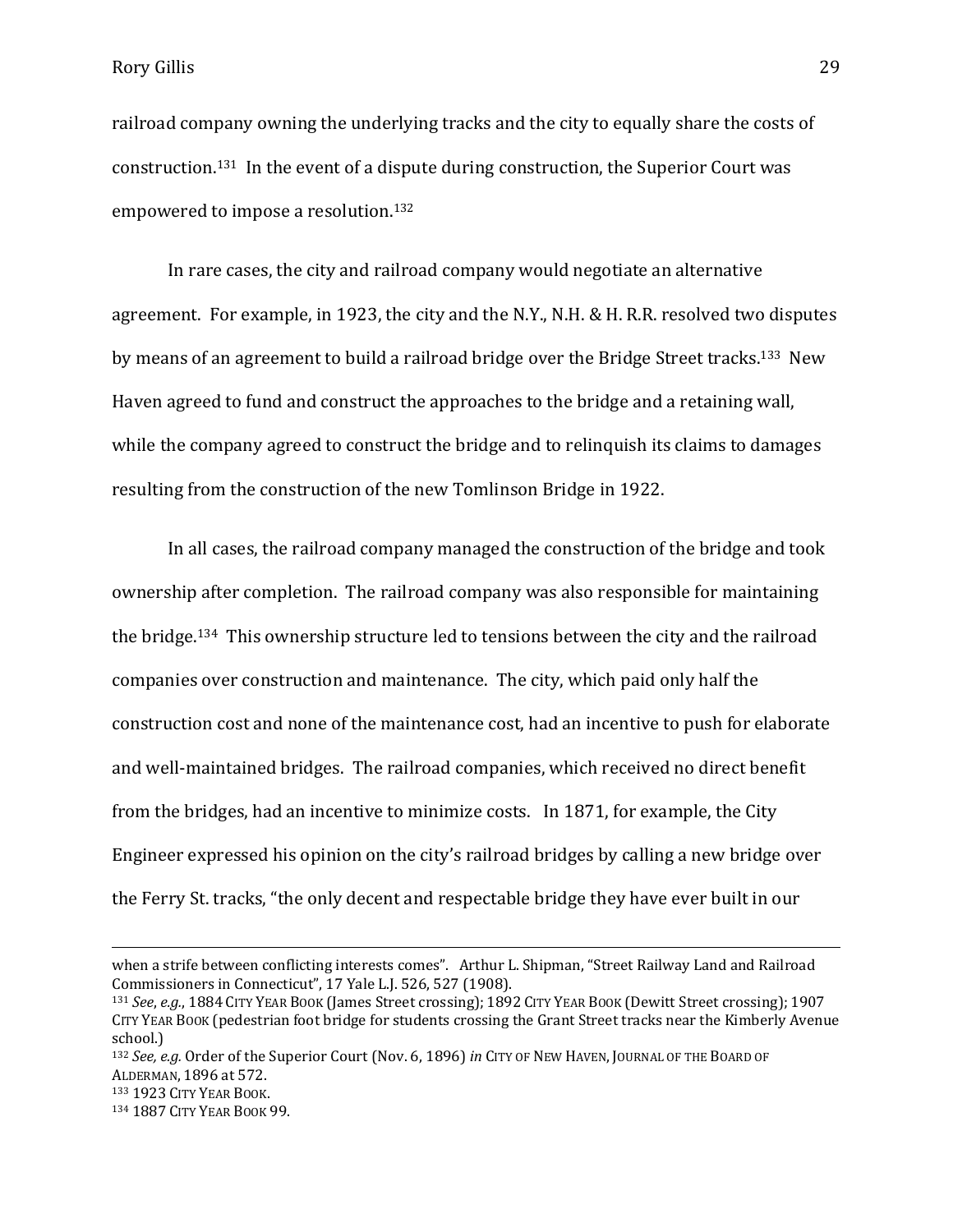city".135 Similarly, in 1874, the Engineer complained that the New Haven & Northampton Railroad had refused to widen the crossing at Prospect and Trumbull street, despite being "requested repeatedly".136 The company continued to ignore the complaints over the crossing until at least 1881.<sup>137</sup>

In 1923, the state General Assembly upended the rules governing railroad bridges by requiring that cities and towns fund and perform the maintenance of all bridges over N.Y., N.H. & H. R.R. tracks.138 The legislation angered New Haven, which had negotiated an agreement in 1905 under which the railroad took responsibility for performing maintenance on all bridges over the city's East Cut in return for rights granted with respect to "grades and relocations".139 On request from the city, the railroad agreed to continue to perform maintenance until the issue was settled.

#### *Bridges Used By Private Corporations*

Beyond its agreements with the railroads, the city also frequently shared the cost of bridges with the private companies that used or damaged them. These agreements were reached through negotiation, and tended to follow lobbying by the city.

The earliest example of cost sharing was in 1869 when a horse railroad partially funded bridges in the Town and City of New Haven.<sup>140</sup> The City had frequently called on the horse railroads to contribute for their use of city roads and bridges. In 1863, the city

<sup>135</sup> 1871 CITY YEAR BOOK.

<sup>136</sup> 1874 CITY YEAR BOOK.

<sup>137</sup> 1881 CITY YEAR BOOK.

<sup>138</sup> 1923 CITY YEAR BOOK.

<sup>139</sup> *Id*.

<sup>140</sup> 1869 CITY YEAR BOOK.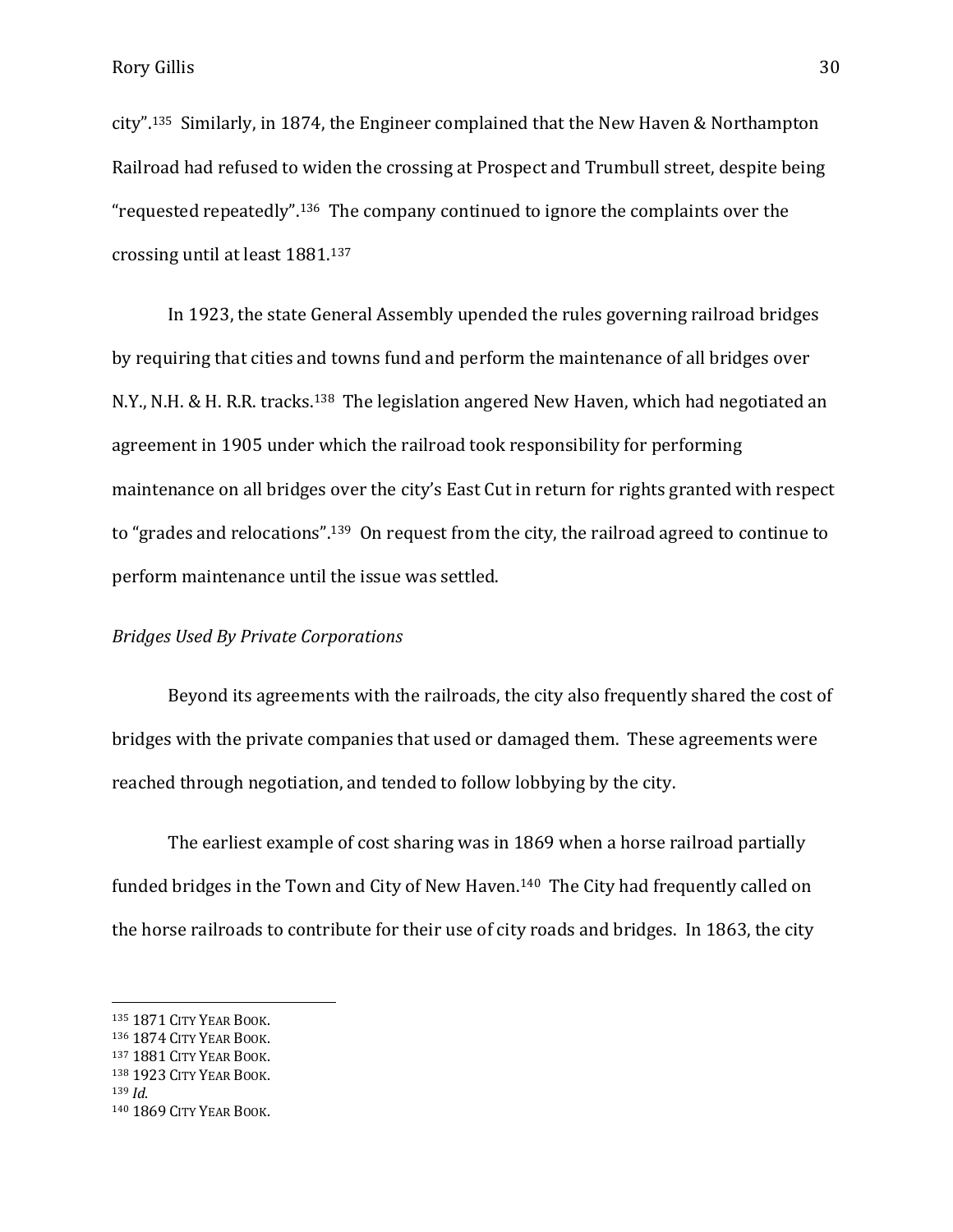asked for a percentage of the horse railroads' revenues.141 In 1864, it asked for compensation so that it could "protect our interests".142 In 1867, it said that the companies had a "duty" to provide payment to the city.<sup>143</sup> Finally, in 1869, a horse railroad relented when it paid \$115 to the Town for the replanking of the Barnesville Bridge, and \$450, out of a total cost of \$2200, to the City for the replanking of the Grand Avenue Bridge.<sup>144</sup>

Cost sharing became more common with the introduction of the electric streetcars in the 1890s. Streetcar companies reimbursed the city for the cost of laying, and paving between, tracks on city bridges.145 They also occasionally contributed to the cost of strengthening bridges to support the weight of electric streetcars, even though the contributions were not required by law.146 Finally, some companies made payments for the damage they caused to bridges. In 1929, for example, a railroad paid for repairs on the Belle Dock Branch Bridge on Chapel Street because "the gases from locomotives had caused the members to become unsafe for the increasing travel over the structure".<sup>147</sup>

Despite these cost-sharing agreements, many of the burdens imposed by industry went uncompensated. In many cases, private railroads do not appear to have contributed to the cost of bridge strengthening.<sup>148</sup> When they did, they usually paid less than the full

<sup>141</sup> 1863 CITY YEAR BOOK.

<sup>142</sup> 1864 CITY YEAR BOOK.

<sup>143</sup> 1867 CITY YEAR BOOK.

<sup>144</sup> 1869 CITY YEAR BOOK.

<sup>145</sup> *See, e.g.*, 1892 CITY YEAR BOOK (Morris Cove Electric Railroad pays to have its tracks laid on the Tomlinson Bridge); 1907 CITY YEAR BOOK (Consolidated Railroad pays half the cost of paving between its tracks on the Kimberly Avenue Lift Bridge).

<sup>146</sup> 1894 CITY YEAR BOOK (Fair Haven and Westville Railroad Company pays a share of the cost of strengthening the Whalley Avenue Bridge); 1908 CITY YEAR BOOK (trolley company pays 25% of the cost of strengthening Whalley Avenue Bridge "even though not required by law".

<sup>147</sup> 1929 CITY YEAR BOOK.

<sup>148</sup> In 1901, the city strengthened the Ferry Street Bridge on request of the Manufacturers' Railroad Company. The city does not appear to have received any compensation, but it did impose limits on the railroad's use of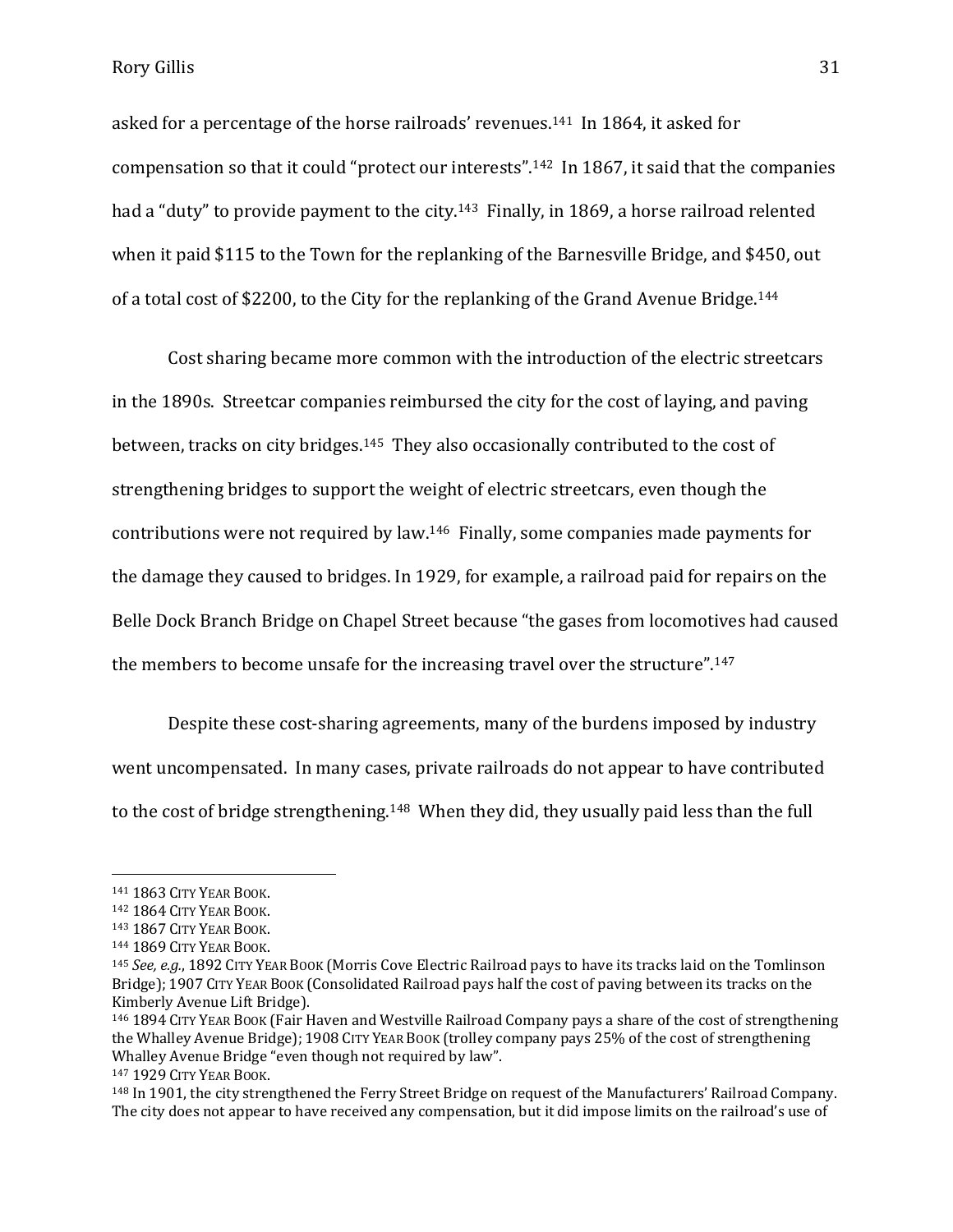$\overline{a}$ 

cost. Bridges also had shorter lifespans because of the weight of the manufacturing goods transported across them by rail.

# **C. Bridges Ordered by the Federal Government**

During the period, the United States War Department, pursuant to the federal navigation servitude, ordered New Haven to replace two bridges to improve navigation on the Quinnipiac River and the West River. It also ordered a series of costly repairs. The federal government's orders surprised New Haven and disrupted its infrastructure planning. They also provided citizens upset with that planning a way to bypass the local political process.

In 1894, New Haven residents living along the Quinnipiac River petitioned the War Department to designate the Grand Avenue Bridge, which was then a fixed structure, an "unreasonable obstruction to [the river's] free navigation". They asked the Department to order the city and town governments to construct a new drawbridge in its place. Residents along the Quinnipiac River had long sought a drawbridge in the hope that commercial ships would travel further up the river and bring manufacturing jobs to the area. As far back as 1858, river residents had petitioned the New Haven Board of Aldermen for a drawbridge, which they deemed "absolutely indispensable...to promote future growth."<sup>149</sup> New Haven denied the request.

the bridge. It was prohibited from using cars weighing more than 50 tons, and only one car was allowed on the bridge at a time. 1901 CITY YEAR BOOK. The Tomlinson Bridge was strengthened on request of the Manufacturers' Railroad in 1904. 1904 CITY YEAR BOOK.

<sup>149</sup> Petition to Selectmen Requesting New New Haven-Fair Haven Bridge (Sept. 24, 1858) (on file with the New Haven Museum and Historical Society) ("By obstructing the navigation of the Quinnipiac, [the bridge] has seriously impeded our growth and prosperity as a village…It is evident that a New Bridge is absolutely indispensable…[w]ith a view to promote our future growth and in order to induce manufacturing to locate on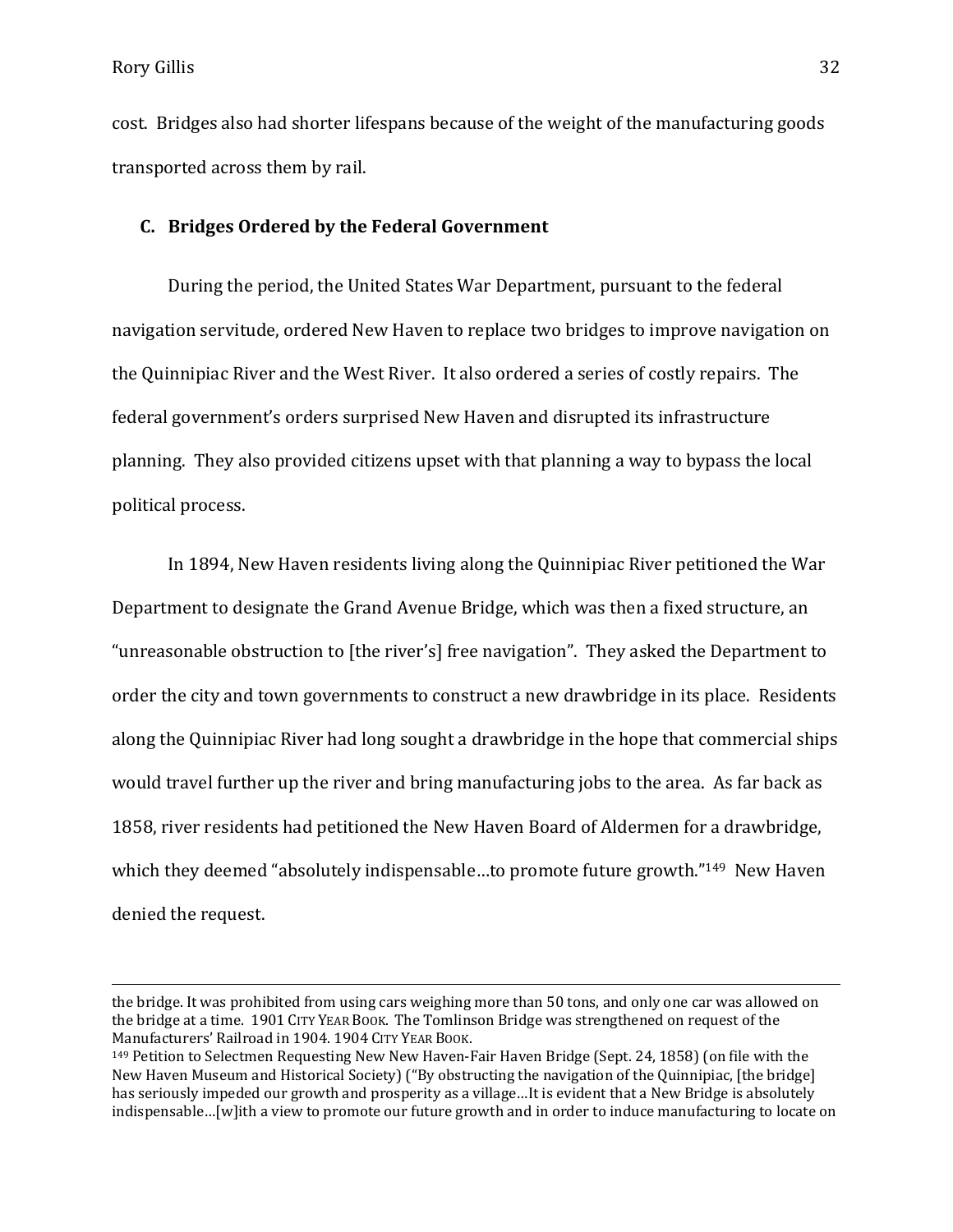The War Department held a hearing with the residents and New Haven's Corporation Counsel. After the hearing, it issued a preliminary order finding the bridge an "unreasonable obstruction" and requiring the city and town governments to construct, at their own expense, a new bridge with a draw-span of at least eighty feet by December 31, 1895.<sup>150</sup>

The city, as required by federal statue, was given a second hearing in February 1895.151 It raised four arguments in its submissions. First, a new bridge "would not prove satisfactory to the majority of our residents" because of the expense. A new bridge, with an estimated fifty to one hundred thousand dollar price tag, would make it necessary "to impose an extra taxation upon many who can ill afford it".<sup>152</sup> Second, the city argued that it was impossible for it to raise the necessary funds in the time frame demanded by the War Department.153 The city had already appropriated its funds for the year and was banned by its charter from raising additional funds. Third, the city questioned the value of a drawbridge. "Is it to accommodate commerce that has not as yet developed, for none exists, and there has never been any above the bridge to [our] recollection?" <sup>154</sup> Fourth, the city claimed decisions about bridge construction were best made at the local level. "Whenever the citizens particularly interested in this work shall petition the local authorities, and can show good reasons for the construction of such a bridge, they will

l

the banks of the Quinnipiac North of the Bridge, thereby providing means of employment for a portion of our rapidly growing population.").

<sup>150</sup> Letter from Henry M. Robert, Lieut. Col. Corps of Engineers, to the City of New Haven Connecticut (Feb. 8, 1895) *in* CITY OF NEW HAVEN, JOURNAL OF THE BOARD OF ALDERMAN, 1895 at 136. <sup>151</sup> *Id*.

<sup>152</sup> Letter from A.C. Hendrick to the U.S. War Department (1895) *in* CITY OF NEW HAVEN, JOURNAL OF THE BOARD OF ALDERMAN, 1895 at 136, 137.

 $153$  *Id.* <sup>154</sup> *Id*.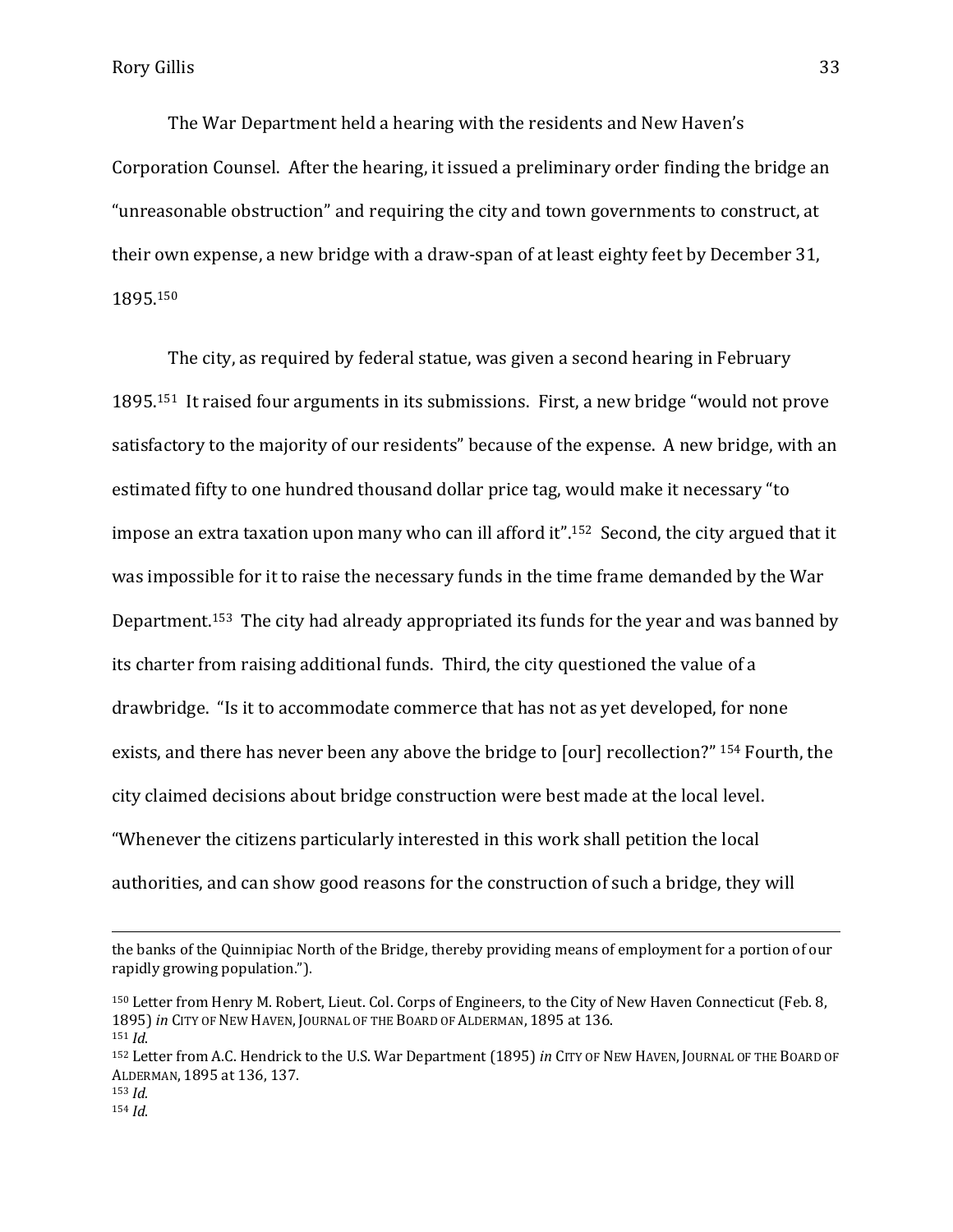receive careful attention from those in authority."155 The city concluded by asking for an extension of at least a year in the event the War Department ruled in favor of the petitioners. 156

The War Department rejected the city's requests, but granted a one-year extension and reduced the drawspan's width requirement to seventy feet.157 The city expressed disappointment with the "direct and … very unusual" order, but complied.158 The Corporation Counsel was instructed to secure approval from the General Assembly for a bond issue because "any increase in taxation would not be received with favor."<sup>159</sup> Construction of the new bridge began in 1896 and was completed in 1898.<sup>160</sup>

The War Department ordered the replacement of a second fixed bridge—the Kimberly Avenue Bridge over the West River—in 1899.161 The Department required the city to build a drawbridge with a forty-five feet wide opening. The city was given one year to complete construction and threatened with a penalty of \$5000 for every month the bridge was delayed beyond the deadline.<sup>162</sup> The mayor of New Haven, Cornelius T. Driscol, expressed his displeasure to the Board of Aldermen. "There has been some talk of getting Congressional legislation to change the order or to get the order modified in some other

l

- <sup>158</sup> Letter from A.C. Hendrick, Mayor of New Haven, to the New Haven Board of Aldermen (Apr. 23, 1895) *in*  CITY OF NEW HAVEN, JOURNAL OF THE BOARD OF ALDERMAN, 1895 at 140.
- <sup>159</sup> *Id*.

<sup>155</sup> *Id*.

<sup>156</sup> *Id*.

<sup>157</sup> Letter from Daniel S. Lamont, Secretary of War, to the City of New Have (Apr. 8, 1895) *in* CITY OF NEW HAVEN, JOURNAL OF THE BOARD OF ALDERMAN, 1895 at 139.

<sup>160</sup> 1898 CITY YEAR BOOK.

<sup>161</sup> Letter from Elihu Root, Secretary of War, to the City of New Haven (Oct. 4, 1899) *in* CITY OF NEW HAVEN, JOURNAL OF THE BOARD OF ALDERMAN, 1900-1901 at 15.

<sup>162</sup> Letter of Cornelius T. Driscoll, Mayor of New Haven, to the New Haven Board of Aldermen (June 11, 1900) *in* CITY OF NEW HAVEN, JOURNAL OF THE BOARD OF ALDERMAN, 1900-1901 at 14.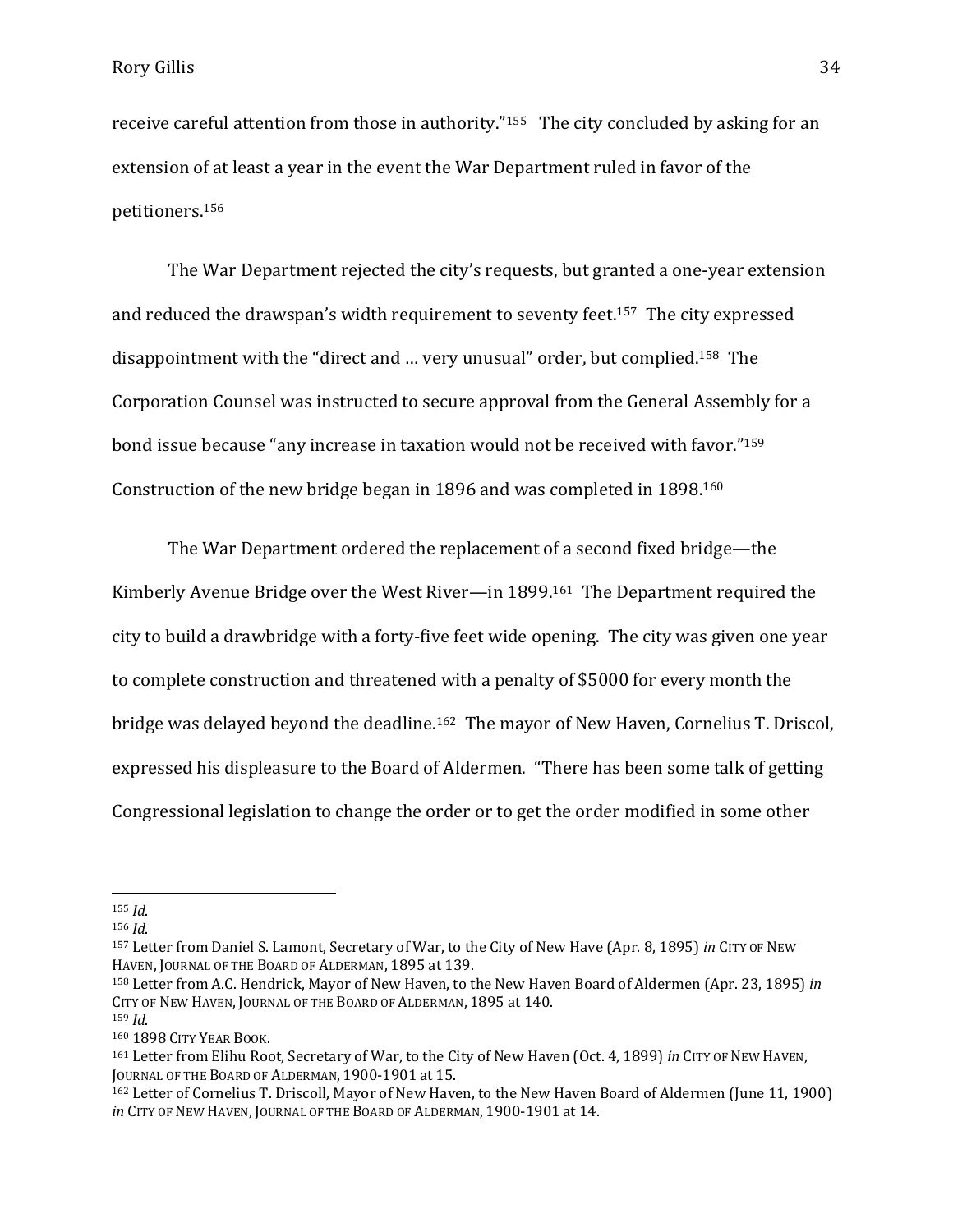way, but I am informed that Congress has adjourned without passing any such legislation and that the order as originally passed has not been changed".<sup>163</sup>

New Haven eventually received an extension on the deadline. In 1903, the War Department informed the city that it was considering modifying the order to permit the construction of a fixed bridge.164 New Haven sent its corporation counsel to Washington to "use his best endeavors to secure a modification of the order…so that the height of said bridge above high water shall not exceed fifteen feet":<sup>165</sup> lower bridges were much cheaper to build. The corporation counsel was successful and the War Department issued a new order requiring a bridge with an opening at least forty-five feet wide and fifteen feet high. <sup>166</sup>

The city's preference for a fixed bridge, instead of a bridge with a moveable draw, met with an angry reaction from local businessmen. <sup>167</sup> In a petition to the city and the War Department, they argued that a raised bridge would be more expensive than a lift bridge and would "retard" commerce.<sup>168</sup> "New Haven's best and most prominent people people are not opposed to spending a reasonable sum of money…to open up the territory [beyond] the Kimberly Avenue bridge…so that industries already located, and others who may choose to locate there, may have a fair and reasonable opportunity to develop the same."<sup>169</sup>

<sup>163</sup> *Id*.

<sup>164</sup> Letter from Elihu Root, Secretary of War, to the City of New Haven (Feb. 2, 1903) *in* CITY OF NEW HAVEN, JOURNAL OF THE BOARD OF ALDERMAN, 1903 at 476.

<sup>165</sup> Resolution of the New Haven Board of Aldermen, *in* CITY OF NEW HAVEN, JOURNAL OF THE BOARD OF ALDERMAN, 1903 at 478.

<sup>166</sup> Letter from Elihu Root, Secretary of War, to the City of New Haven (Mar, 25, 1903) *in* CITY OF NEW HAVEN, JOURNAL OF THE BOARD OF ALDERMAN, 1903 at 561.

<sup>167</sup> Petition to the New Haven Board of Aldermen (Feb. 26, 1903) *in* CITY OF NEW HAVEN, JOURNAL OF THE BOARD OF ALDERMAN, 1903 at 477, 478.

<sup>168</sup> *Id*.

<sup>169</sup> *Id*. at 477.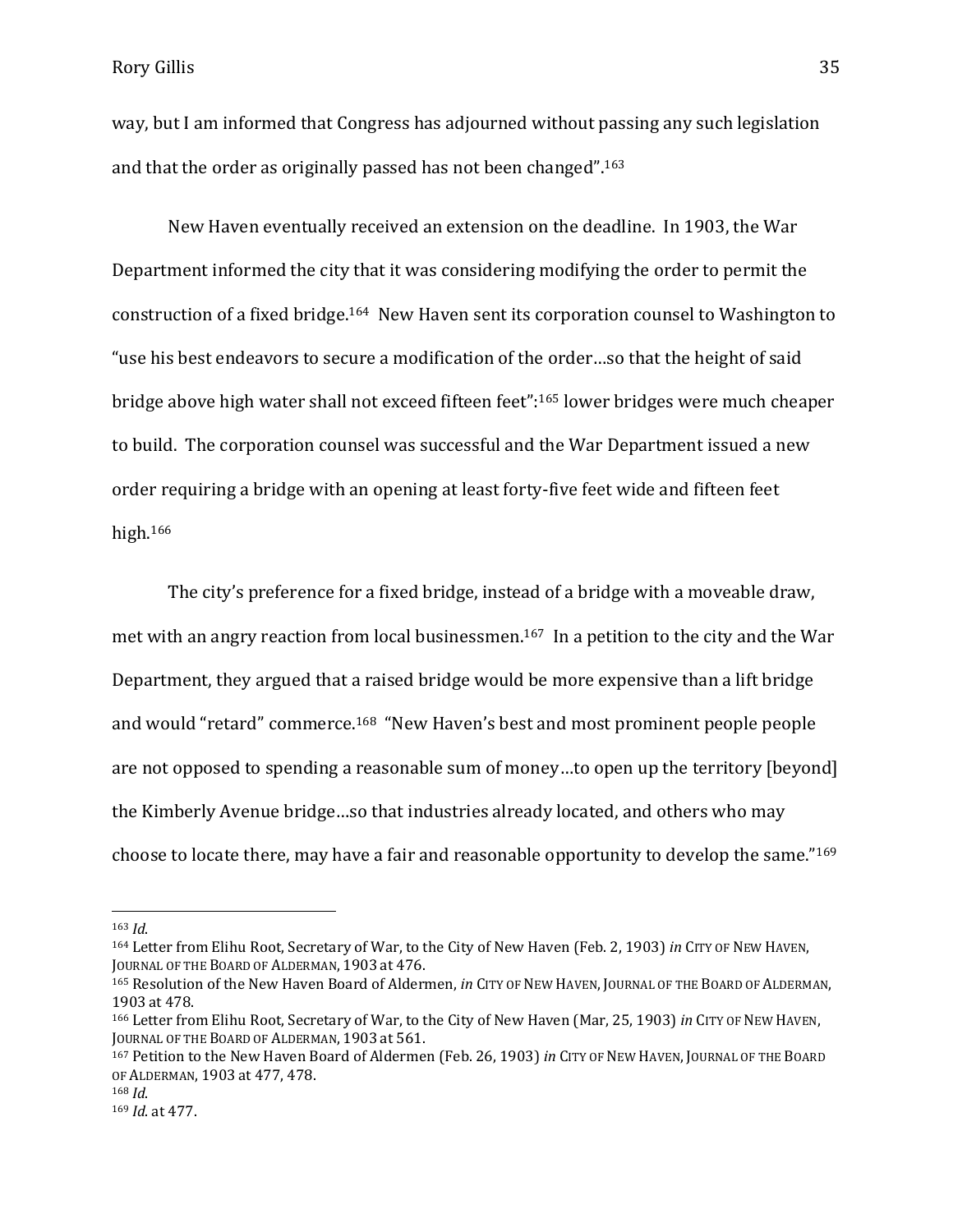Rory Gillis 36

They also argued that a moveable bridge would be a wiser choice, since a future War Department secretary could deem a fifteen-foot high fixed bridge as an unreasonable obstruction.170 The town of Orange agreed with the businessmen and the dispute was eventually resolved in their favor by the Superior Court, as described in the previous section. The bridge cost the city \$185,000, which was funded through bonds.<sup>171</sup>

The War Department also intervened in the maintenance of New Haven bridges. In 1907, it ordered that the Humphrey Street Bridge over the Mill River be raised from twenty-four to thirty feet high, which "increased the expense very largely".172 In 1913 and 1914, it ordered the installation of large signal lights on the Chapel, Ferry Street, and Grand Avenue bridges.173 In 1923, it ordered the installation of new fenders on the Grand Avenue and Chapel Street bridges.<sup>174</sup>

The Department also occasionally intervened in bridge operations. In 1923, representatives of the Department met with local residents, companies, and politicians, who complained that the opening of the bridge draws for ships in the morning caused workers to be late for work. In response, the Department permitted the city to keep the draws closed between 6:30 and 7 every morning.<sup>175</sup>

# **V. 1932-1970: The Emergence of Federal and State Grants**

 Prior to 1930, the only federal and state financial support for New Haven's bridges was indirect: the interest on bonds issued by the city was exempt from the income tax

<sup>172</sup> 1907 CITY YEAR BOOK.

 $\overline{\phantom{a}}$ 

<sup>170</sup> *Id*. at 478.

<sup>171</sup> 1906 CITY YEAR BOOK.

<sup>173</sup> 1913 CITY YEAR BOOK; 1914 CITY YEAR BOOK.

<sup>174</sup> 1923 CITY YEAR BOOK.

<sup>175</sup> *Id*.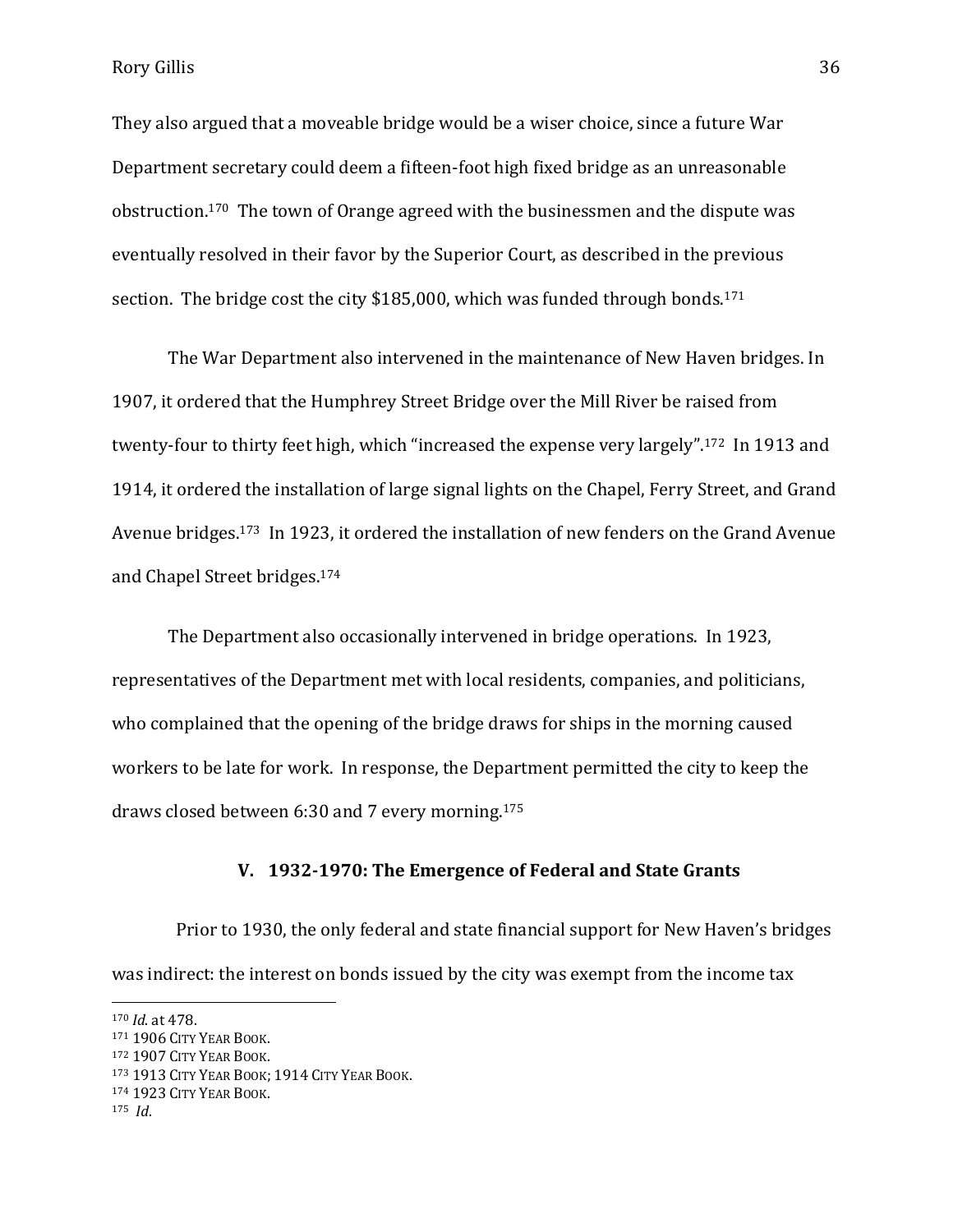imposed in 1913. During the Depression, the federal and state governments began to provide direct assistance to the city in two ways: both levels of government contributed funds to the construction of bridges, and the state government accepted responsibility for constructing and maintaining some city bridges on state highways. In this Part, I will describe both means of assistance.

#### **A. Direct Contributions**

As it did to most cities, the Depression weakened New Haven's financial position and limited the local funds available for public works. The city's annual payments on its bond debt jumped to over 16% of the annual budget as a result of declining city revenues and the surge in bond issues between 1910 and 1930.176 State legislation requiring the city to provide "emergency relief"—social services—to the poor placed an additional burden on the city. In 1938, the city spent \$800,000—around 9% of the city budget—on state mandated relief programs.<sup>177</sup> Relief spending was greater than the city's entire public works budget.<sup>178</sup>

In response to these financial pressures, New Haven announced in 1935 that it would limit new borrowing, including the issuance of bonds.179 In 1939, the city went further and announced that bonds would only be issued if "absolutely necessary".180 The mayor expressed concern about the "heavy" debt repayments due in the coming decade<sup>181</sup>

 $\overline{\phantom{a}}$ 

<sup>179</sup> 1935 CITY YEAR BOOK. City employees also had a portion of their wages withheld. 1936 CITY YEAR BOOK. <sup>180</sup> 1939 CITY YEAR BOOK.

<sup>176</sup> 1907 CITY YEAR BOOK. This total includes annual interest payments and annual payments to the sinking fund to cover outstanding principal.

<sup>177</sup> 1938 CITY YEAR BOOK.

<sup>178</sup> *Id*.

<sup>181</sup> *Id*.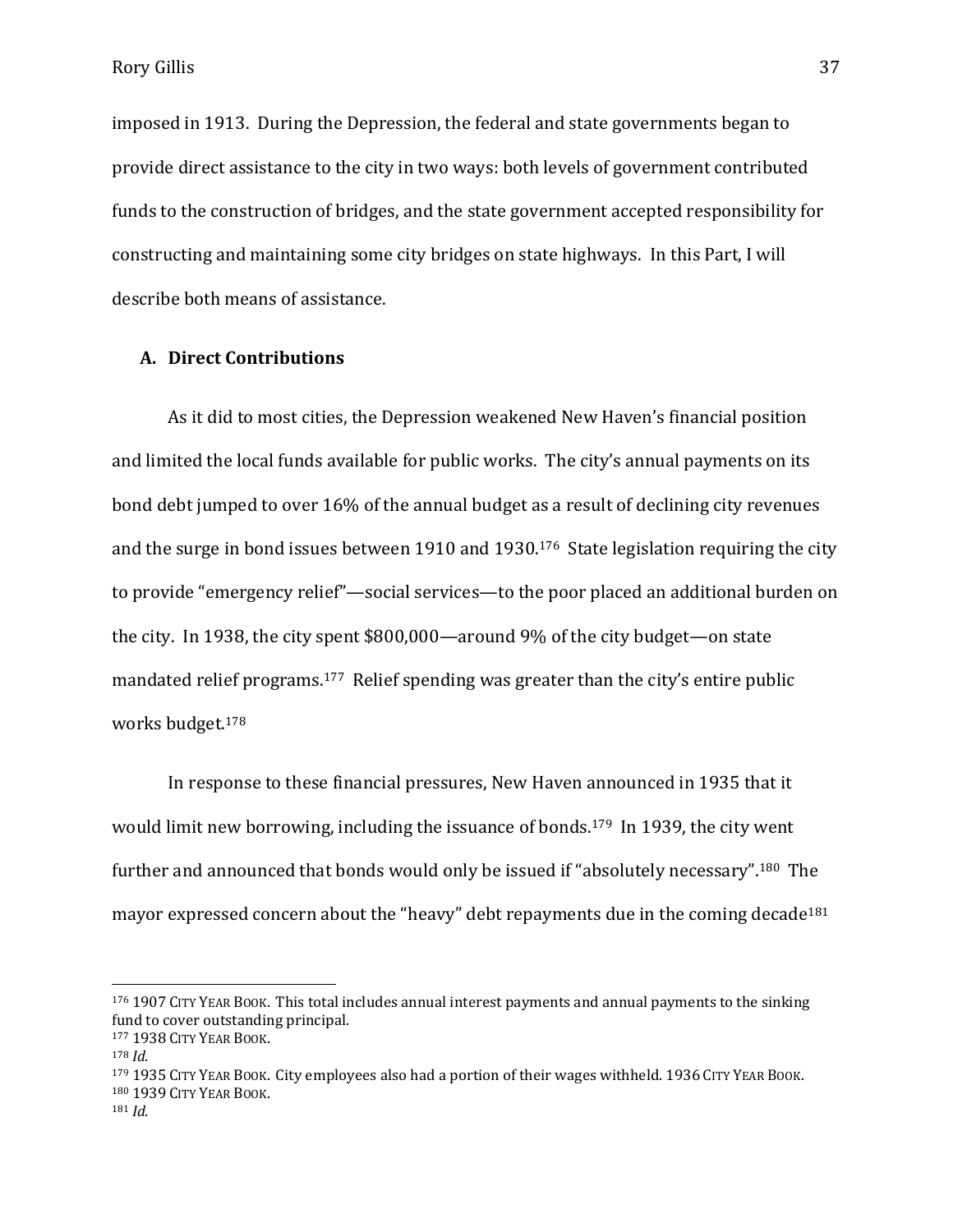and was particularly critical of what he considered excessive borrowing by the city in the preceding twenty years.<sup>182</sup>

New Haven's only bond issue between 1934 and 1945 for any public infrastructure work was for the construction of a new Ferry Street Lift Bridge on the Quinnipiac River. In 1937, the Board of Aldermen, at the mayor's request, authorized \$785,000 in bonds to fund the bridge.183 To minimize costs, the bridge was to be designed in-house by the City Engineer, a departure from the traditional practice of hiring private contractors.<sup>184</sup>

After the Board authorized the bonds, but before they were issued, the mayor negotiated \$353,250 in funding for the new bridge from the Public Works Administration (PWA).185 The PWA was a New Deal agency established by President Roosevelt to stimulate the economy by funding large infrastructure projects. The PWA funding for the Ferry Street Bridge was the first direct funding provided to the construction of a New Haven bridge by either level of government. After receiving the PWA funds, the city reduced its planned bond offering by the amount of the federal grant.<sup>186</sup>

Construction on the Ferry Street Bridge began in 1938 and was finished in 1940.<sup>187</sup> Despite being designed in-house, the lift bridge had "outstanding Art Deco detailing".<sup>188</sup> The mayor hailed it as "among the finest in Connecticut and … a great improvement to the district". <sup>189</sup> In emphasizing the bridge's aesthetics, the City Engineer followed the local

<sup>182</sup> 1935 CITY YEAR BOOK.

<sup>183</sup> 1937 CITY YEAR BOOK.

<sup>184</sup> 1936 CITY YEAR BOOK.

<sup>185</sup> 1937 CITY YEAR BOOK.

<sup>186</sup> *Id*.

<sup>187</sup> 1940 CITY YEAR BOOK.

<sup>188</sup> CLOUETTE, *supra* note 48, at 40.

<sup>189</sup> 1940 CITY YEAR BOOK.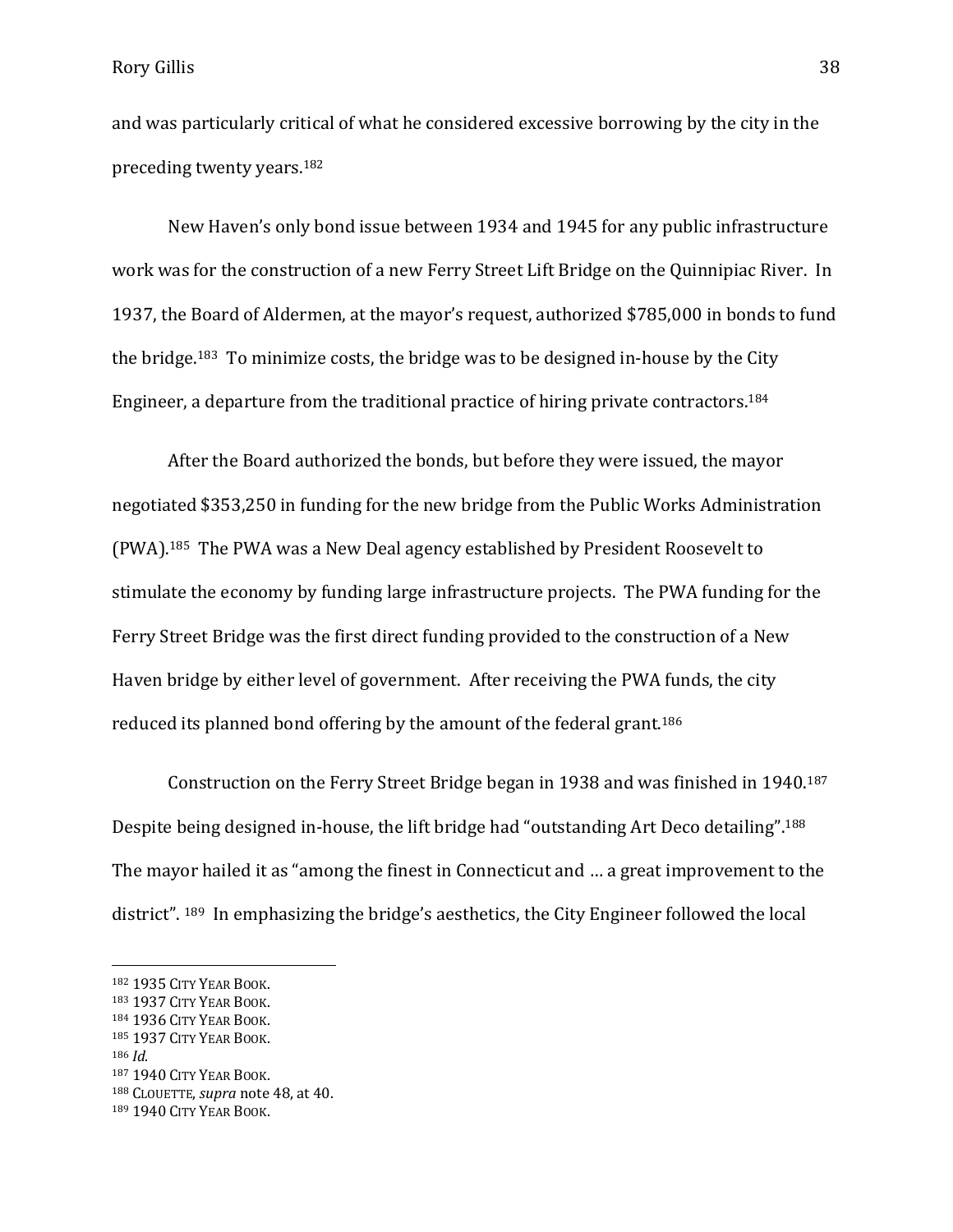trend. The Merritt Parkway opened in 1938 with "69 Art Deco masterpiece[] [bridges] that served as highly ornate theatrical arches".<sup>190</sup>

The federal government also contributed to the construction of two other New Haven bridges during the Depression. The Blake Street Bridge over the West River and the Blake Street Bridge over Wilmot Brook were constructed using free labor provided by the Works Progress Administration (WPA).<sup>191</sup> The WPA coordinated with the city on many public works projects during the period, including the repair of some bridges. The WPA paid unemployed laborers to work on the projects and the city paid the cost of the materials used. The city estimated that the WPA reduced its project costs by 50%.192 To maximize the return on its public work expenditures, most of the public works budget during the Depression was spent on WPA-approved projects.<sup>193</sup>

In addition to the WPA and PWA funds, New Haven received limited funding from the state government. Beginning in 1938 and continuing until at least 1943, the state gave New Haven annual transfers between \$1125 and \$3375 for "drawbridges".194 It is unclear under what state program the transfers were made, but they followed two significant expansions in state involvement in local road and bridge construction. First, in 1930 the state Highway Department passed the first set of bridge design standards, meant to ensure that bridge design across the state was uniform.<sup>195</sup> Second, in response to the Depression, the state began to provide funding to towns and cities for local road construction and

 $\overline{\phantom{a}}$ 

<sup>190</sup> CONDOTT, MANAGING TRAVEL IN CONNECTICUT: 100 YEARS OF PROGRESS (1995) [hereinafter MANAGING TRAVEL]. <sup>191</sup> 1939 CITY YEAR BOOK.

<sup>192</sup> 1938 CITY YEAR BOOK.

<sup>193</sup> 1938 CITY YEAR BOOK.

<sup>194</sup> 1938 CITY YEAR BOOK; 1939 CITY YEAR BOOK; 1940 CITY YEAR BOOK; 1941 CITY YEAR BOOK; 1942 CITY YEAR BOOK.

<sup>195</sup> MANAGING TRAVEL,*supra* note 190.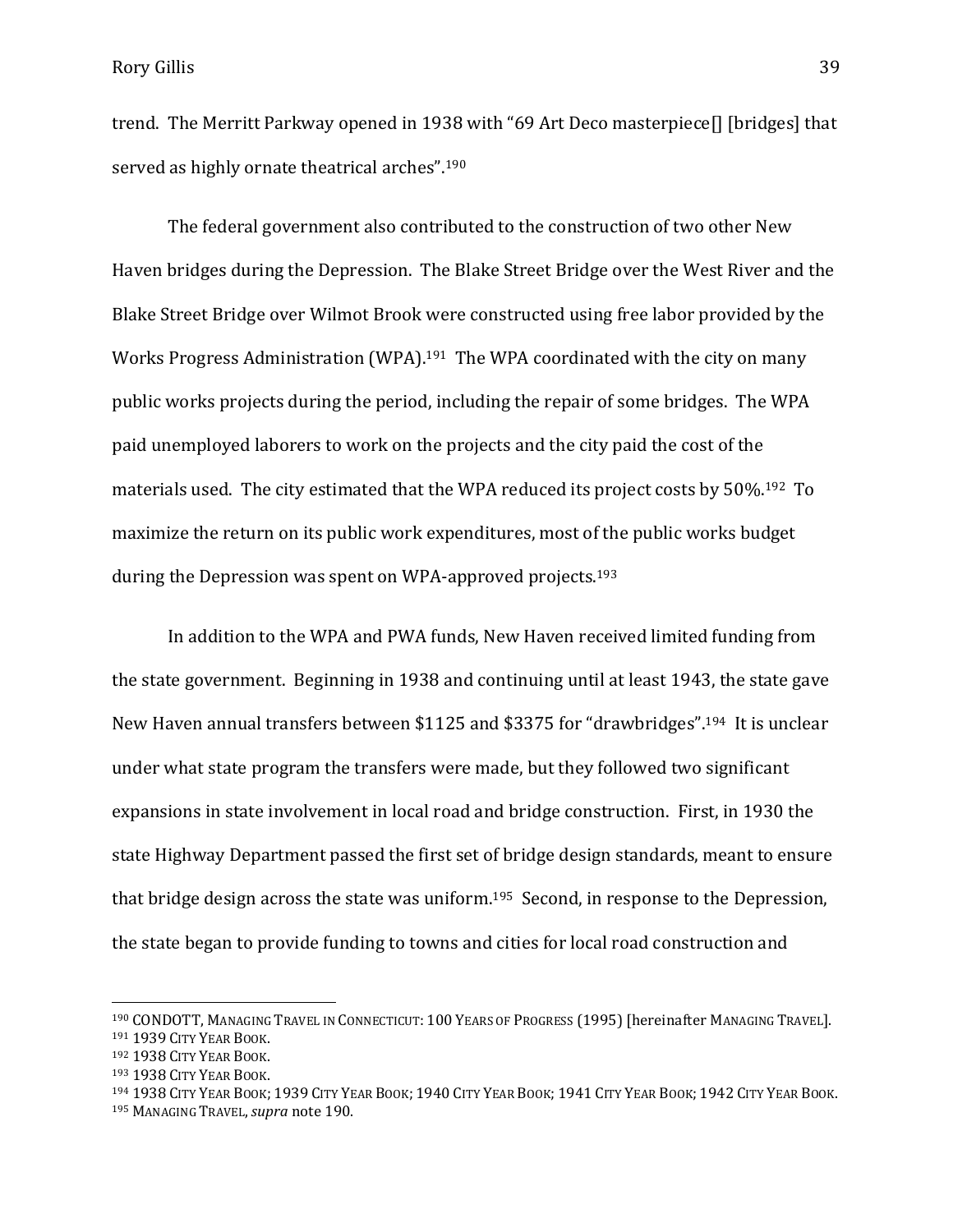maintenance in 1931.<sup>196</sup> The Town Aid Program, as the program was later named, initially appropriated \$3 million to be divided equally among the state's 169 towns and cities.<sup>197</sup>

As a result of intergovernmental transfers —largely the WPA and PWA funding— New Haven's debt reduction program was largely effective. The City ended the Depression with a smaller debt load than it had at the start. The City paid \$493,000 in annual interest costs in 1940 compared with over \$800,000 in annual interest in 1932.198 WPA and PWA funds effectively served as substitutes for municipal bonds. According to the mayor, it was only because of federal funds that the city was able to limit its bond issues between 1934 and 1945 to the Ferry Street Bridge bonds.<sup>199</sup>

The WPA and PWA program ended in 1942, which meant that "all projects carried on will have to be performed at public expense and no federal financial aid can be expected." The city initially proceeded cautiously. When the Grand Avenue Bridge needed substantial repairs in 1943, the city choose to fund the \$30,000 cost using general revenues rather than bonds. <sup>200</sup>

At the end of the war, however, the city began to issue bonds at a rapid pace. The city's bond debt increased from \$8.1 million in 1944<sup>201</sup> to \$12.1 million<sup>202</sup> in 1952 to \$57

<sup>196</sup> *Id*.

<sup>197</sup> *Id*.

<sup>198</sup> 1932 CITY YEAR BOOK; 1940 CITY YEAR BOOK..

<sup>199</sup> 1938 CITY YEAR BOOK.

<sup>200</sup> 1943 CITY YEAR BOOK. The bridge was on the verge of being closed when it was repaired. "In the last few weeks [Director of Public Works] Golden reported the bridge has deteriorated so badly that he said he doubted it could be opened more than five or six times without being completely out of commission". "Grand Avenue Bridge Failing, Golden States", Apr. 22, 1943 (newspaper article in the New Haven Museum and Historical Society's DANA collection).

<sup>201</sup> 1944 CITY YEAR BOOK.

<sup>202</sup> 1952 CITY YEAR BOOK.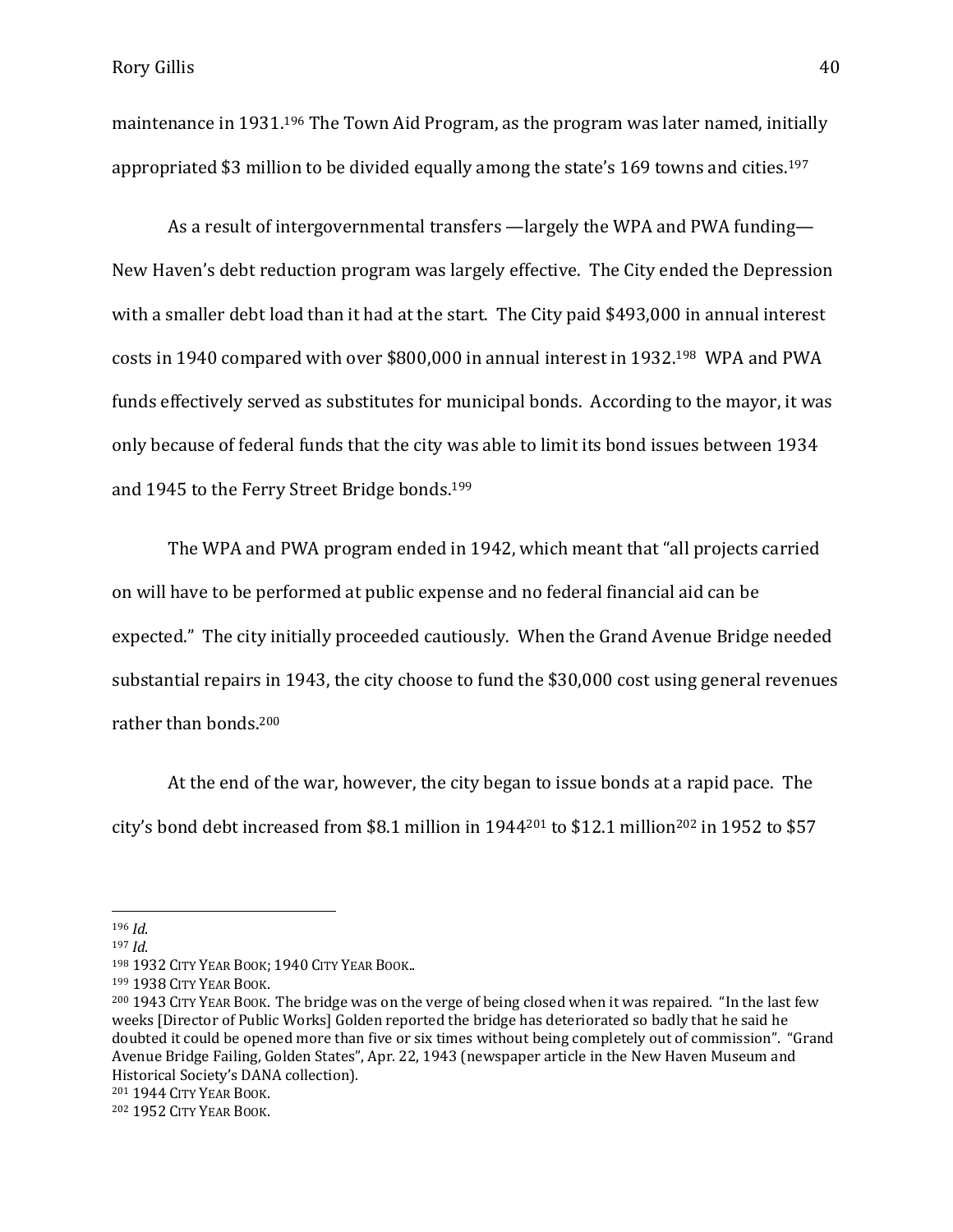Rory Gillis 41

million in 1966.203 The city was able to take on debt far higher than 5% of its grand list because of a change in Connecticut law. Beginning in the early 1950s, municipalities were permitted to borrow up to 5% of their grand list for general improvements, 5% for schools, and 3% for sewer—a total of 13% of their grand lists.<sup>204</sup>

Some of the proceeds of the many multi-million bond issues were directed towards the city's bridges. In 1947, \$259,000 in bridge bonds were issued to fund several bridge projects, including the construction of a new bridge on Grand Avenue over the Mill River and the construction of a new fender pier for the Chapel Street Bridge.205 In 1952, part of a \$2.57 million bond issue was used to fund a new bridge on Humphrey Street.<sup>206</sup>

In 1964, the city launched "a major repair program to replace certain bridges" in response to a review of its bridges by the Bureau of Engineering.207 The city announced that a new Chapel Street Bridge over the Mill River would be constructed by 1966.208 It appropriated \$600,000 to commission a design from private consultants.<sup>209</sup>

The city's declining financial position soon interfered with the bridge replacement program. Planning for the Chapel Street Bridge was delayed. In 1967, the City Engineer renewed his call for a bridge reconstruction program. "The replacement of several major bridges in the City is a necessity due to their age and poor condition".210 In 1969, the city announced that plans for a new Chapel Street Bridge and a new Grand Avenue Bridge over

<sup>203</sup> CITY OF NEW HAVEN, ANNUAL FINANCIAL REPORT, 1966.

<sup>204</sup> 1956 CITY YEAR BOOK.

<sup>205</sup> 1947 CITY YEAR BOOK.

<sup>206</sup> 1952 CITY YEAR BOOK.

<sup>207</sup> CITY OF NEW HAVEN, ANNUAL REPORT OF THE CITY ENGINEER, 1964.

<sup>208</sup> *Id*.

<sup>209</sup> *Id*.

<sup>210</sup> CITY OF NEW HAVEN, ANNUAL REPORT OF THE CITY ENGINEER, 1967.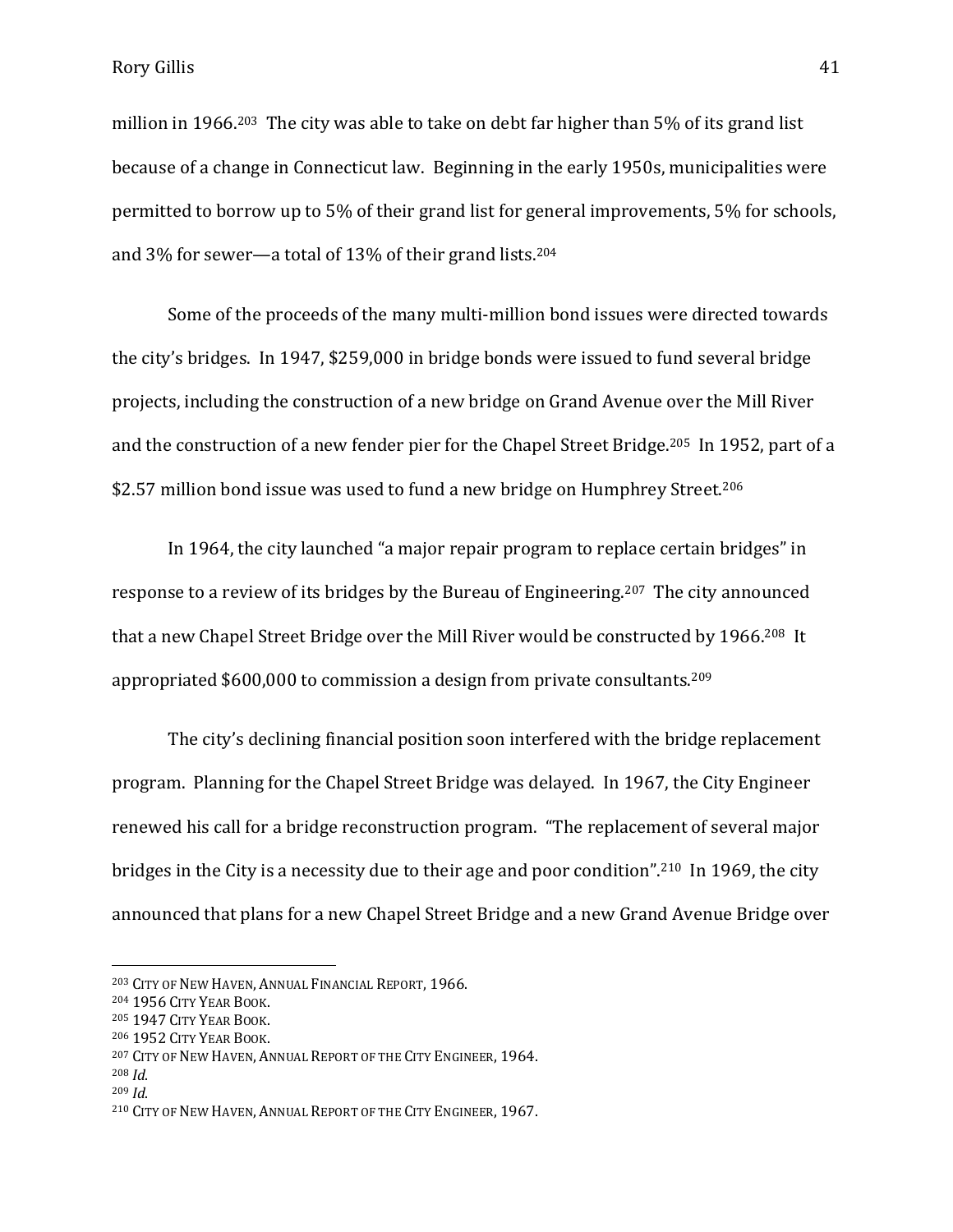the Quinnipiac River would be ready by 1970, but the projects were once again delayed.<sup>211</sup> The Grand Avenue Bridge was not replaced until 1984. The Chapel Street Bridge was replaced in 1992.

Federal and state transfers to New Haven increased during this period. In 1963, for example, 10.57% of the city's revenue came from federal and state grants, causing the city to note that "revenue sources in municipal government have and still are changing from those of ten and twenty years ago".212 A large portion of the grants was for education and housing. The city also received Town Aid for Highways, Traffic and Parking from the state. In 1969, the grant Town Aid grant was \$426,5000.<sup>213</sup> Most, if not all, of this transfer, however, was directed toward roads. It was not until the 1970s that the city began to receive direct transfers for its bridges.

## **B. State Ownership of Bridges**

Beginning in the 1940's, New Haven's bridge burden was reduced in a second way: city bridges located on state highways were transferred to the state. The state's acquisition of city bridges occurred in a gradual and haphazard way, often in response to lobbying from the city.

In the 19th century, principal highways, like the Boston Post Road, were constructed and maintained by the towns and cities through which they passed.214 Since the towns and cities were legally obligated to pay for these roads "even if they reaped no benefit", the

<sup>211</sup> ANNUAL REPORT OF THE CITY ENGINEER, 1969.

<sup>212</sup> CITY OF NEW HAVEN, ANNUAL FINANCIAL REPORT, 1963.

<sup>213</sup> CITY OF NEW HAVEN, ANNUAL FINANCIAL REPORT, 1969.

<sup>214</sup> MANAGING TRAVEL, *supra* note 190.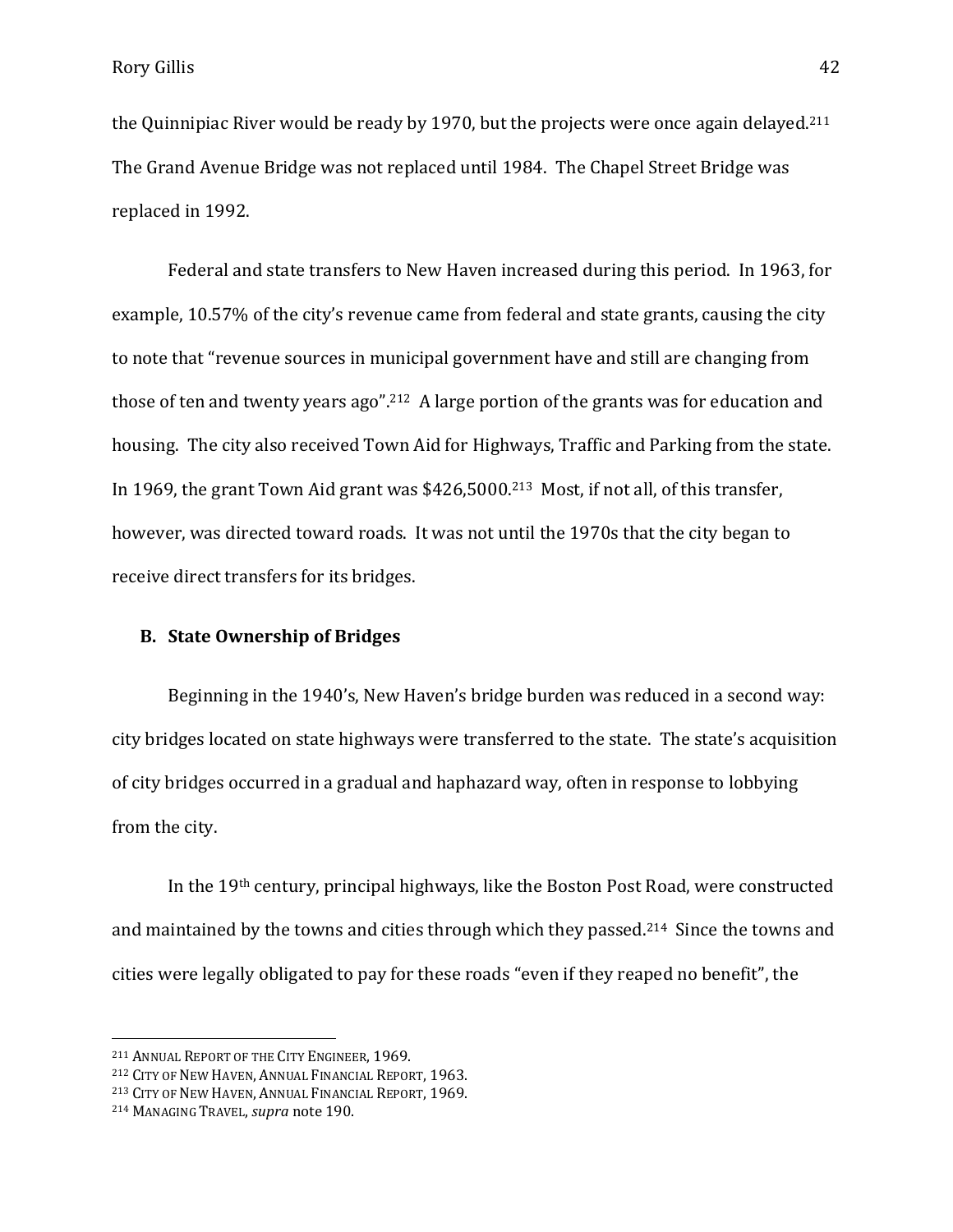Rory Gillis 43

roads were "often neglected".215 In 1905, the state responded to complaints of poor maintenance by taking responsibility for the engineering and maintenance of most key roads.216 New Haven roads and bridges, however, were not transferred to the state. The state's highway program at the time largely favored rural areas over larger industrial centers, such as New Haven, that could afford to perform at least adequate maintenance.<sup>217</sup>

The Tomlinson Bridge, in 1941, was the first city bridge transferred to state jurisdiction. The Tomlinson Bridge was located on the Boston Post Road, also known as US Route 1. Route 1 was the state's most important highway, serving as the "primary link between the Port of New York and Connecticut's major industrial centers".218 In the late 19th century, traffic along the road was relatively light. Beginning in 1919, however, there was a "dramatic increase" in traffic, and the road was frequently "clogged with both slowmoving local motorists and long distance truck traffic".<sup>219</sup>

 In 1936, the city, in response to the growing traffic and its deteriorating finances, began to lobby the state to take ownership of the portion of US Route 1 passing through the city, including the Tomlinson Bridge.<sup>220</sup> For the next five years, transferring responsibility was one of the mayor's top five legislative priorities.<sup>221</sup> This position marked a dramatic change for the city: only fifty years earlier it had actively sought to acquire the Tomlinson Bridge. In 1941, the state partially acquiesced by accepting responsibility for the

<sup>215</sup> *Id*.

<sup>216</sup> *Id*.

<sup>217</sup> *Id*.

<sup>218</sup> *Id*.

<sup>219</sup> *Id*.

<sup>220</sup> *See, e.g.* 1936 CITY YEAR BOOK; 1937 CITY YEAR BOOK.

<sup>221</sup> Speech of the John W. Murphy, Mayor of New Haven, to the New Haven Board of Aldermen (Jan. 4, 1937) *in*  CITY OF NEW HAVEN, JOURNAL OF THE BOARD OF ALDERMAN, 1937 at 6.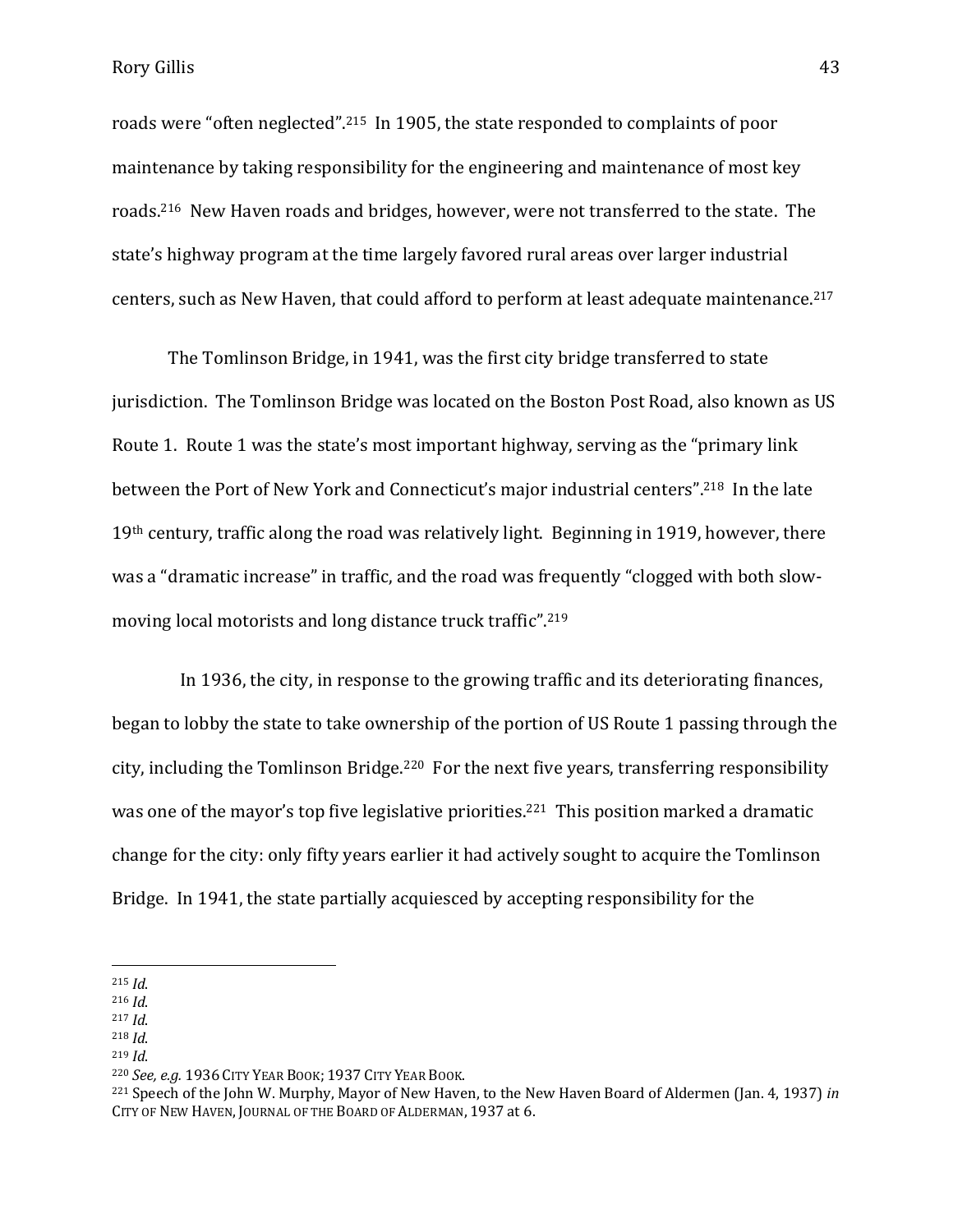Tomlinson Bridge.<sup>222</sup> The city praised the state's decision as only fair. "This was the accomplishment of a long sough relief, inasmuch as this bridge being on a Federal and State through highway received much of its load from foreign localities and this was the only lift bridge on this route which was not maintained and operated by the State".<sup>223</sup>

In the following decades, the state acquired many of the other city bridges on state highways, including the Kimberly Avenue Lift Bridge (1945),<sup>224</sup> Derby Avenue Bridge (Route 34), the Whalley Avenue Bridge (Route 63), and the Willow Street Bridge over the Mill River.<sup>225</sup>

The city's bridge burden was also reduced by the construction of two interstate highways through New Haven. I-95 and I-91 added two new bridges across the Quinnipiac River: the Q bridge, which opened in 1958, and an unnamed I-91 bridge near the Middletown Avenue Bridge. The bridges were constructed by the state and entirely funded by the state  $(10\%)$  and federal  $(90\%)$  governments.<sup>226</sup>

Although the bridges were intended to aid travel between towns and states, they also facilitated local travel. Less than fifty percent of the eastbound traffic on the Q Bridge in the 1980s was headed to destinations beyond New Haven, suggesting that most drivers used the bridge to access the city instead of interstate travel.<sup>227</sup> The presence of the bridge inevitably diverted traffic that otherwise would have used one of the city-maintained Quinnipiac bridges.

<sup>223</sup> *Id*.

<sup>222</sup> 1941 CITY YEAR BOOK.

<sup>224</sup> 1945 CITY YEAR BOOK.

<sup>225</sup> Carol A. Leonetti, *Neglect Takes Toll on City Bridges*, NEW HAVEN REG., May 15, 1988, at A1.

<sup>226</sup> MANAGING TRAVEL, *supra* note 190.

<sup>227</sup> Paul Botts, *New Crossing, Tunnel Eyed*, NEW HAVEN REG., Feb. 16, 1987 at A1.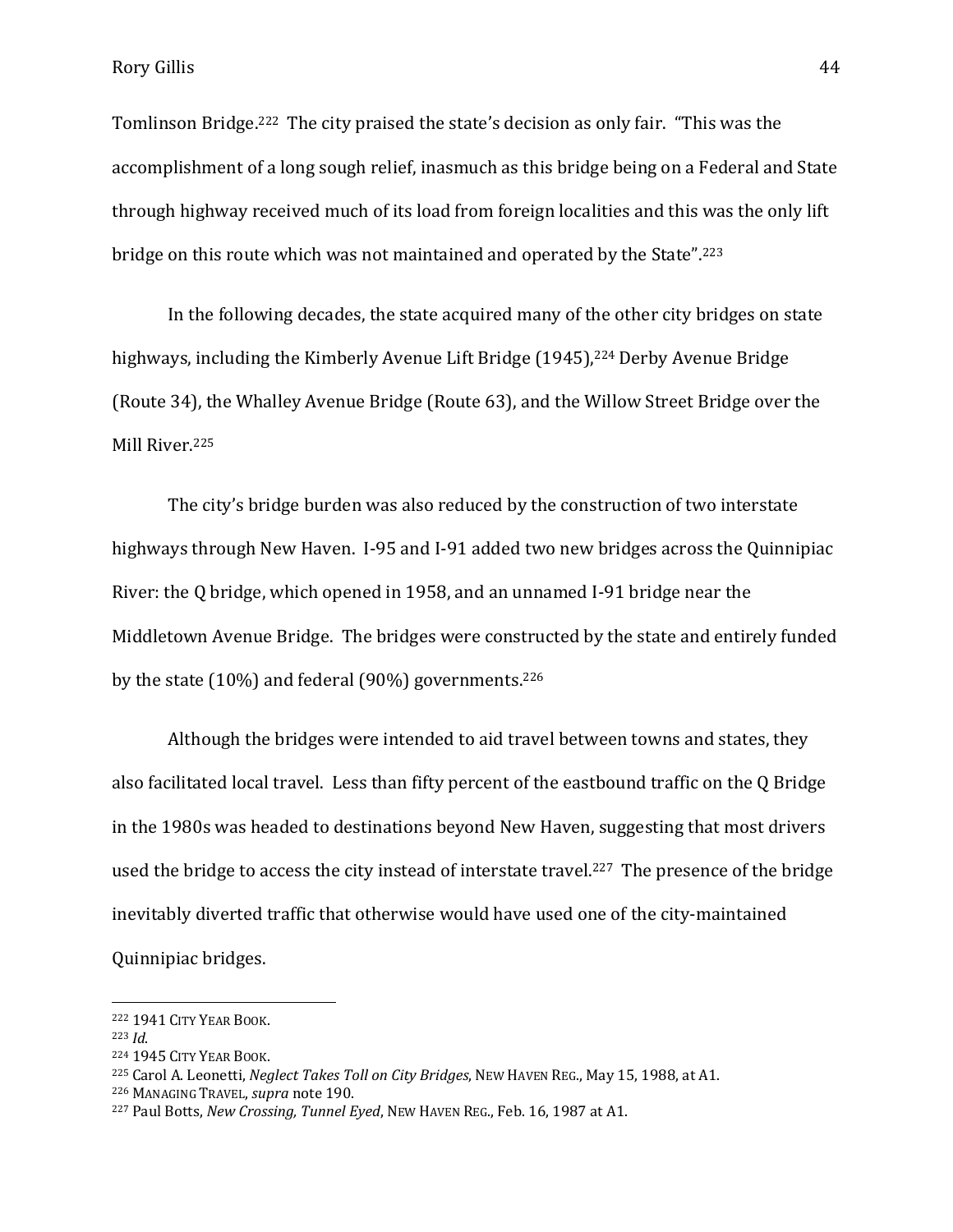$\overline{a}$ 

In combination with the state's acquisition of several New Haven bridges, the interstate highway system greatly changed the status of the city's Quinnipiac bridges. In 1930, four bridges crossed the river, all of which were maintained by the city. In 1960, six bridges crossed the river, three maintained by the city and three maintained by the state.

## **VI. 1970-2010: Municipal Dependence on Federal and State Grants**

Following the end of WPA and PWA funding in 1942, New Haven was left on its own to fund bridge construction and repairs. Major bridge projects quickly came to a halt. Between 1942 and 1982 no major bridges were constructed or rehabilitated in the city. By 1971, the New Haven's bridges were in dire condition. "Four major bridge replacements are necessary at this time and to avoid any future bridge replacement, we must start a comprehensive repair program...This is a program that cannot be delayed for much longer."228 In the 1960s, the City Engineer's office had prepared much of the groundwork for restoring the city's bridges: preliminary plans to replace the Grand Avenue Bridge and Chapel Street Bridge had been drafted and a city-wide repair schedule was ready to be implemented. But the city claimed it could not afford to proceed. "The only thing holding up this program is the lack of funds".<sup>229</sup>

The forty-year pause in major bridge work ended in 1982 when the federal government funded the replacement of the Grand Avenue Bridge over the Quinnipiac River. The project ushered in a new era in bridge financing. Since 1982, every major bridge project in the city has been majority-funded by the state or federal government. In most cases, New Haven's share of total construction or rehabilitation costs has been below

<sup>228</sup> NEW HAVEN DEPARTMENT OF PUBLIC WORKS, COMPREHENSIVE ANNUAL REPORT, 1971. <sup>229</sup> *Id*.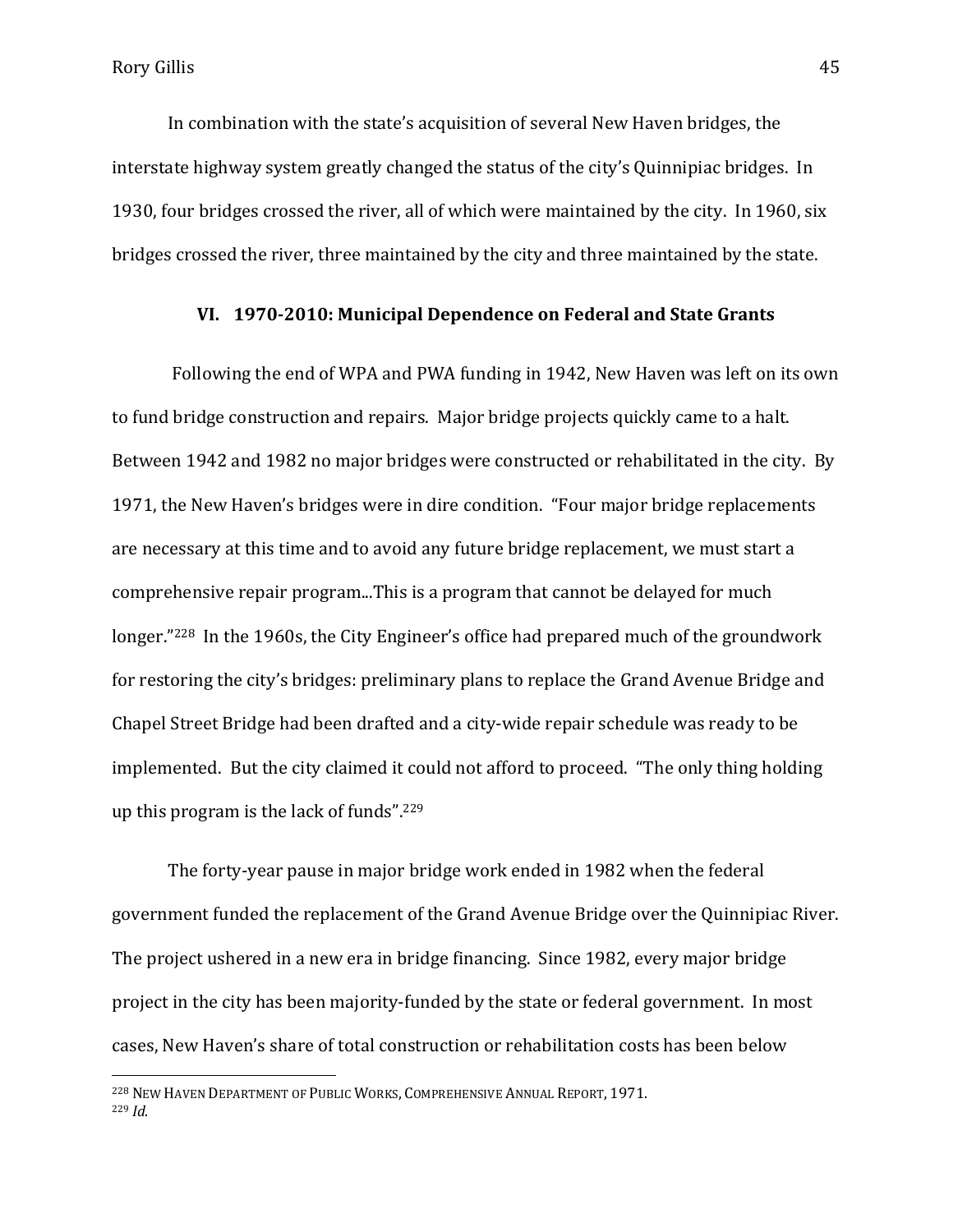$\overline{a}$ 

twenty percent. Federal and state bridge funding programs now largely determine the timing and scale of bridge projects in the city.

# **A. Federal and State Funding Programs**

In 1967, the Silver Bridge between Ohio and West Virginia collapsed, killing 46 people.230 Congress responded in 1970 to the resulting public concern over bridge safety by establishing two federal bridge programs—the National Bridge Inspection Program (NBIP) and the Special Bridge Replacement Program—that continue in amended form today.<sup>231</sup>

The 1970 NBIP required states to periodically inspect all bridges on federal-aid highways. Federal-aid highways are state-owned highways that have been designated by the state, in consultation with the Federal Highway Administration, as part of the National Highway System.232 Locally owned roads are rarely designated as federal-aid highways. In 1978, the NBIP was extended to bridges located off federal-aid highways, including locally owned bridges. Congress has periodically strengthened the inspection procedures, usually in response to high-profile bridge collapses, such as the 1983 Mianus River Bridge Collapse in Connecticut and the 1987 Schoharie Creek Bridge Collapse in New York.<sup>233</sup>

<sup>230</sup> GOVERNMENT ACCOUNTABILITY OFFICE, HIGHWAY BRIDGE PROGRAM: CLEARER GOALS AND PERFORMANCE MEASURES NEEDED FOR A MORE FOCUSED AND SUSTAINABLE PROGRAM 7 (2008).

<sup>231</sup> Federal Aid Highway Act of 1970, Pub. L. No 91-605, 84 Stat. 1713.

<sup>232</sup> 23 C.F.R. § 470.109 (1997). While the National Highway System (NHS) includes the Interstate Highway System (IHS), it is approximately four times longer than the IHS. *Id*. at § 470.107. The Special Bridge Replacement Program and its successors do not fund interstate bridges. Instead, interstate bridges are funded 90% by the federal government and 10% by state government, as are all other expenditures on the interstate system.

<sup>233</sup> FEDERAL HIGHWAY ADMINISTRATION, STATUS OF NATION'S HIGHWAYS, BRIDGES AND TRANSIT: 2004 CONDITIONS AND PERFORMANCE, 15-3 (2004). Following the collapse of the Mianus River Bridge, more "rigorous inspection procedures for fracture critical structures" were implemented. Following the collapse of the Schoharie Creek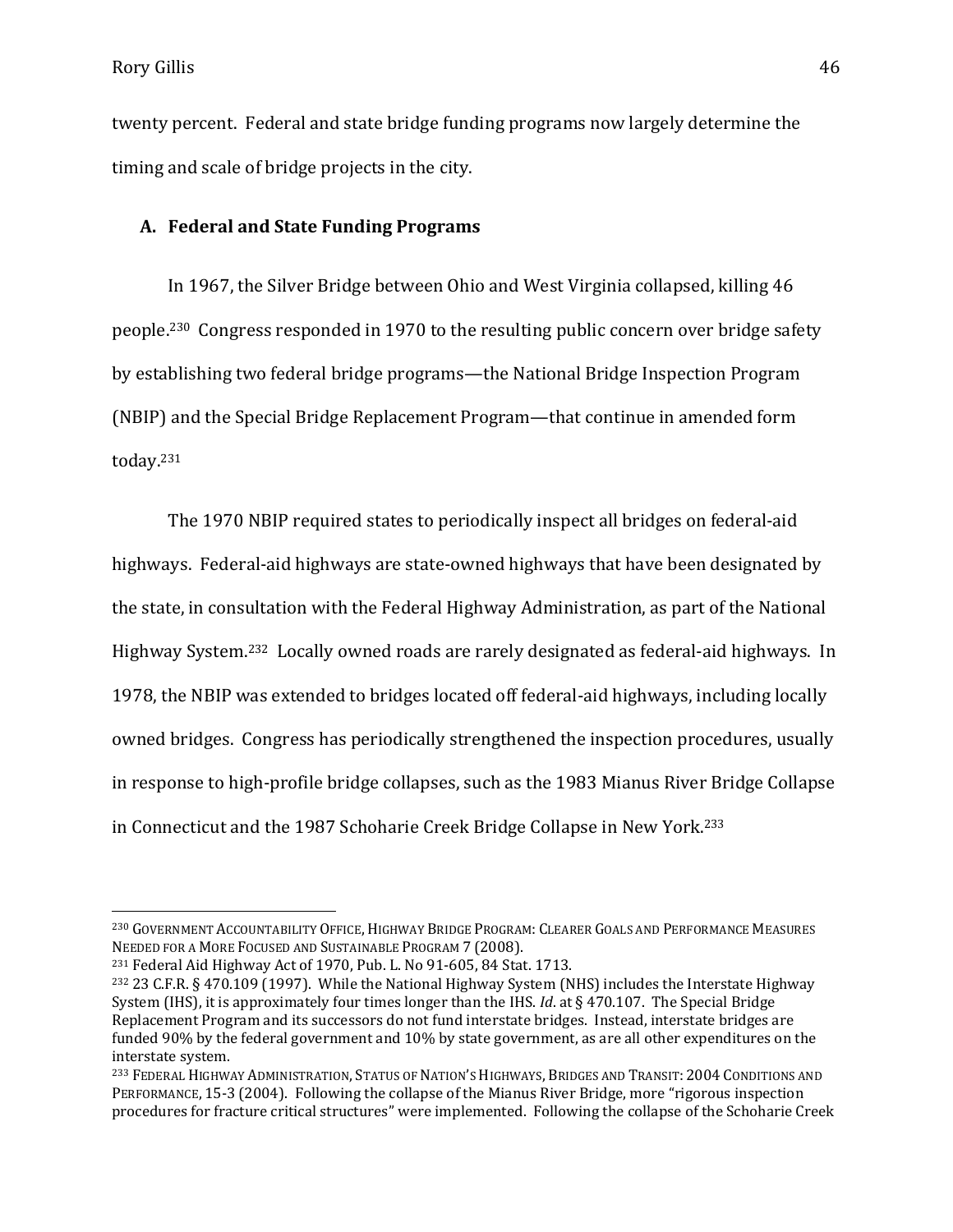Today, the NBIP requires states to inspect, every two years, all bridges publicly owned, over twenty feet in length, and located on public roads, including bridges owned by municipalities.234 The NBIP also promulgates two bridge inspection standards. First, all bridges are given a sufficiency rating between 0 and 100 based on 24-factor formula. Second, bridges are classified as either not deficient or deficient using a separate assessment scheme. A bridge is deemed deficient if its physical structure is found to be in poor condition (structural deficiency) or if its design is no longer adequate for the traffic it carries (functional obsolescence). As a result, all bridges covered by the NBIP have both a sufficiency score and a designation as not deficient or deficient.<sup>235</sup>

The 1970 legislation also established the first federal funding program for bridges. The Special Bridge Replacement Program covered up to 75% of the cost of replacing bridges located on federal-aid highways. <sup>236</sup> Federal funding was expanded in 1978, when Congress replaced the Special Bridge Replacement Program with the Highway Bridge Replacement and Rehabilitation Program (HBRRP).237 HBRRP increased the maximum federal funding share to 80% of bridge replacement and rehabilitation costs and required states to spend 15-35% of their federal bridge funding on non-federal-aid highway bridges (off-system bridges). These bridges are usually municipal bridges or rural state roads. In 2005, the HBRRP was replaced with the Highway Bridge Program (HBP), which eliminated

Bridge, the NBIP required underwater inspection of bridges and designed new measures to detect "scour damage".

<sup>234</sup> 23 U.S.C. §151 (2006); *see also* GAO, *supra* note 230.

<sup>235</sup> For a description of the rating system, see GAO, *supra* note 230.

<sup>236</sup> Federal Aid Highway Act of 1970, Pub. L. No 91-605, 84 Stat. 1741.

<sup>237</sup> Surface Transportation Assistance Act of 1978, § 124, Pub. L. 95-599.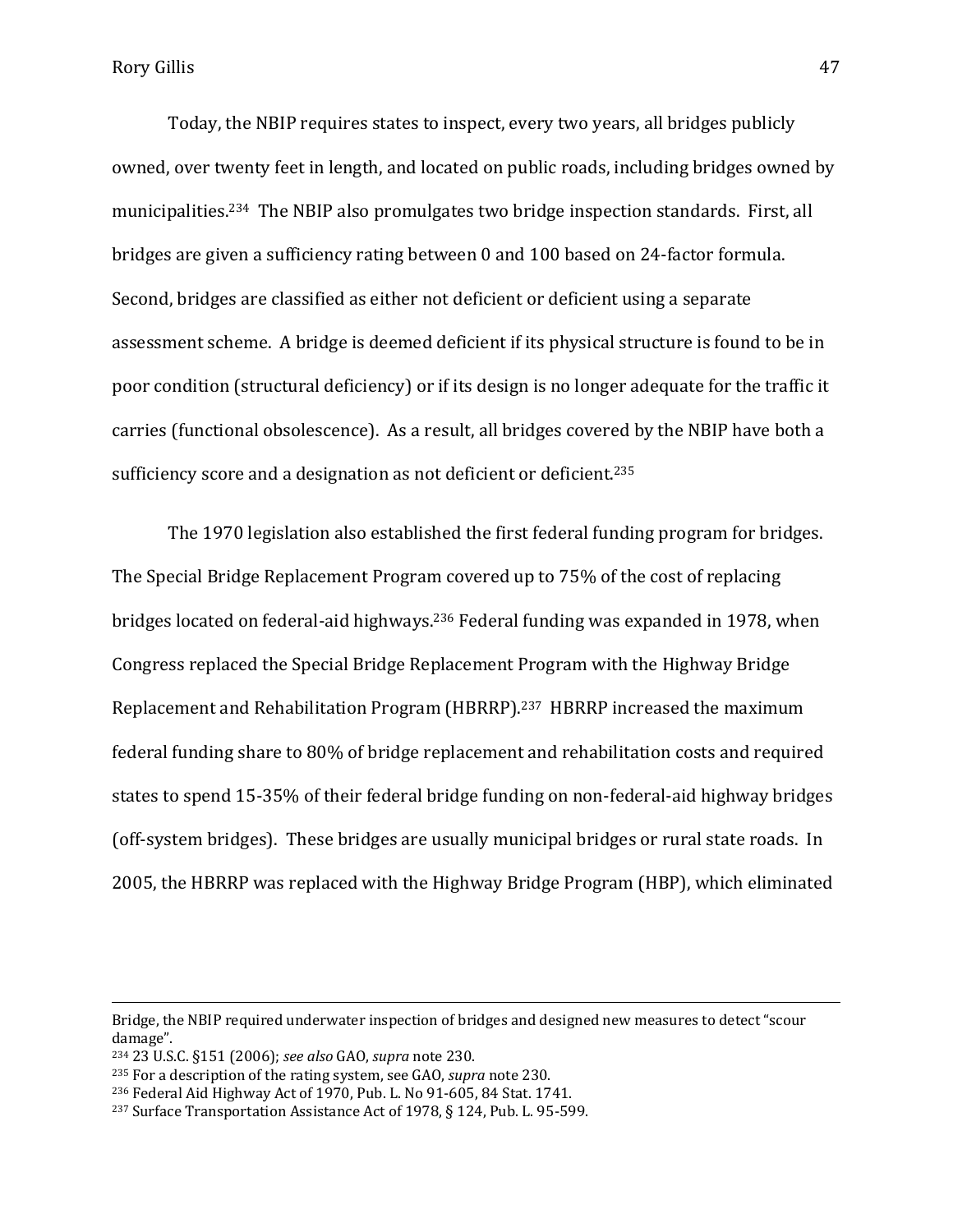the cap on the percentage of funds that could be spent on off-system bridges.<sup>238</sup> States can now direct 100% of their federal bridge funding to locally owned bridges.

The HBP distributes approximately \$4 billion annually to the states for bridge projects.239 The program has four key features. First, the program covers 80% of the cost of eligible projects.<sup>240</sup> Second, bridges are only eligible for replacement if they are classified as deficient and have a sufficiency score below 50.<sup>241</sup> Bridges are eligible for rehabilitation if they are deficient and have a sufficiency score between 50 and 80. Bridges that do not meet these conditions may not receive funding for replacement or rehabilitation; however, they may receive funding for other needs, such as systematic preventive maintenance projects.242 Third, each state receives an annual allotment of federal bridge funds. The allotments are determined by a formula that considers the total surface area of all bridges in the state that are eligible for replacement or rehabilitation—the poorer a state's bridges, the more funding it receives.<sup>243</sup> States may not receive, however, less than .25% or more than 10% of the entire HBP funding pool.

Fourth, it is the state department of transportation, not the federal government, that determines which eligible bridge projects are funded out of a state's allotment.244 The states are free to choose any bridge for replacement or rehabilitation as long as it meets the eligibility requirements. Similarly, they can choose to direct all or some of their allotment

<sup>238</sup> Safe, Accountable, Flexible, Efficient Transportation Equity Act: A Legacy for Users, Pub. L. 109-59, 119 Stat. 1172.

<sup>239</sup>119 Stat. 1153.

 $240$  23 U.S.C. § 144(k)(2).

<sup>241</sup> GAO, *supra* note 230, at 15.

 $242$  23 U.S.C. § 144(d)(2).

<sup>243</sup> *Id*. at § 144(e).

<sup>244</sup> GAO, *supra* note 230, at 18.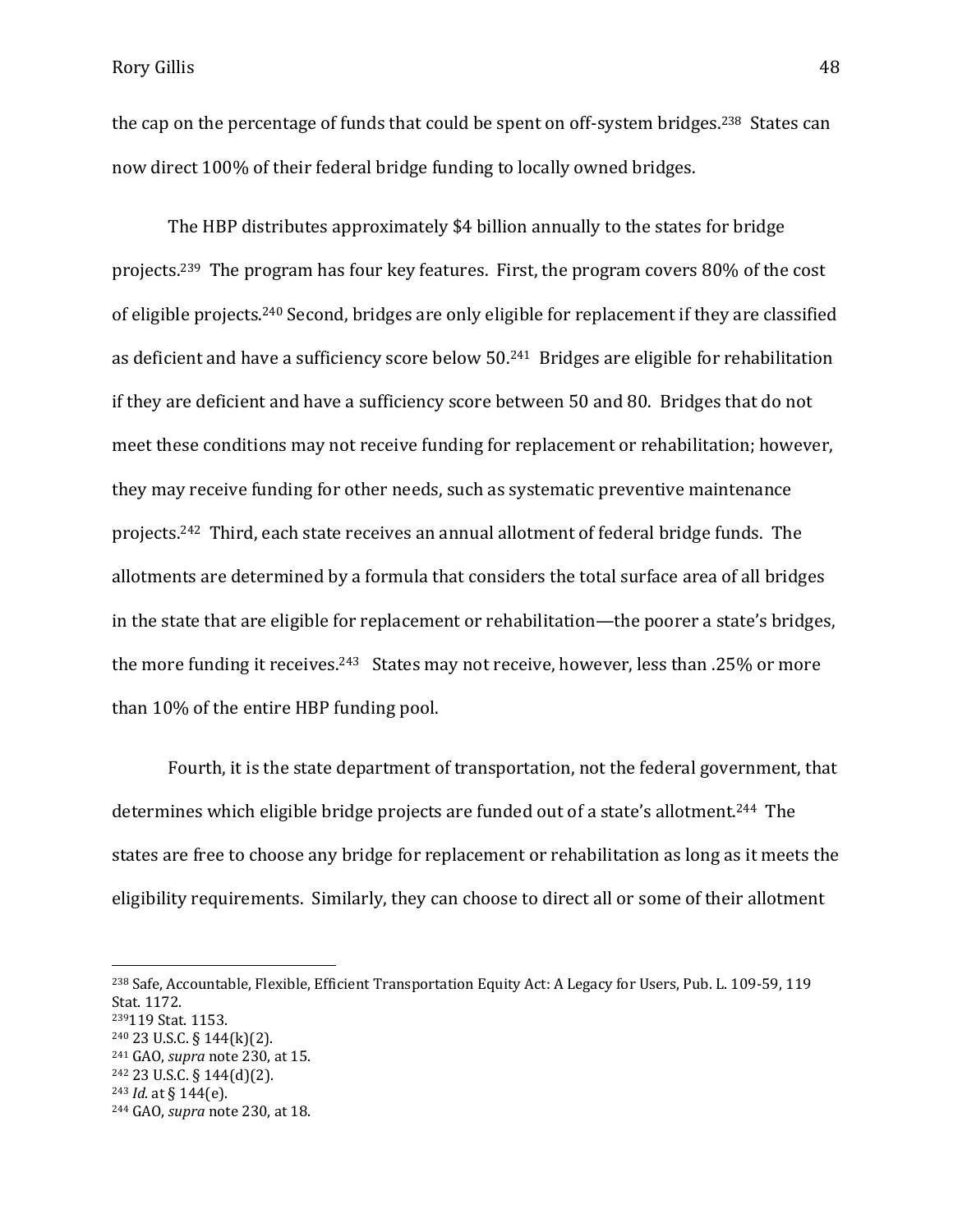Rory Gillis 49

 $\overline{a}$ 

to systematic preventative maintenance instead of replacement and rehabilitation. States are even free to transfer up to 50% of their allotment to use on non-bridge transportation projects; however, their allotment in the following year is reduced by the same amount.

In addition to these block grants, local bridges may receive federal funding in two other ways. First, local bridges may be funded through congressional earmarks contained in appropriations bills. Second, the HBRRP and HBP have at times contained discretionary funding programs that allow the Federal Highway Administration (FHWA) to make grants to bridges selected through a competitive application process. These grants differ from HBP block grants in that the recipients are chosen by the FHWA, not state Departments of Transportation. Presently, the FHWA administers one discretionary program. The Long-Term Bridge and Innovative Bridge Research and Deployment Program awards approximately \$20 million annually in grants to bridges that implement new design or construction techniques. <sup>245</sup> Between 1978 and 2005, the largest discretionary fund was the aptly named Discretionary Bridge Program. <sup>246</sup> The program awarded funds to mega bridges that cost more than \$10 million. Congress replaced the Discretionary Bridge Program in 2005 with a \$100 million Bridge Set-Aside Program.<sup>247</sup> Recipients of the Set-Aside funds were designated by Congress at the time of the program's implementation.

<sup>245</sup> Safe, Accountable, Flexible, Efficient Transportation Equity Act: A Legacy for Users, § 5502, Pub. L. 109-59, 119 Stat. 1785 (2005).

<sup>&</sup>lt;sup>246</sup> Transportation Equity Act for the 21<sup>st</sup> Century, § 109(b), P.L. 105-78, 112 Stat. 141 (1998).

<sup>247</sup> § 1109 (e), Pub. L. 109-59, 119 Stat. 1174. These programs replaced the Innovative Bridge Research and Construction Program, which distributed grants of \$150 million under between 1998 and 2004. Transportation Equity Act for the 21<sup>st</sup> Century, P.L. 105-78, 112 Stat. 428 (1998); Federal Highway Administration, Overview of the IBRCP, http://www.fhwa.dot.gov/bridge/ibrc/overview.cfm.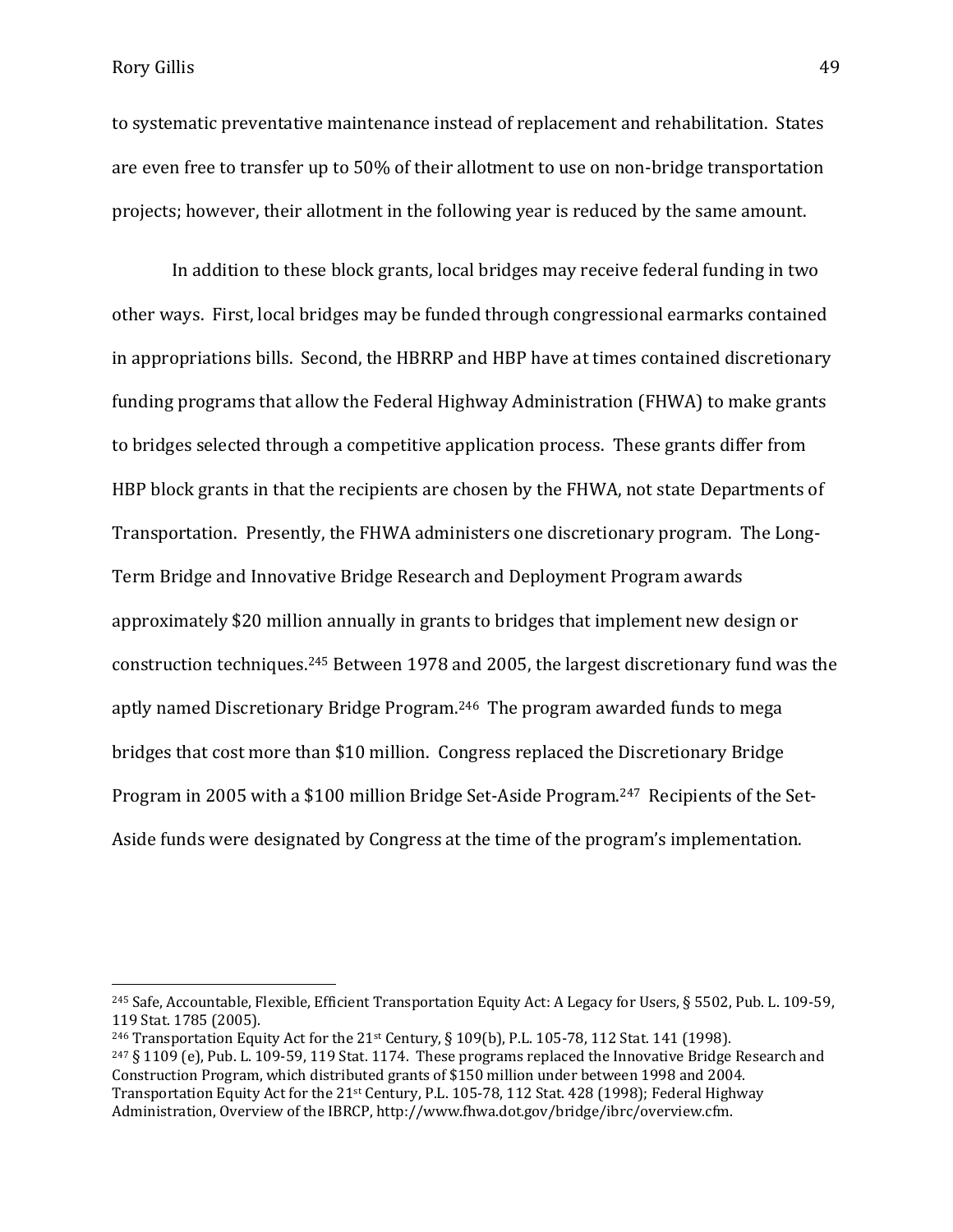As will be discussed below, New Haven has received federal funding from all three of these federal funding sources—HBP block grants, NHWA discretionary grants, and congressional earmarks.

The Connecticut state government established funding programs for municipal bridges following the collapse of the Mianus River Bridge in 1983. <sup>248</sup> The bridge was one of the busiest bridges in the state, carrying over 90,000 vehicles a day on the Connecticut Turnpike. Its collapse killed three people. In the wake of the disaster, the state created the Town Bridge Program and the Local Bridge Program.<sup>249</sup>

The Town Bridge Program was a temporary fund that provided emergency funding to 364 structurally deficient bridges owned by Connecticut municipalities.<sup>250</sup> The Local Bridge Program is a permanent fund that provides grants for bridge construction and rehabilitation.<sup>251</sup> Under the Program, municipalities can apply to receive 10-33% of the cost of bridge construction or rehabilitation.252 The exact percentage a municipality receives depends on a variety of factors, including its grand list per capita, which is a measure of a municipality's tax capacity. New Haven, for example, is eligible to receive 32.84% of its costs.253 New Canaan is eligible to receive only 11.96%.254 In addition to grants, municipalities can also apply to receive state loans covering up to 50% of the

 $\overline{a}$ 

<sup>253</sup> *Id*. at 113.

<sup>248</sup> MANAGING TRAVEL,*supra* note 190.

<sup>249</sup> *Id*.

<sup>250</sup> *Id*.

<sup>251</sup> Conn. Gen. Stat. 13a-175p to 13a-175w (2009).

<sup>252</sup> CONNDOT, LOCAL BRIDGE PROGRAM MANUAL 13.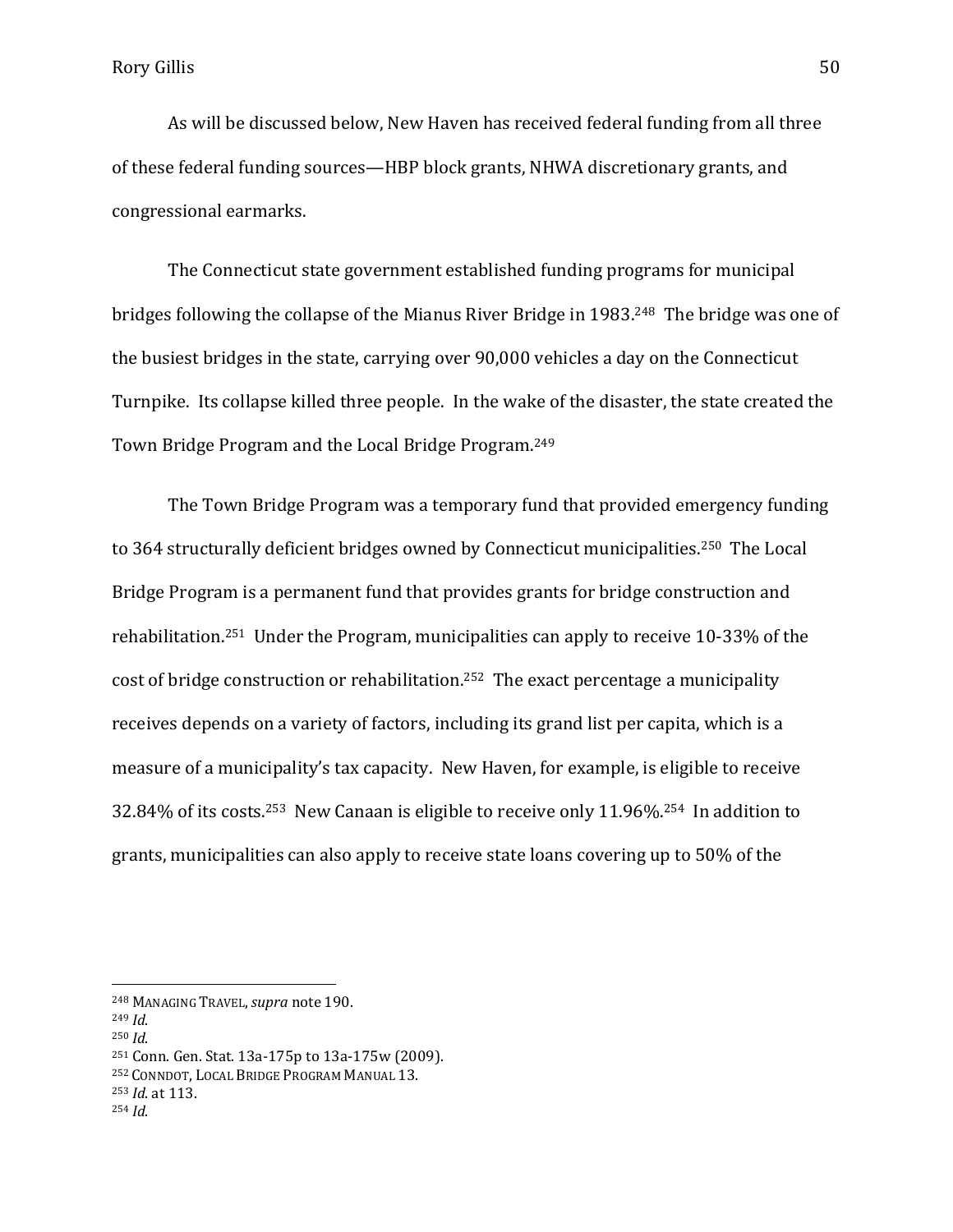project's costs. As with the federal grant program, "the main factor determining eligibility for funding under [the] program[] is the bridge's physical condition." 255

In addition to the Local Bridge Program, state funds for bridges can be obtained through the appropriation process in the state legislature.

# **B. Federal and State Grants to New Haven**

The federal and state funding system that emerged in the 1970s and early 80s has been critical to the construction of the four major bridge construction projects in New Haven over the last thirty years:<sup>256</sup> the Grand Avenue Bridge over the Quinnipiac River in 1982;<sup>257</sup> the Chapel Street Bridge over the Mill River in 1992;<sup>258</sup> the Ferry Street Bridge over the Quinnipiac River in 2008;<sup>259</sup> and the Church Street South Extension Bridge over the New Haven railyards in 2003. <sup>260</sup> Federal and state grants have also supported many of the city's smaller bridge rehabilitation and replacement projects.<sup>261</sup> In most cases, the federal government has taken the lead funding role, followed by the state government. The

<sup>255</sup> *Id*. at 6.

<sup>256</sup> Excluding state-owned bridges.

<sup>257</sup> The federal government funded approximately \$4 million of the \$5 million bridge. Janet Koch, *Logue Orders Bridge Redesign*, NEW HAVEN J. COURIER, Mar. 9, 1979.

<sup>258</sup> The state government provided \$11.4 million, the federal government \$820,000, and the city \$3.9 million. James V. Healion, *Fair Haven Getting New Bridge to City*, NEW HAVEN REG., Sept. 4, 1987, at 1.

<sup>259</sup> The federal government provided at least \$12.2 million, the state \$2.55 million and the city \$550,000. SOUTH CENTRAL REGIONAL COUNCIL OF GOVERNMENT, FY 2007-2011 TRANSPORTATION IMPROVEMENT PROGRAM (Revised 2/27/2007) at 41; SOUTH CENTRAL REGIONAL COUNCIL OF GOVERNMENT, FY 2007-2011 TRANSPORTATION IMPROVEMENT PROGRAM (Revised 9/23/2009) at 37.

<sup>&</sup>lt;sup>260</sup> The federal government provided at least \$19.5 million. Transportation Equity Act for the 21<sup>st</sup> Century, P.L. 105-78, 112 Stat. 284 (1998).

<sup>&</sup>lt;sup>261</sup> For example, the federal government provided \$200,000 of the \$250,000 cost of replacing the East Rock Road Bridge. SOUTH CENTRAL REGIONAL COUNCIL OF GOVERNMENT, FY 2009 OBLIGATED AND GRANTED PROJECTS LIST 1 (2009); Press Release, City of New Haven, City Announces Plan to Rehabilitate East Rock Road Bridge (Feb. 20, 2009), *available at* [http://www.cityofnewhaven.com/Mayor/ReadMore.asp?ID={7FE0E417-1E09-4AA7-](http://www.cityofnewhaven.com/Mayor/ReadMore.asp?ID=%7b7FE0E417-1E09-4AA7-921E-49ACAE7950FD) [921E-49ACAE7950FD}](http://www.cityofnewhaven.com/Mayor/ReadMore.asp?ID=%7b7FE0E417-1E09-4AA7-921E-49ACAE7950FD).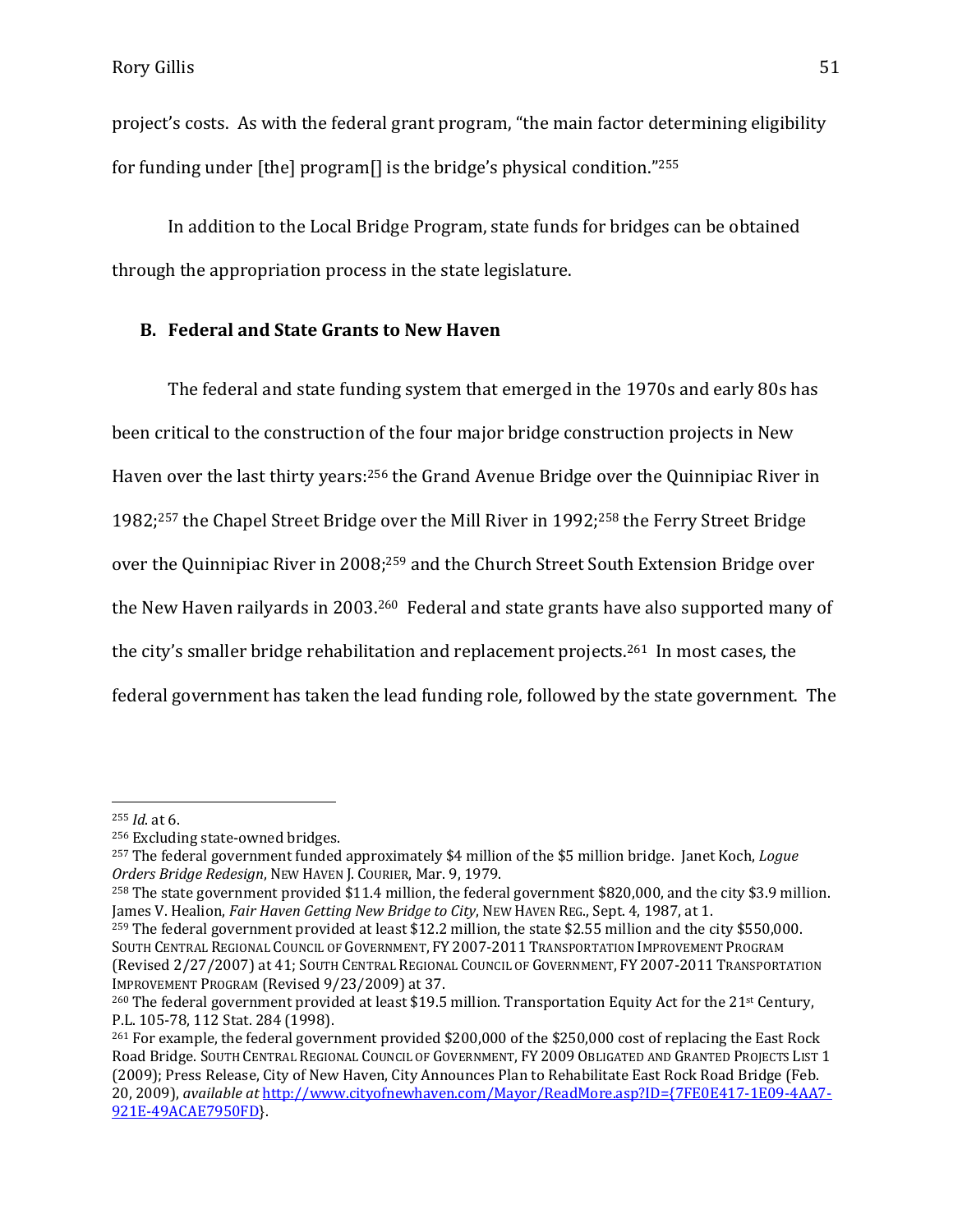city government usually contributes the smallest share. In some cases, the federal and state governments bear the entire cost.<sup>262</sup>

In the 2009-2010 fiscal year, for example, New Haven will spend \$12,550,000 on bridge construction and rehabilitation.<sup>263</sup> Of this expenditure, only \$490,000, or 3.9%, will come from the city government. \$7,047,000 (56.2%) will come from the federal government, \$2,675,000 (21.3%) from the state, and 2,345,000 (18.7%) from Yale University.<sup>264</sup> The city will also spend \$250,000 on routine bridge maintenance.<sup>265</sup> It will fund its \$740,000 in total bridge expenditures through bond issues.<sup>266</sup> The city's total bridge bond authorization for the year will be lower, even before adjusting for inflation, than its bridge bond authorization of \$900,000 in 1922. Over the last five years, the city has spent an annual average of \$488,000 on bridge construction, rehabilitation and maintenance, all of which has been funded through bond issues.<sup>267</sup>

New Haven's dependence on government grants makes lobbying central to its infrastructure planning. Since 2003, the city has employed the Washington lobbying firm Williams & Jensen to lobby Congress for earmarks.<sup>268</sup> The city credits the firm, which it

l

[http://www.cityofnewhaven.com/Mayor/ReadMore.asp?ID={BEAEFBCB-D7A9-4E3E-9396-](http://www.cityofnewhaven.com/Mayor/ReadMore.asp?ID=%7bBEAEFBCB-D7A9-4E3E-9396-6805F9E6D527)

<sup>262</sup> Of the \$3.75 million cost of replacing the State Street Bridge over the Mill River, the federal government has provided \$3 million and the state government has provided \$750,000. CONNDOT, 2007 Statewide Transportation Improvement Plan (as of 12/23/09) at 35.

<sup>263</sup> CITY OF NEW HAVEN, ADOPTED FISCAL YEAR 2009-2010 BUDGET, at ch. 3-4 (2009).

<sup>264</sup> *Id*.

<sup>265</sup> *Id*. at ch. 3-2.

<sup>266</sup> *Id*. at ch. 3-8.

<sup>267</sup> *Id*.; CITY OF NEW HAVEN, ADOPTED FISCAL YEAR 2008-2009 BUDGET 176 (2008); CITY OF NEW HAVEN, ADOPTED FISCAL YEAR 2007-2008 BUDGET 197, 199 (2007); CITY OF NEW HAVEN, ADOPTED FISCAL YEAR 2006-2007 BUDGET 230, 232 (2006); CITY OF NEW HAVEN, ADOPTED FISCAL YEAR 2005-2006 BUDGET 231 (2005). <sup>268</sup> Press Release, City of New Haven, Lobbyist (March 20, 2010), *available at* 

[<sup>6805</sup>F9E6D527}](http://www.cityofnewhaven.com/Mayor/ReadMore.asp?ID=%7bBEAEFBCB-D7A9-4E3E-9396-6805F9E6D527); OpenSecrets.org, Lobbying Spending Database: New Haven, *available at* <http://www.opensecrets.org/lobby/clientsum.php?year=2003&> lname=City+of+New+Haven%2C+CT&id=. Prior to employing Williams & Jensen, New Haven employed another Washington lobbying firm, Verner, Liipfert, Bernhard, McPherson & Hand.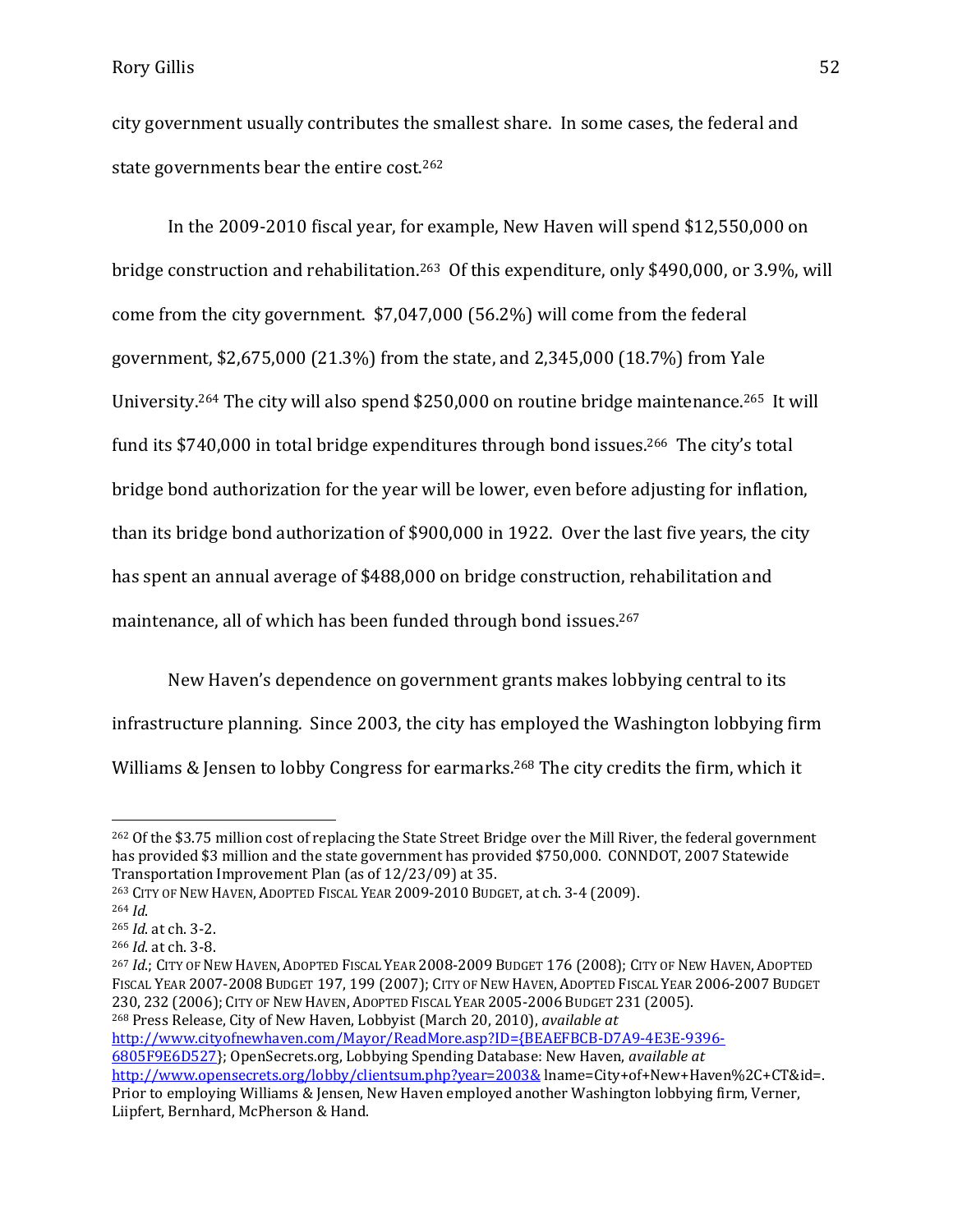pays \$90,000 a year, for obtaining \$57.5 million in infrastructure grants for New Haven. <sup>269</sup> The city often trumpets its own lobbying efforts to residents.<sup>270</sup> New Haven's mayor, John Destefano, has testified before Congressional committees five times in the past 13 years.<sup>271</sup> On each occasion, he lobbied for greater federal governmental funding of municipal infrastructure. In three of the appearances, he also represented the National League of Cities, the preeminent national coalition of municipal governments.

While the lobbying efforts programs have brought federal and state funds to the city, New Haven has not returned to the boom period of bridge construction between 1900 and 1930. Bridge replacement and rehabilitation today is infrequent and long bridge closings—before, after, and during construction—are common. The delays partially stem from the complexity of the federal and state grant process. It can take several years to arrange federal and state financing. They also result from what appears to be a general decline in the capacity of the city to manage construction and maintenance projects. In

<sup>269</sup> Press Release, *supra* note 268.

<sup>270</sup> *See e.g.* Press Release, New Haven's Hillhouse Avenue Bridge Re-Opens As Additional Infrastructure Projects Progress (Dec. 29, 2008), ("As the United States Congress prepares to begin assembling a stimulus package to support infrastructure projects nationwide, in an effort to boost the country's economy, New Haven is prepared to submit requests.") http://

[www.cityofnewhaven.com/Mayor/ReadMore.asp?ID={D4C2C615-C313-4A8B-B054-5806303DBA40}](http://www.cityofnewhaven.com/Mayor/ReadMore.asp?ID=%7bD4C2C615-C313-4A8B-B054-5806303DBA40); Press Release, City of New Haven, In the Wake of Minnesota Bridge Tragedy, New Haven Assesses Progress on Bridge Repairs, (Aug. 17, 2007), ("We will continue to be proactive with our bridge repairs so that we never have to endure the tragedies that Minnesota recently experienced… We're hoping that the State will support us financially in these efforts."),http://www.cityofnewhaven.com /Mayor/ReadMore.asp?ID={6DF1725A-5382-475F-A548-FDA43B04F764}

<sup>271</sup> *A 21st Century Transportation System: Reducing Gridlock, Tackling Climate Change, and Growing Connecticut's Economy*: *Hearing Before the S. Comm. on Banking, Housing and Urban Affairs,* 111 Cong. 5 (2009); *Stakeholder Proposals for the Reauthorization of the Surface Transportation Programs: Hearing Before the H. Subcomm. of Highways and Transit of the Comm. on Transportation and Infrastructure*, 107 Cong. 24 (2002); *The Water Quality Financing Act of 2002: Hearing on H.R. 3930 Before the Subcomm. on Water Resources and Environment of the Comm. of Transportation and Infrastructure*, 107 Cong. 199 (2002); *Housing Affordability and Availability*: *Hearing Before the Subcomm. on Housing and H. Community Opportunity of the Comm. on Financial Services*, 107 Cong. 90 (2001); *Member Policy Initiatives and Requests for Highway and Transit in the ISTEA Reauthorization: Hearing Before the Subcomm. on Surface Transportation of the H. Comm. on Transportation Infrastructure*, 105 Cong. 846 (1997).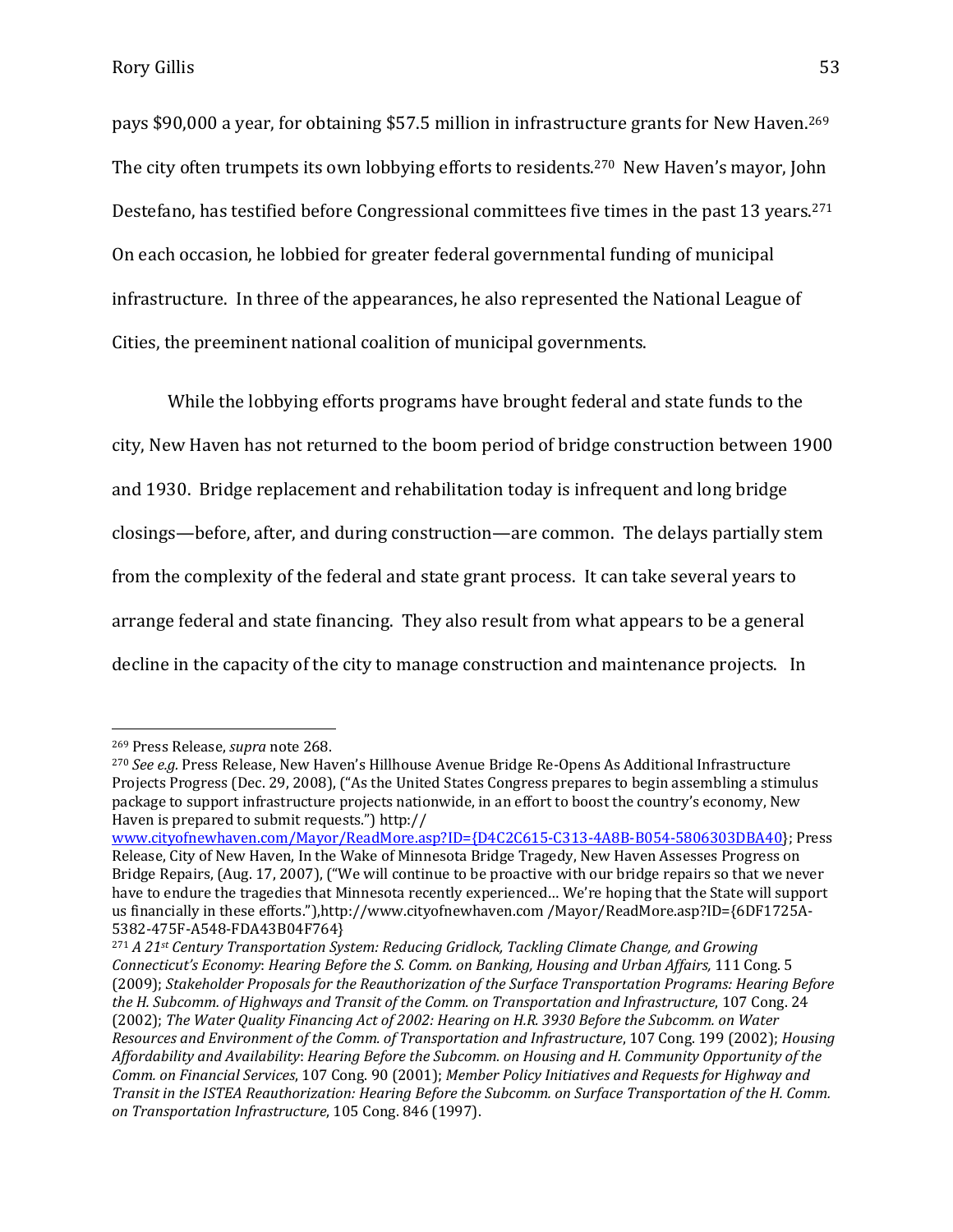$\overline{a}$ 

this section, I will briefly survey five of the most significant bridge projects in New Haven that have been funded by federal and state grants. I will then consider New Haven's maintenance record since 1980.

# *Grand Avenue Bridge over the Quinnipiac River*

After years of delay, the City released plans in 1977 to replace the 79-year old Grand Avenue Bridge.<sup>272</sup> The bridge had been rated the sixth worst in Connecticut and the city was eligible to receive grants covering 75% of the replacement bridge's cost under the federal government's Special Bridge Replacement Program. <sup>273</sup> The city's plans called for an \$11.2 million bridge, 627 feet long, four lanes wide, and eighteen feet above the water.<sup>274</sup> The proportions were dramatically larger than the old bridge—the New Haven Register called it "king-sized".<sup>275</sup>

The bridge design immediately met with public outrage. Fair Haven residents expressed concern that the bridge would destroy the neighborhood's character. "It's enormous. Just totally out of line with the area. This is an exaggeration, but it would be like plopping the Oak Street connector in the middle of a historic, pleasant village".<sup>276</sup> The New Haven Register similarly opposed the bridge. "What does Fair Haven—or even other

<sup>272</sup> Mark Penders, *Rusty and Cranky, Bridge Faces Foes*, NEW HAVEN REG., May 14, 1977.

<sup>273</sup> Donna Kopf, *Grand Avenue Bridge Draws Fair Haven Ire*, New Haven J. Courrier, Feb. 24, 1978. In 1977, federal bridge funding was limited to Federal-Aid Highway Bridges. *See supra* Part VIa. It is unclear whether Grand Avenue was designated as a Federal Aid Highway or whether an exception was granted.

<sup>274</sup> Janet Koch, *Bridge Divides Fair Haven*, NEW HAVEN J. COURRIER, Feb. 22, 1978.

<sup>275</sup> Editorial, *Vital Grand Avenue Bridge Decision*, NEW HAVEN REG., Mar. 3, 1978.

<sup>276</sup> Koch, *supra* note 274 (quoting unnamed Fair Haven resident).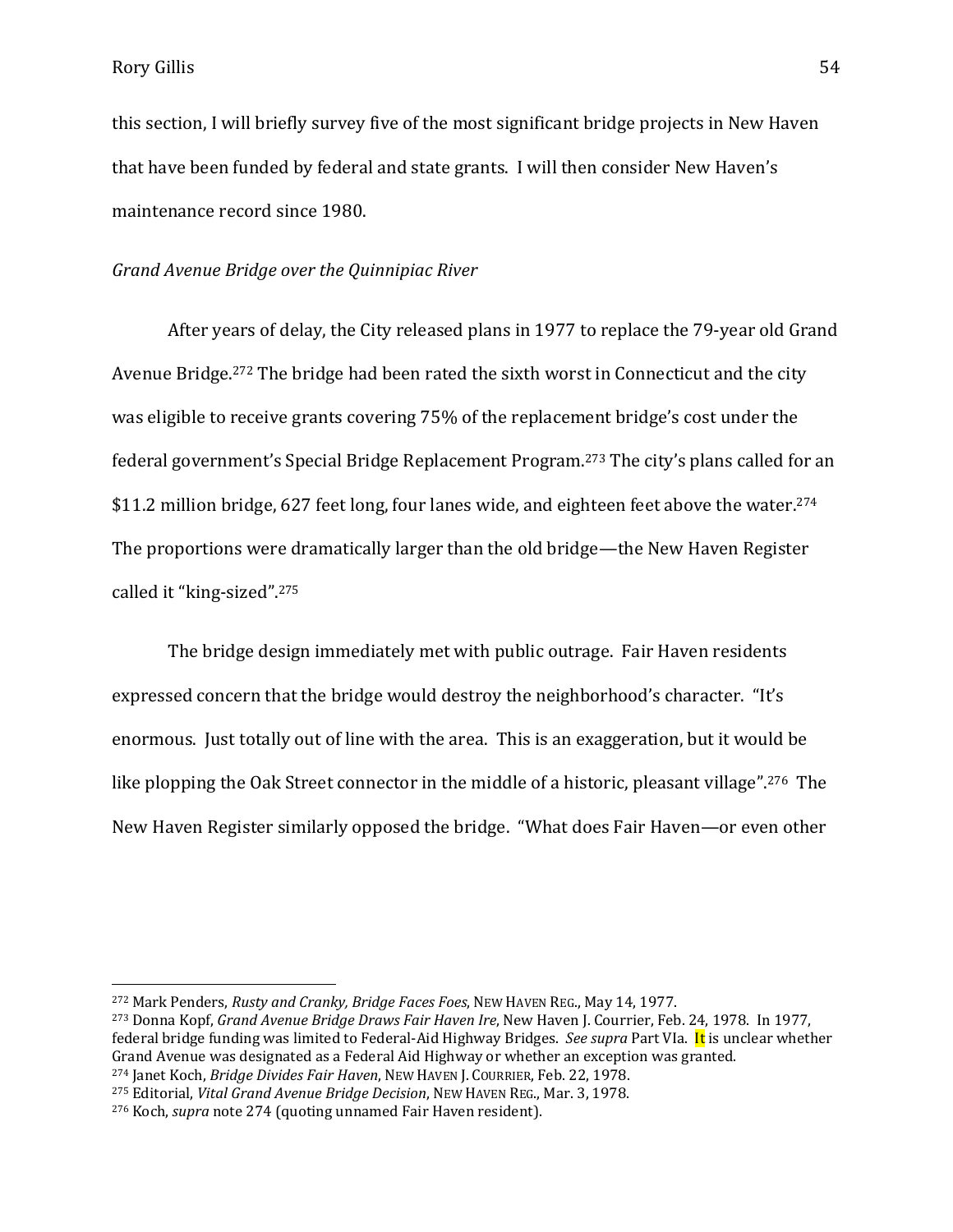parts of the city for that matter—gain by being ripped up for a huge bridge that would induce heavier traffic to flow over the Quinnipiac".<sup>277</sup>

Most residents supported rehabilitating the old bridge, which would have cost less than half the price of the new bridge.<sup>278</sup> The Special Bridge Replacement Program, however, only funded the construction of new bridges—bridge rehabilitation projects were not eligible for grants.<sup>279</sup> The city government said it would be "fiscally unwise to retreat from the proposed plans",<sup>280</sup> which prompted The New Haven Register to ask whether the "lure of federal construction funding [was] affecting the best judgment of city officials".<sup>281</sup>

Area residents made their case to the Coast Guard, which had to approve the bridge, and argued at a hearing before the federal Advisory Council of Historic Preservation that the bridge would violate the National Historic Preservation Act.282 The Coast Guard studied the issue and rejected the residents' concerns. "There may be a visual effect of a new structure…but the bridge design will be integrated into the historic flavor of the area".<sup>283</sup> The New Haven Register responded that the bridge was like " King Kong 'integrating' with a Volkswagen".<sup>284</sup>

Under intense public pressure, the mayor of New Haven ordered the bridge redesigned in 1979.285 He announced that the city would apply for a federal grant to cover the redesign expenses—the city had spent over \$2 million on the design of the rejected

<sup>277</sup> Editorial, *supra* note 275.

<sup>278</sup> Kopf, *supra* note 274.

<sup>279</sup> *Id*.

<sup>280</sup> *Id*.

<sup>281</sup> Editorial, *supra* note 275.

<sup>282</sup> Jack Millea, *Study Favors Grand Ave. Bridge*, NEW HAVEN REG., Feb. 22, 1978.

<sup>283</sup> *Id*. (quoting Coast Guard report).

<sup>284</sup> *Id*.

<sup>285</sup> Janet Koch, *Logue Orders Bridge Redesign*, NEW HAVEN J. COURIER, Mar. 9, 1979.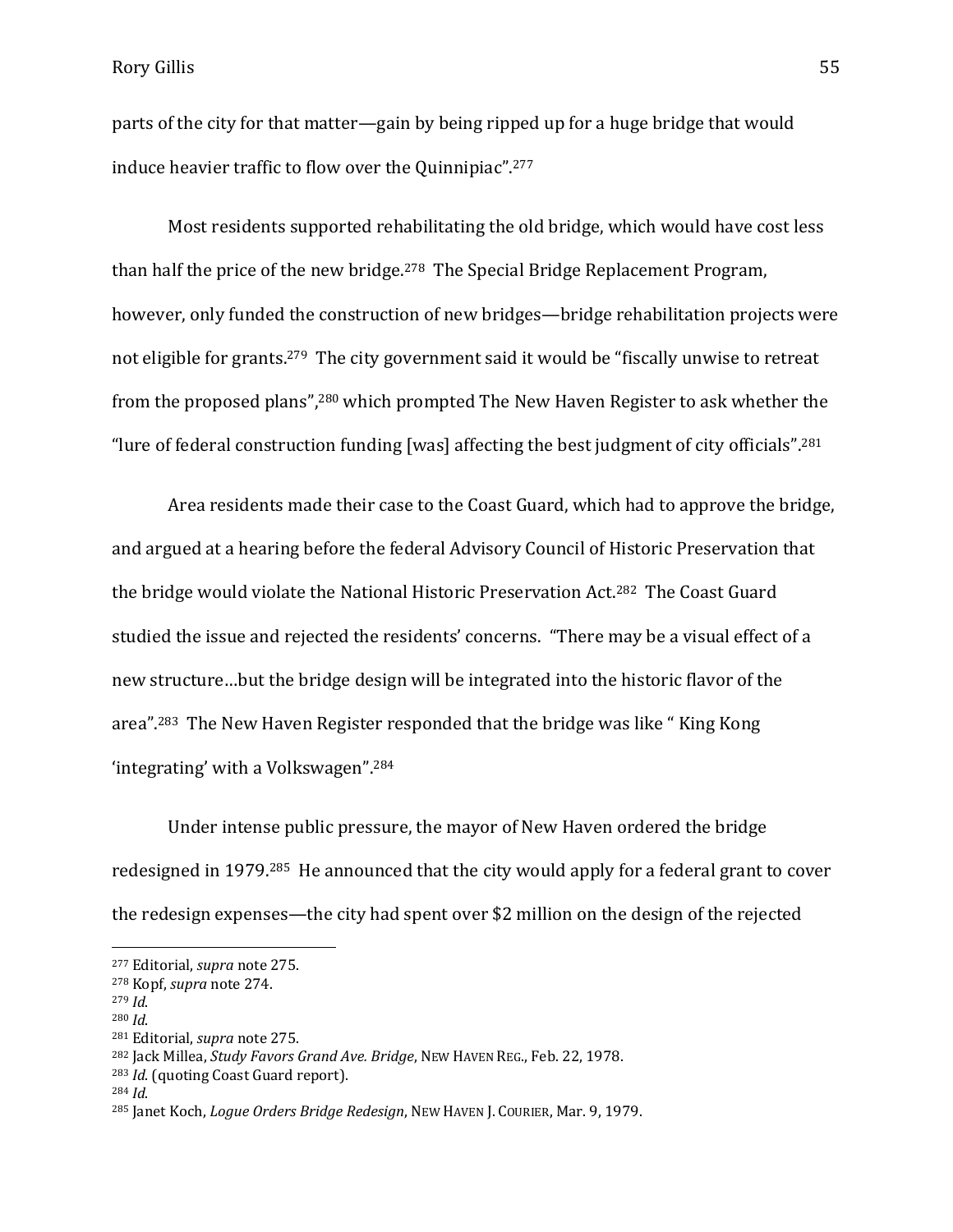bridge—and then apply for federal funds for construction. The city eventually settled on a \$5 million replica of the old bridge. Construction began in 1982 and the new bridge opened to great fanfare in 1984.<sup>286</sup> Unfortunately, the celebration was short-lived: the bridge temporarily closed for repairs six days after it opened because it became stuck in the open position.<sup>287</sup>

#### *Chapel Street Bridge*

New Haven began constructing a bridge to replace the 86-year old Chapel Street Swing Bridge in 1987. The \$16 million bridge was funded with \$11.4 million in state grants, \$820,000 in federal grants, and \$3.9 million in city funds.288 The new bridge was expected to open in 1990, but the city-managed construction ran into many technical problems. The opening was delayed to the winter of the 1991 and then to the spring of 1992.<sup>289</sup> Just before the 1992 grand opening "a piece of the new bridge self-destructed".<sup>290</sup> After the problem was believed fixed, the city's Director of Public Works declared that the bridge was "lopsided" and that the opening would be further delayed.291 The City Engineer denied that the bridge was lopsided, but refused to accept the bridge from the private contractor until several structural problems were fixed.292 Finally, the bridge reopened on

<sup>286</sup> Janet Koch, *New Bridge Spans Gap between Dream, Miracle*, NEW HAVEN REG. August 5, 1984.

<sup>287</sup> Janet Koch, *Newly Renovated Grand Avenue Bridge Out of Service*, NEW HAVEN REG., Aug. 21, 1984.

<sup>288</sup> *Fair Haven Getting New Bridge to City*, NEW HAVEN REG., Sept. 4, 1987, at 1.

<sup>289</sup> *City Bridge Reopening Delayed Again*, NEW HAVEN REG. Sept. 17, 1992 at A3.

<sup>290</sup> *Id*.

<sup>291</sup> *Chapel Bridge Lopsided; Opening Date Uncertain*, NEW HAVEN REG., Nov. 17, 1992 (quoting Vanessa Burns, Director of Public Works).

<sup>292</sup> Josh Kovner, *Bridge Not Lopsided, City Official Says*, NEW HAVEN REG., Nov. 17, 1992.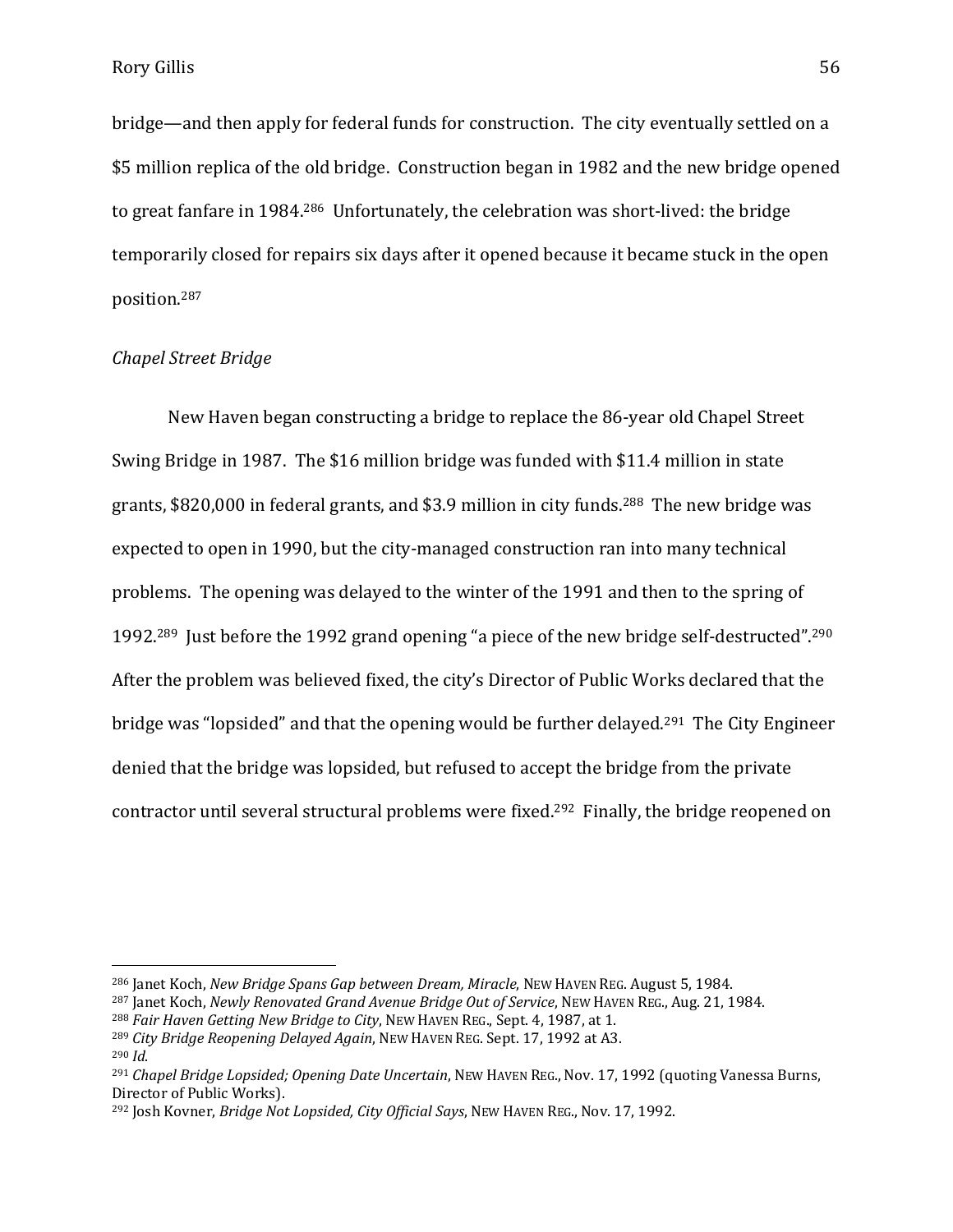December 15, 1992, more than five years after it had closed. The closure was devastating to area businesses, many of which lost 40% or more of their business.<sup>293</sup>

# *Ferry Street Bridge*

In 2002, the Ferry Street Bridge was ordered closed because it was in need of "immediate and urgent repairs".<sup>294</sup> For four years, the bridge sat closed while city officials solicited federal and state funds.<sup>295</sup> In 2006, reconstruction of the bridge finally began, under the supervision of the State Department of Transportation, which had agreed to supervise the project at the city's request.<sup>296</sup> The reconstruction cost \$21 million, which was mostly raised through state and federal grants.<sup>297</sup> Of the first 14.75 million spent on the project, the federal government contributed \$12.2 million through the Highway Bridge Program<sup>298</sup> and an earmark (\$2 million) authored by New Haven Congresswoman Rosa DeLauro.<sup>299</sup> The state government contributed 2.2 million, and the city \$550,000. <sup>300</sup> The bridge reopened in 2008, six years after it closed.301 As with the Chapel Street Bridge, the lengthy closure of the Ferry Street Bridge had a devastating effect on area businesses.<sup>302</sup>

*Church Street Extension Bridge*

<sup>293</sup> Joseph T. Brady, *Chapel St. Bridge Reopens—Seriously!* NEW HAVEN REG., Dec. 15, 1992.

<sup>294</sup> Melinda Tuhus, *Ferry Street Bridge Reopens, Reconnects Communities*, NEW HAVEN IND., Sept. 14, 2008.

<sup>295</sup> Ed Stannard, *Ferry Street Bridge to Reopen After 6 Years*, NEW HAVEN REG., Sept. 10, 2008.

<sup>296</sup> Melissa Bailey, *Ferry Street Bridge to Reopen, At Last*, NEW HAVEN IND., July 9, 2008.

<sup>297</sup> Stannard, *supra* note 295.

<sup>298</sup> SOUTH CENTRAL REGIONAL COUNCIL OF GOVERNMENT, FY 2007-2011 TRANSPORTATION IMPROVEMENT PROGRAM (Revised 2/27/2007) at 41; SOUTH CENTRAL REGIONAL COUNCIL OF GOVERNMENT, FY 2007-2011 TRANSPORTATION IMPROVEMENT PROGRAM (Revised 9/23/2009) at 37.

<sup>299</sup> H.R. REP. NO. 108-401, at 946 (2003) (Conf. Rep.).

<sup>300</sup> *Supra* note 298. The total funding sources do not add up to \$21 million because the project exceeded original cost estimates. Funding data is not available for the cost overruns.

<sup>301</sup> *Id*.

<sup>302</sup> Bailey, *supra* note 296.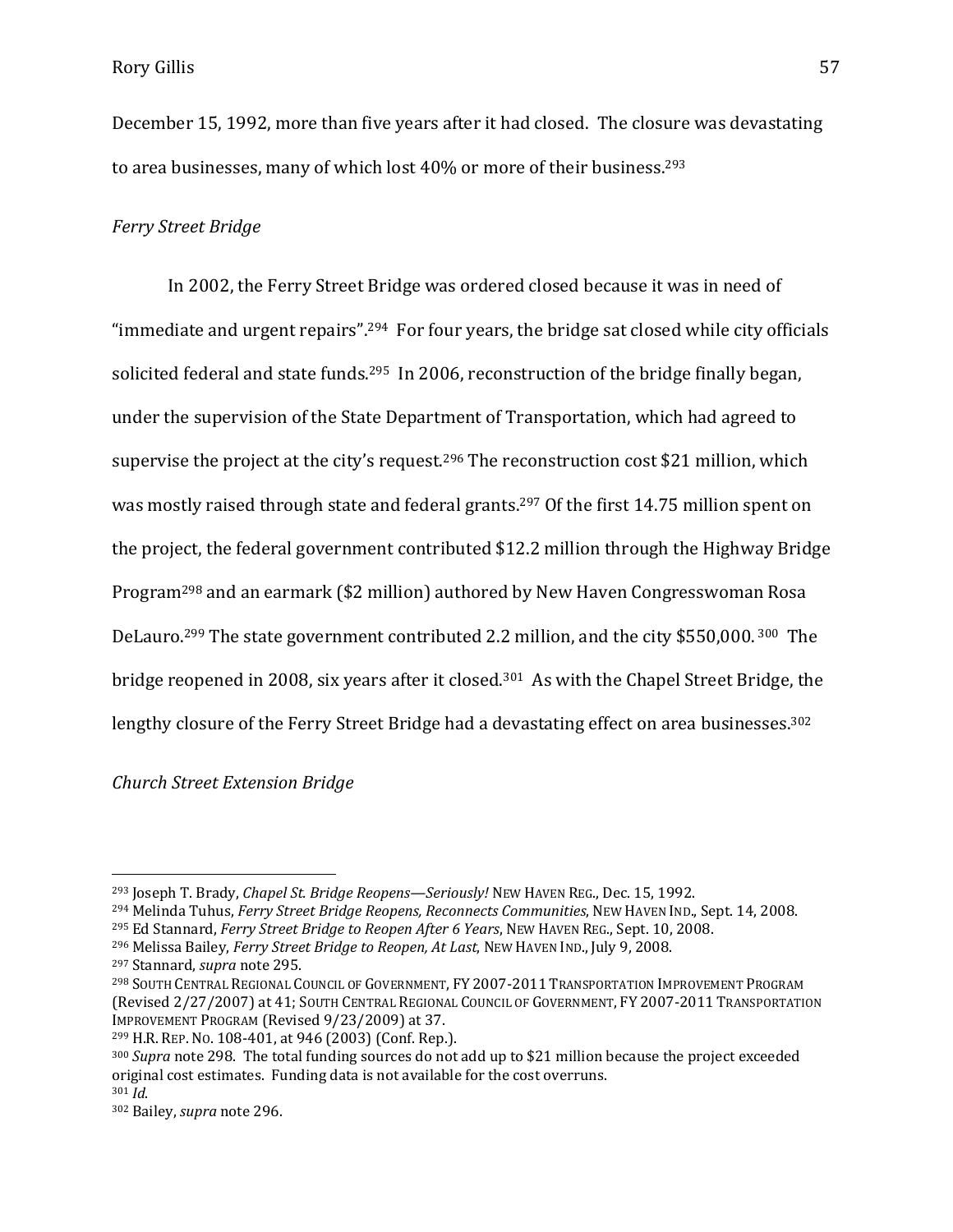In 2003, New Haven opened a major bridge in a new location for the first time since the construction of the interstate in the 1950s. The \$31.3 million Church Street Extension crosses the New Haven Railyards to connect downtown New Haven with the harbor.<sup>303</sup> The project was funded with federal, state, and city funds. The federal government was the largest funder, contributing \$19.5 million through an earmark in the 1998 transportation appropriations bill<sup>304</sup> and additional funds through the Innovative Bridge Research and Construction Program. <sup>305</sup> Unlike the Grand Avenue, Chapel Street, and Ferry Street bridges, which were replaced for reasons of safety, the Church Street Bridge project was an attempt to grow the local economy. Mayor John Destefano said the bridge "would encourage growth through Church Street, the area of the Yale Medical School and down to Long Wharf."<sup>306</sup> He also praised it for increasing access to the local IKEA store. Governor John Rowland called the bridge the "first chapter in a revitalization program for New Haven".<sup>307</sup> The city had long touted the project as a key component of economic development. The city first proposed the bridge in 1958 as part of the Mayor Richard Lee's urban renewal program. The city resurrected the proposal in 1994 and began to actively lobby for federal and state grants.<sup>308</sup>

<sup>303</sup> Mary E. O'Leary, *\$31.3 Million Span Reconnects Downtown, City Harbor*, NEW HAVEN. REG., Dec. 4, 2003; *see also*, Kara Ouellet, *Church Street Bridge Ahead of Schedule*, NEW HAVEN. REG., Oct. 13, 2003.  $304$  Transportation Equity Act for the 21st Century, P.L. 105-178, 112 Stat. 284 (1998). <sup>305</sup> Federal Highway Administration, Office of Bridge Technology, Project Database, [http://www.fhwa.dot.gov/bridge/ibrc/resourcs.cfm.](http://www.fhwa.dot.gov/bridge/ibrc/resourcs.cfm) In order to avoid disrupting train traffic, the bridge was constructed next to the tracks and then lifted, in one piece, into place by a high-capacity crane. Federal Highway Administration, Turner-Fairbank Highway Research Center, Best of the Best: May/ June 2005, [http://www.tfhrc.gov/pubrds/05may/04.htm.](http://www.tfhrc.gov/pubrds/05may/04.htm)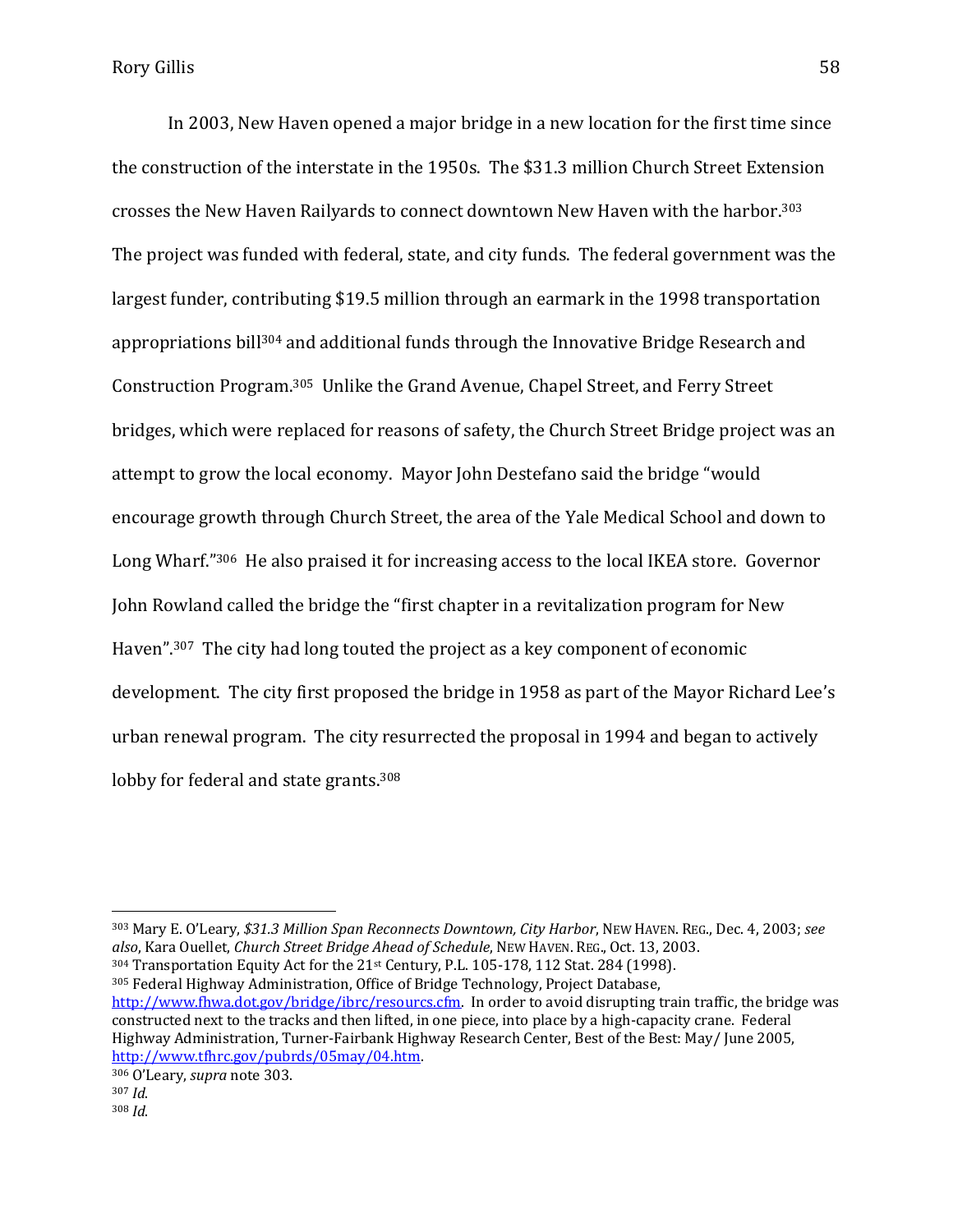$\overline{a}$ 



*Hillhouse Avenue, Temple Street and Prospect Street Bridges*

In 2007, the city began a four-year plan to replace three bridges crossing the Farmington Canal, a 19th century canal that has since been converted into a walking path. The Hillhouse Avenue, Temple Street and Prospect Street Bridges run through the Yale University Campus near downtown New Haven. The Hillhouse Avenue bridge replacement will cost \$4.5 million—\$2 million for the bridge itself, and \$2.5 million for two 19<sup>th</sup> centurystyled pedestrian bridges that will cross the canal on either side of the bridge. The federal government is funding 80% of the cost, while Yale University will pay the city's 20% share.<sup>309</sup>

The Temple Street Bridge, which has been completed, cost approximately \$1 million. The federal government funded 33% of the cost, while Yale, through an agreement with the city, paid for the remaining 67%. The Prospect Street Bridge, which is currently under construction, will cost \$3 million. The federal government will cover 33% of the cost, while Yale will fund the remaining \$2 million.

<sup>309</sup> Press Release, City of New Haven, New Haven's Hillhouse Avenue Bridge Re-opens as Additional Infrastructure Projects Progress (Dec. 29, 2008),

http://www.cityofnewhaven.com/Mayor/ReadMore.asp?ID={D4C2C615-C313-4A8B-B054-5806303DBA40}.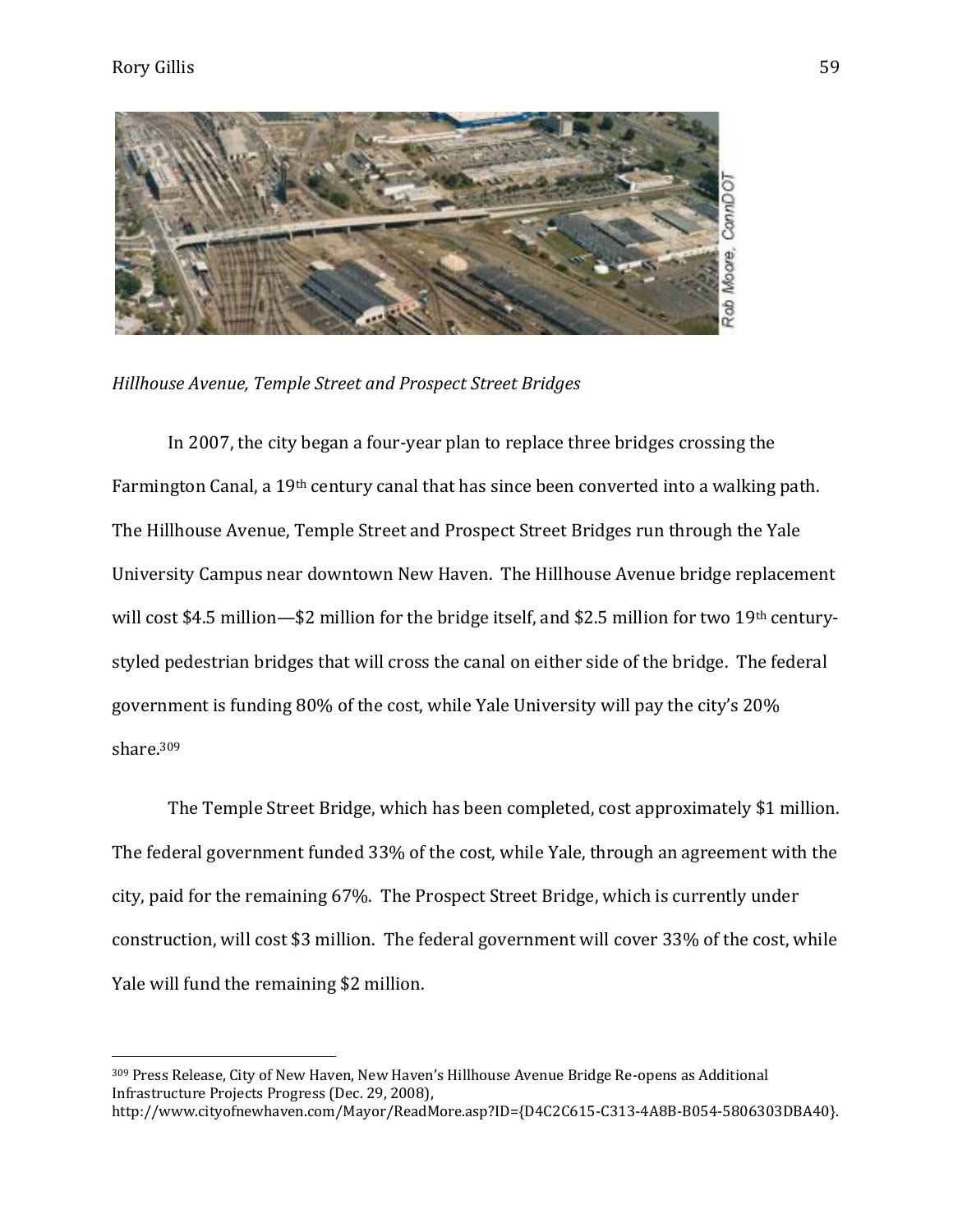### *Maintenance*

As Fair Haven residents celebrated the reopening of the Ferry Street Bridge in 2008, they received news that neighborhood's other major bridge—the Grand Avenue Bridge would close for several years to undergo reconstruction, only twenty-five years after it was first built.<sup>310</sup> Bridges in New Haven have deteriorated at faster than anticipated rates because maintenance has been poor. While the federal and state governments provide grants for bridge replacement and major bridge reconstruction, they do not provide money for routine maintenance.

New Haven's maintenance record was poorest in the 1980s. In 1988, the city budgeted only \$5000 for bridge repair and maintenance,<sup>311</sup> which is less than it spent in 1873.<sup>312</sup> The city was not even sure which department was responsible for bridge maintenance. The Engineer's Office claims claimed that "as far as maintaining bridges, that's public works…I don't have a maintenance crew".313 The Public Works Department claimed that it was only responsible for the Ferry Street and Grand Avenue Bridges—"all other bridges are left to the city engineers because 'they have the proper expertise'." 314 The City's Chief Administrative Officer, John DeStefano, had a third understanding—Public Works maintains the bridges above the roadway and the Engineer's Office maintains them below the roadway.<sup>315</sup> A state official characterized the city's maintenance efforts as "pitiful" and said that the Chapel Street Bridge would not need to have been replaced in

<sup>310</sup> Melinda Tuhus, *Bridge Up, Bridge Down,* New Haven Ind.,Jan, 9, 2008.

<sup>311</sup> Carol A. Leonetti, *Neglect Takes Toll on City Bridges*, New Haven Reg., May 15, 1988.

<sup>312</sup> 1873 CITY YEAR BOOK.

<sup>313</sup> Leonetti, *supra* note 311 (quoting City Engineer Leonard Smith)

<sup>314</sup> *Id*. (quoting Brian Funk, Assistant Public Works Director)

<sup>315</sup> *Id*.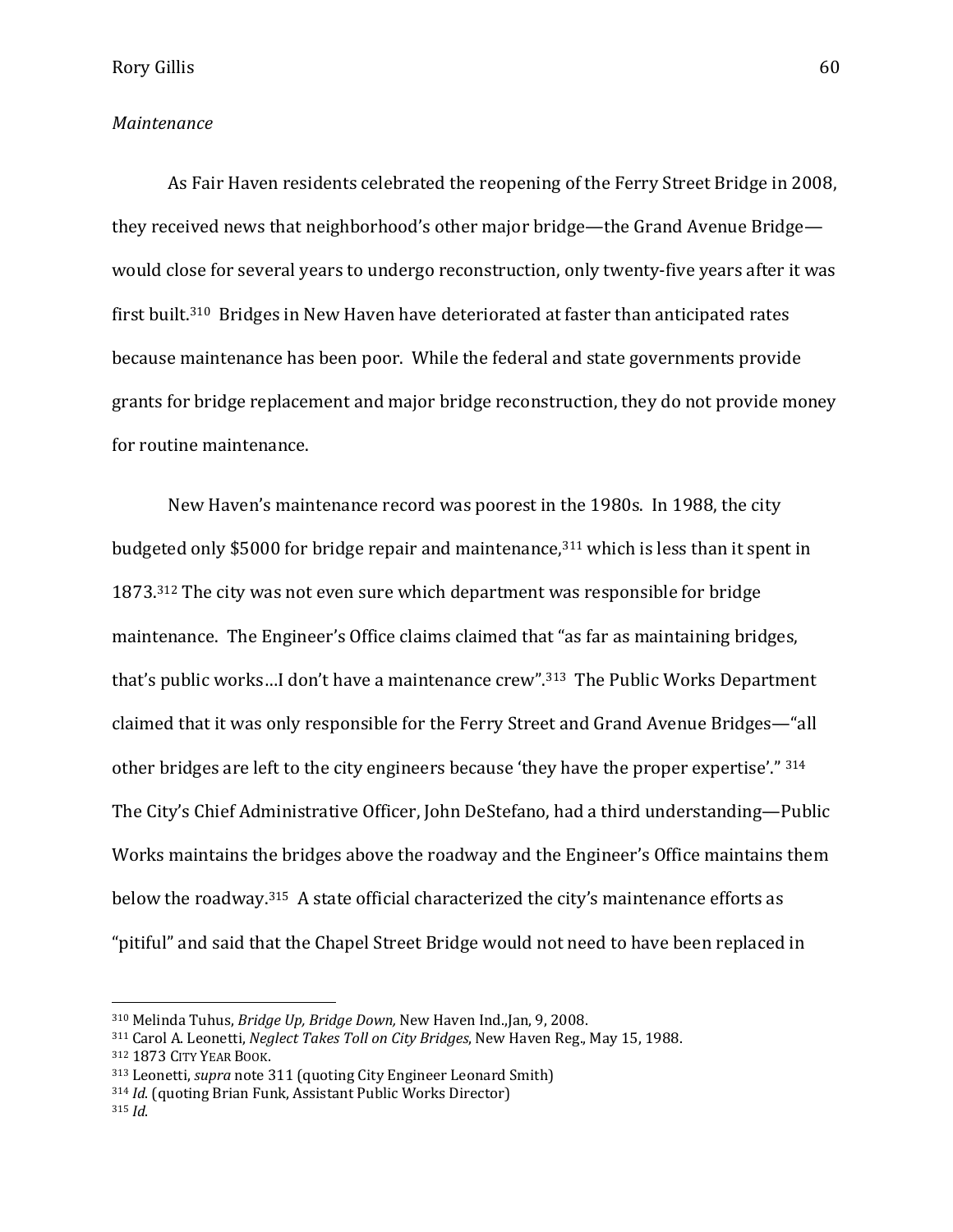1987 if it had been properly maintained.<sup>316</sup> The state ordered five of the city's bridges closed in 1988. <sup>317</sup>

Maintenance has since improved—the city has spent approximately \$200,000 annually on maintenance for its 53 bridges over the last five years—but the expenditures have not been high enough to prevent many city bridges from falling into poor condition.<sup>318</sup> In general, municipal expenditures on any individual bridge are low until the bridge falls into a state of disrepair. Federal and state funds are then solicited to replace or rehabilitate the bridge. Most of the bridges replaced in the city over the last four years have had extremely poor sufficiency ratings: the Ferry Street Bridge over the Quinnipiac River (29.98%); State Street Bridge over the Mill River (23.45%); Temple Street Bridge (19.49%); Prospect Street Bridge (36%); Hillhouse Avenue Bridge (35.39%); and the East Rock Road Bridge (56.59%).

# **VII. Explaining the Growth in Federal and State Grants**

The state and federal governments have always played a role in the construction, rehabilitation and maintenance of bridges in New Haven, but the role has changed over time. Until the 1930s, the state was a somewhat passive enabler of bridge projects in the city. In the era of private bridges, the state granted charters to corporations, authorized the use of lotteries to raise capital, and authorized and set tolls. Between 1870 and 1914, the state authorized individual bond issues by New Haven and coordinated or imposed jointfinancing agreements on New Haven and its surrounding neighbors. Beginning in the

<sup>316</sup> *Id*. (quoting unnamed state official.)

<sup>317</sup> *Id*.

<sup>318</sup> *See* CONNDOT, MUNICIPAL BRIDGE LIST, MARCH 2009 at 42-43.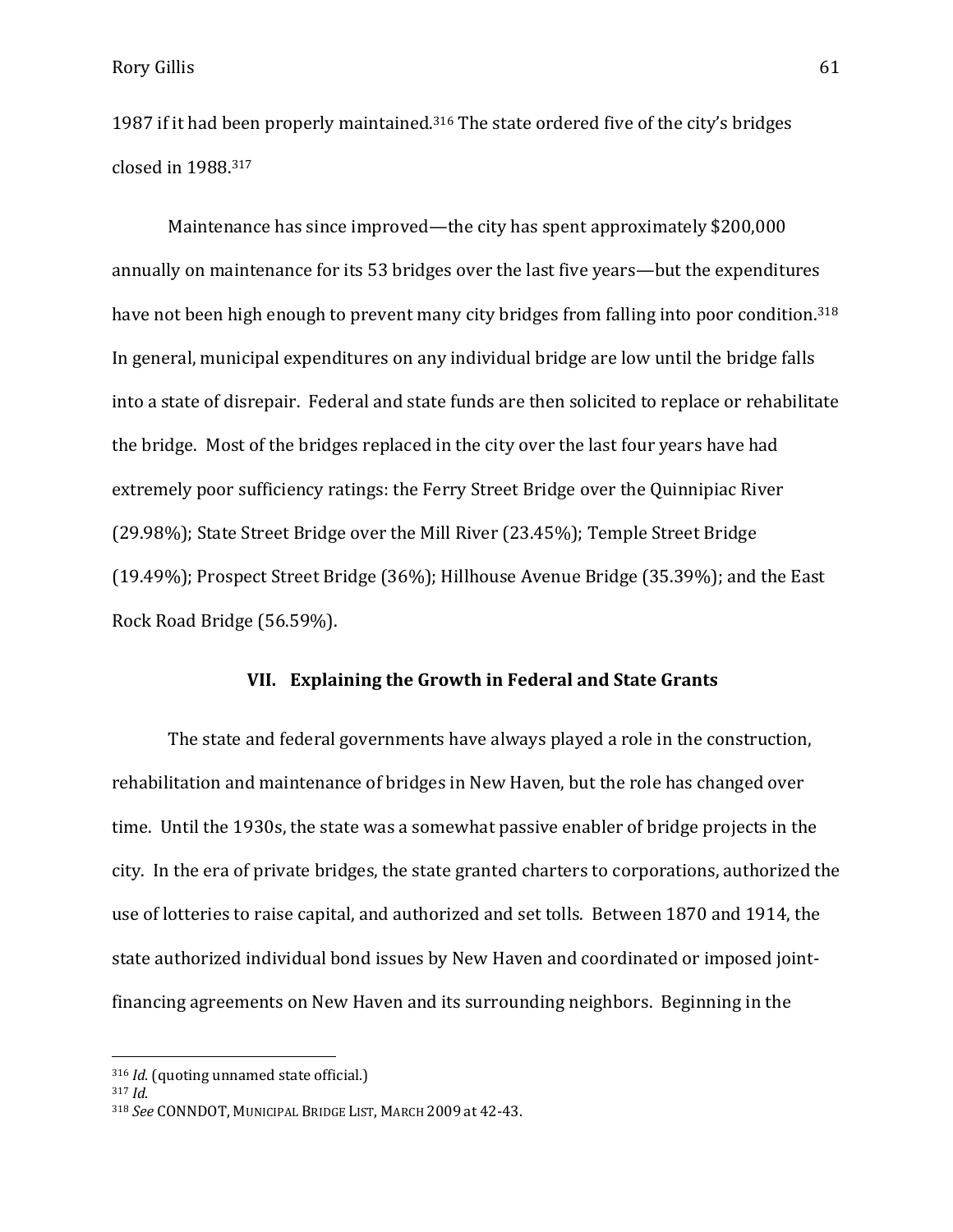1920s, the state enabled bridge projects by granting New Haven general bonding authority and by exempting municipal bonds from state income tax. Since the 1930s, however, the state has assumed a more direct role in bridge financing in two ways. First, it has taken direct ownership of several bridges in the city, beginning with the Tomlinson Bridge in 19XX. Second, since the early 1980s, it has taken a direct role in the funding of many bridge projects in the city.

Similarly, the role of the federal government has changed over time. Initially, the federal government was mainly a regulator of local bridges. Through the War Department and later the Coast Guard, the federal government authorized the design of bridges in the city and ordered occasional modifications to ensure free navigation. Then, like the state government, it played an indirect role in bridge finance by exempting municipal bonds from federal income tax.

Starting in the 1950s, the federal began to play a direct role in municipal bridge construction, rehabilitation, and maintenance. In the 1950s it funded most of the expense of the interstate highway system, including the two interstate bridges crossing New Haven's Quinnipiac River. Then in the 1970s, it began to fund purely local bridges and promulgate safety standards governing their design and maintenance.

What explains the state and federal governments' move from relatively passive enablers to key funders of local bridge projects? In this Part, I will consider each of the three theories described in Part II: efficiency, equity, and politics.

# **A. Efficiency**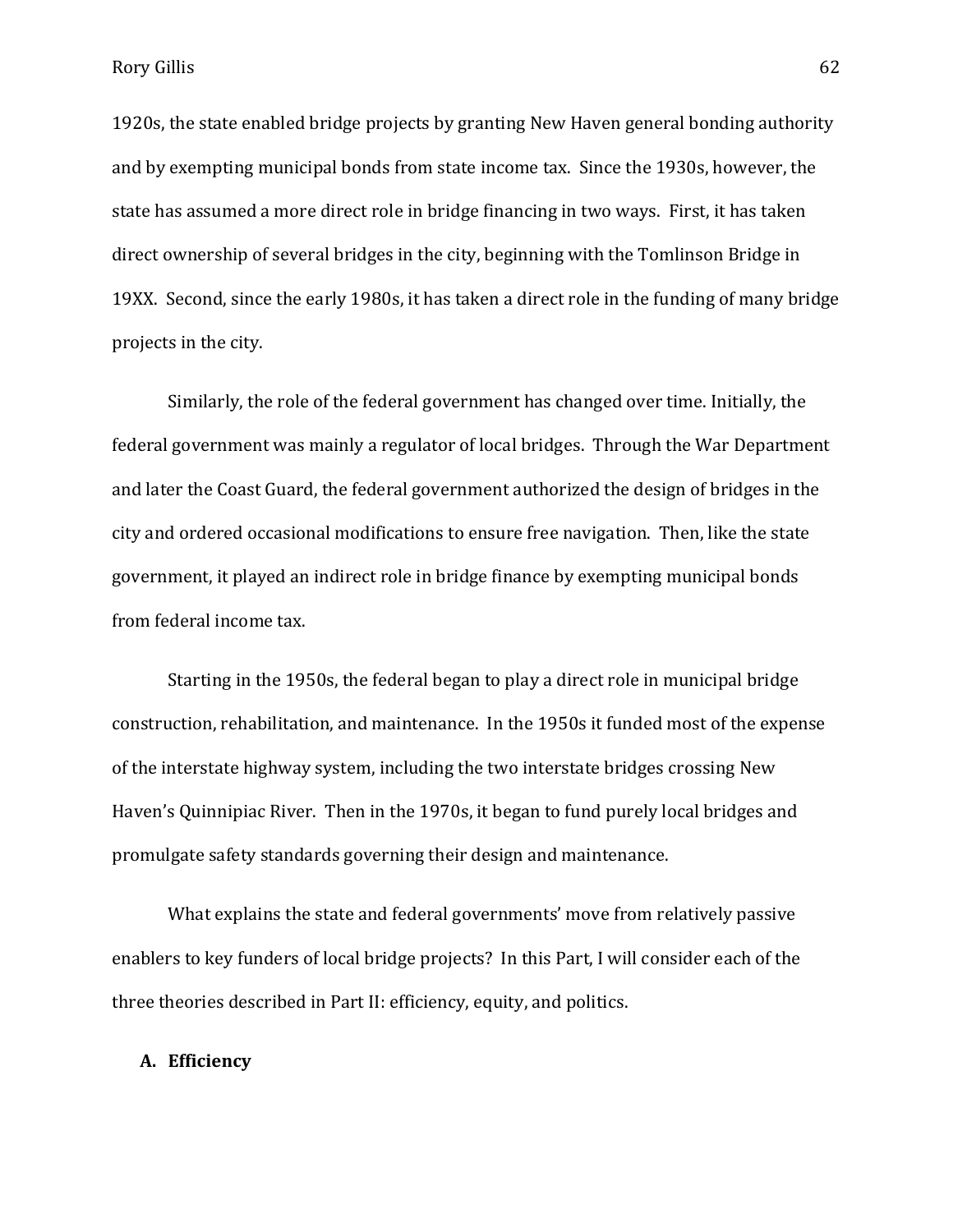Many of the early changes in bridge finance in New Haven appear to be attempts to improve allocative efficiency. The city of New Haven assumed responsibility for bridge construction and maintenance from the private sector in the 19th century because the toll system led to underinvestment in the city's bridges.<sup>319</sup> First, tolls, which were set by the legislature, were generally too low. Unable to fully capture the benefits of its bridge, the Tomlinson Bridge Company allowed the bridge to deteriorate. Second, the company was unable to collect tolls from ships passing underneath the bridge. As a result, the company underinvested in the bridge's moveable draw. As shipping became more important to the city as it industrialized in the late  $19<sup>th</sup>$  century, and as ships grew larger, the inadequacies of the Tomlinson Bridge became more pronounced.

The city assumed responsibility for bridges to correct the underinvestment. Since most of the city's important bridges at the time crossed town lines, methods of internalizing the spillover benefits were needed. The city used two. First, it negotiated cost-sharing agreements with neighboring towns. In the absence of negotiated agreements, it turned to the state or the courts for imposed settlements. Second, it annexed neighboring towns. Annexation eliminated the transaction costs, such as delays, associated with negotiated agreements, and eliminated the possibility that an unfair funding agreement would be imposed on the city.

The state's assumption of ownership of several city bridges also appears to be a direct response to growing spillovers. The creation of the state highway system and the widespread use of the automobile in the early twentieth century greatly increased the use

<sup>319</sup> *See supra* Part III.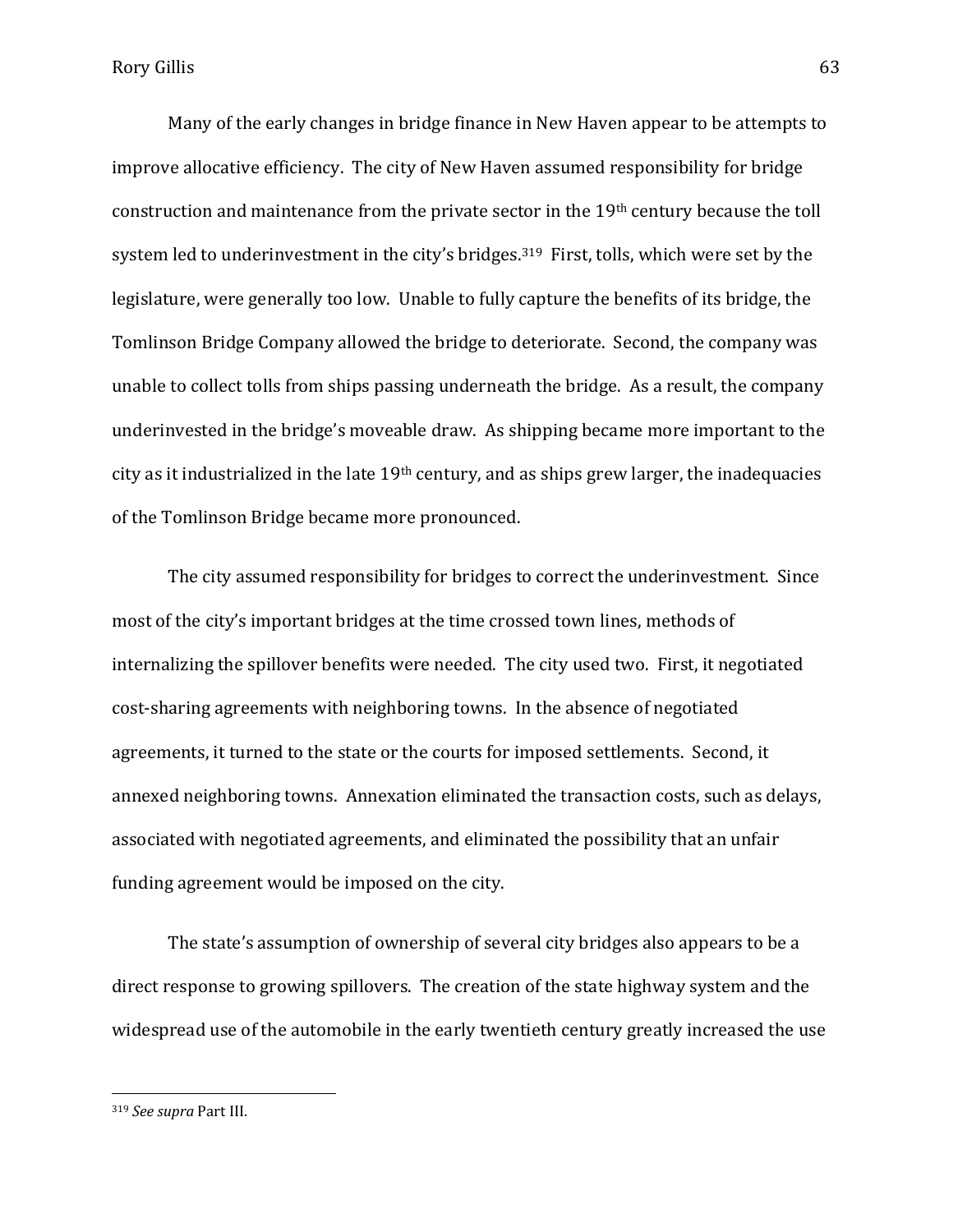Rory Gillis 64

of New Haven's bridges by non-residents. Many of the bridges, such as the Tomlinson Bridge, were no longer purely local roads. The state eventually assumed ownership of all bridges in the city on state highways. The change was fairly dramatic. Whereas in the 1880s, New Haven sought ownership of the Tomlinson Bridge, by the 1930s it was anxious to transfer the bridge to the state.

While spillover benefits and allocative efficiency can explain many of the early changes in bridge finance, they do not adequately explain the rise of federal and state funding programs for local bridges. The federal funding program has gradually moved away from any possible spillover justification. Initially, only bridges on federal-aid highways were eligible for federal funding.<sup>320</sup> In 1978, the federal funding program was extended to purely local bridges, and states were required to spend at least 15% of their federal bridge grants on local bridges. In 2005, the cap on the percentage of federal funds that could be used on local bridges—35%—was removed. Today, 100% of federal bridge grants can be spent on local bridges.

There is certainly some use of local bridges by out-of-state residents; however, that use does not explain the federal government's 80% share of the cost of local bridges. Spillover benefits are notoriously difficult to measure, but it can be certain that 80% of the benefits of the East Rock Road Bridge or the Hillhouse Avenue Bridge do not flow to out-ofstate residents.

Similarly, the state's Local Bridge Program makes no effort to tie bridge funding to spillover benefits. While the program only funds 32% of the cost of bridges in New

<sup>320</sup> See note 233-35 and accompanying text.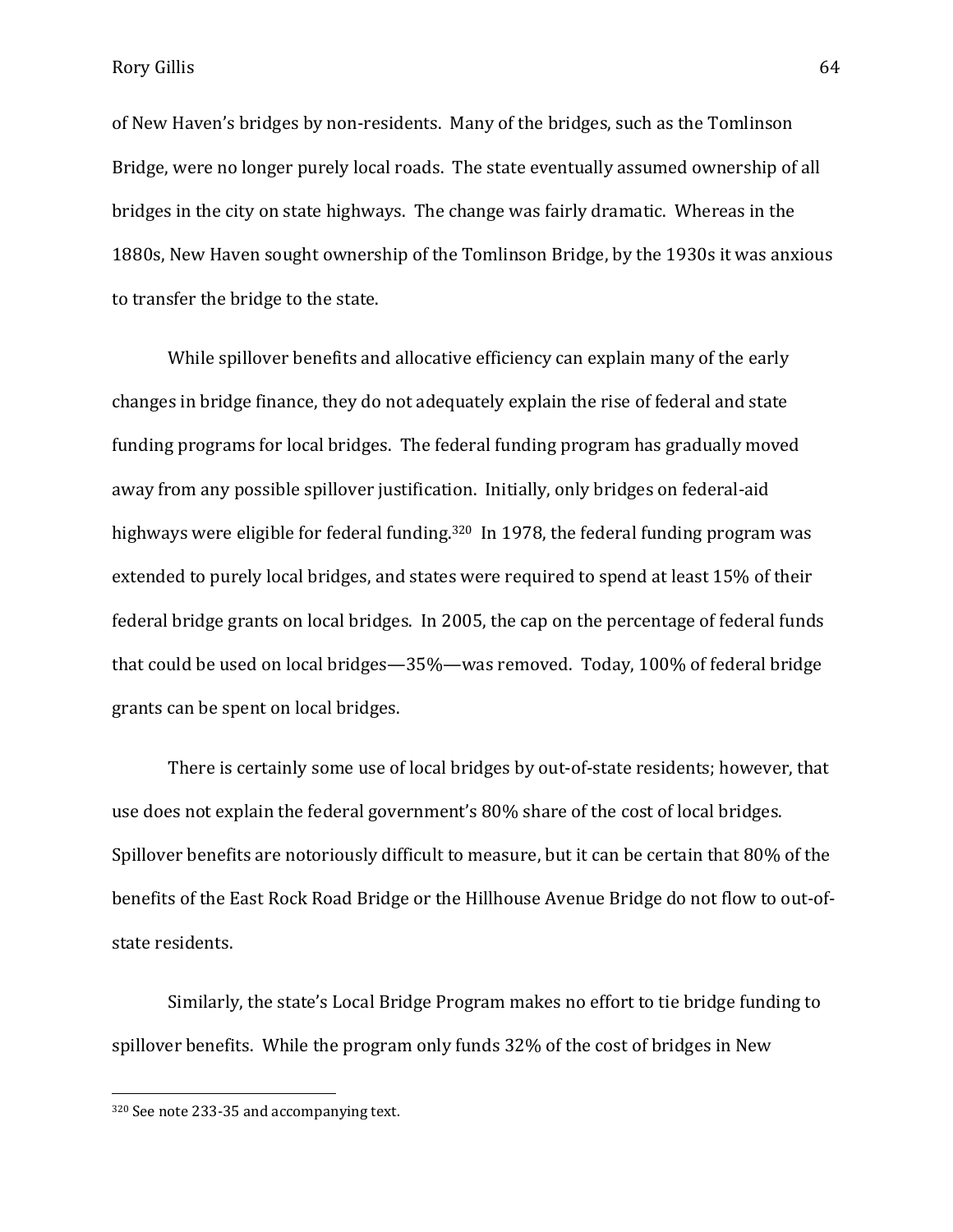Haven—a number that is plausibly an estimate of the value non-residents receive from the bridge—the program's funding formula is dependant on New Haven's grand list, not the importance of its bridges to out-of-town residents.

Two other observations make the lack of a relationship between state and federal grants and spillover benefits even clearer. First, it is the federal government, not the state, that has taken the lead role in funding municipal bridges. If there are large spillover benefits from New Haven's bridges, state residents, rather than out-of-state residents, are the likely beneficiaries. Second, the rise in funding for local bridges has followed the construction of two interstate highways through New Haven. These highways should divert a substantial portion of the inter-town and interstate traffic traveling through New Haven away from locally owned bridges. Similarly, the state's assumption of responsibility for state-owned highways should cover much of the non-resident traffic.

The disconnect between spillover benefits and intergovernmental grants in New Haven is unsurprising. Empirical studies by several economists and political scientists have found that spillover benefits do a poor job of explaining the pattern of federal and state grants.<sup>321</sup>

## **B. Equity**

 $\overline{a}$ 

Equity considerations partially explain the current federal and state funding regimes. Many expansions in federal and state aid for local bridges have followed bridge collapses that have raised concerns for public safety. The first federal bridge funding

<sup>321</sup> *See, e.g.*, Inman, *supra* note 17; Grossman, *supra note 17*; Robert Inman and Daniel L. Rubinfeld, *Rethinking Federalism*, 11 J. ECON. PERSP. 43 (1997).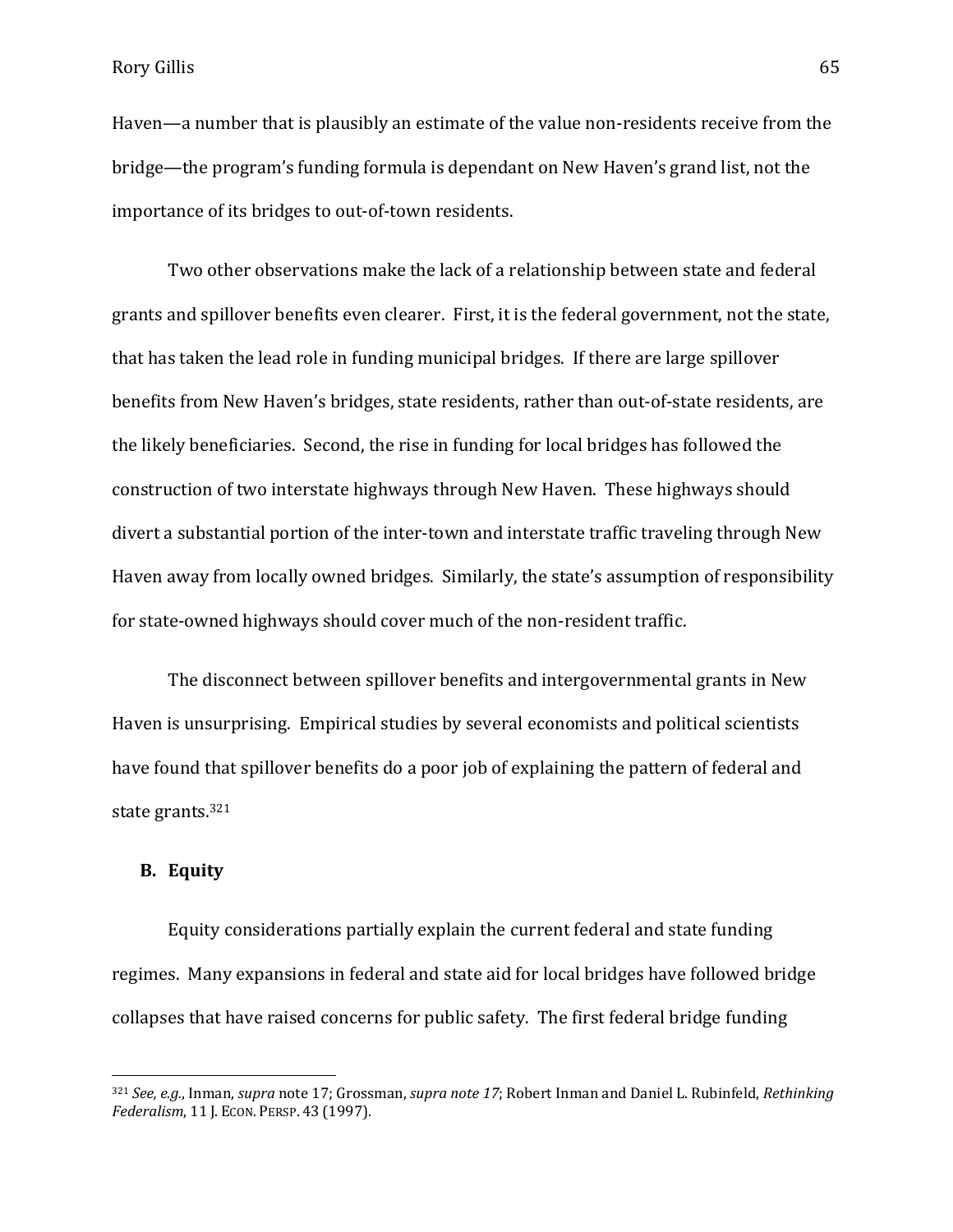Rory Gillis 66

 $\overline{a}$ 

program, the Special Bridge Replacement Program, was a response to the Silver Bridge collapse in 1967. The state's Local Bridge Program and the federal government's modifications to bridge training and inspection programs in the 1980s were responses to the Mianus River Bridge collapse in 1983. In recent years, the collapse of the I-35 Minnesota River Bridge in 2007 has triggered state and federal responses. Following the collapse of the bridge, Connecticut Government Jodi Rell increased funding for Connecticut's Local Bridge Program by 150%. Similarly, the federal House of Representatives passed a bill increasing federal aid for bridges by \$1 billion.

The growth in state and federal support for local bridges has also been triggered by broader concerns over the quality of local infrastructure. A 1983 book, *America in Ruins: The Decaying Infrastructure* created a national furor over the condition of the nation's infrastructure.322 Congress established the National Council on Public Works Investments in 1984 to examine infrastructure funding. The council recommended greater federal funding of local projects.<sup>323</sup>

The present state and federal bridge funding programs have clear equity-promoting features, especially in the case of the state. The state's Local Bridge Program has two equity-promoting elements. First, poorer municipalities are eligible to receive state reimbursement for a larger percentage of their costs. The scaled reimbursement rates are a nod to horizontal equity: poorer communities such as New Haven benefit more from the program than wealthier towns, like Greenwich. Second, the state program prioritizes grants for bridges in poor condition. This feature of the program promotes horizontal

<sup>322</sup> Bruce D. McDowell, *Federalism and America's Public Works*, 18 PUBLIUS 97, 97 (1988); David C. Nice, *Interstate and Intergovernmental Factors Affecting the Conditions of Rural Bridges*, 22 PUBLIUS 1 (1992). <sup>323</sup> *Id*.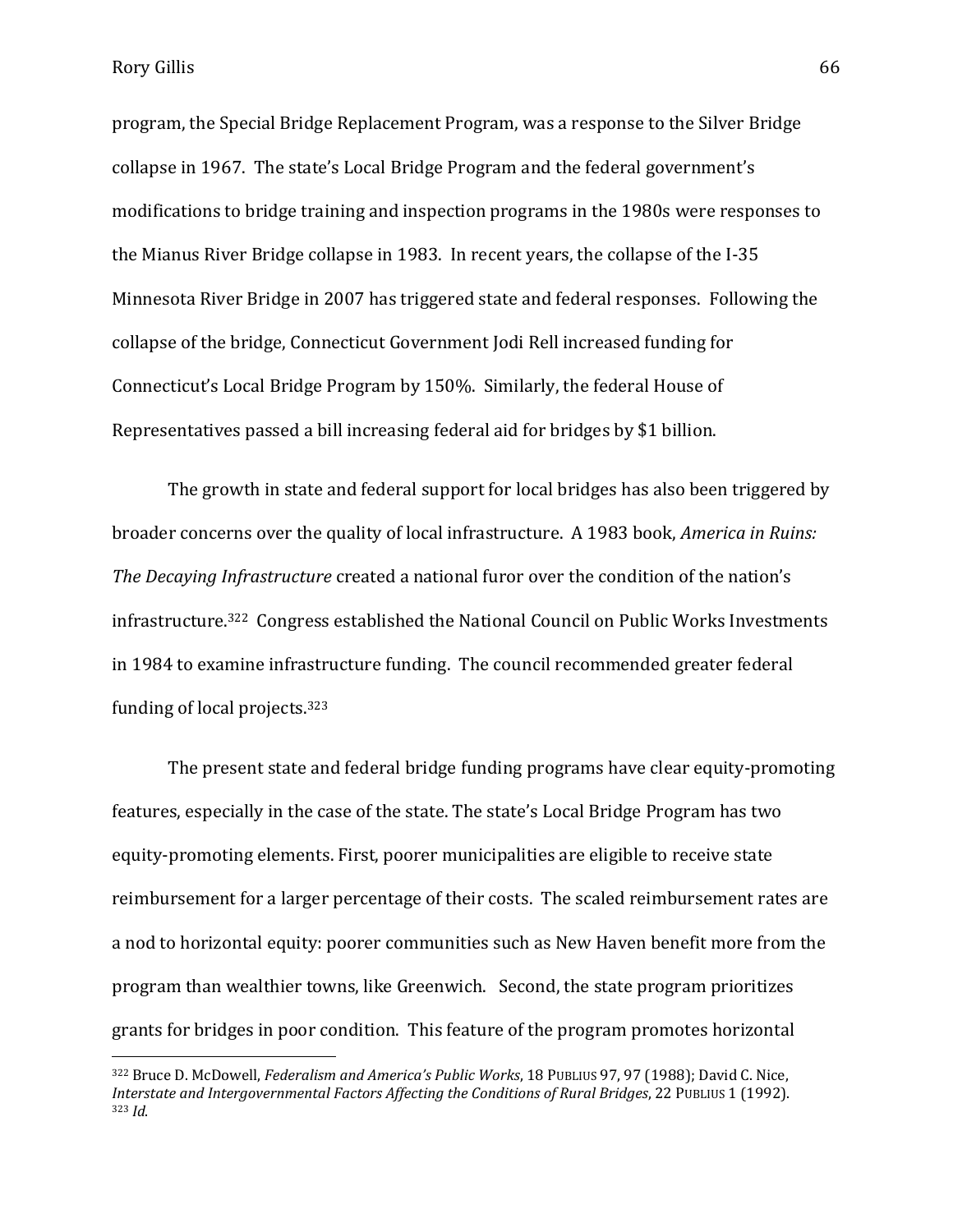Rory Gillis 67

equity in that poorer communities are more likely to have bridges in poor condition. It promotes vertical equity in that all towns, regardless of wealth, are eligible to participate. If the cost of financing bridges proves too great for all municipalities—revealing some degree of mismatch between tax powers and financial responsibilities—the program will help address the revenue-expenditure gap.

 Unlike the state program, the federal program does not award higher grants to poorer municipalities. All municipalities, from New Haven to New Canaan, are eligible to receive grants covering 80% of any bridge project. Like the state program, however, the federal program does make eligibility for replacement and rehabilitation funds contingent on the condition of the bridge.

The origins of the state and federal funding regimes and the features of the current funding programs reveal that equity has played a role in the expansion of state and federal support for local bridges. It is unlikely, however, that equity explains the entire story. First, as will be discussed below, bridge collapses and national bestsellers hand a powerful lobbying tool to municipal governments. High-profile events have likely exacerbated the pork-barrel tendencies of Congress.

Second, the state, and in particular, federal funding regimes do not fully track equity considerations. The regimes diverge from true equity-promoting regimes in three ways. First, most large-scale bridge projects are funded through earmarks, not the permanent funding programs. There is little evidence that Congress considers horizontal or vertical equities when approving project-specific funding. Approval of funding for New Haven's Church Street Bridge came after Mayor John DeStefano read a five-page statement in a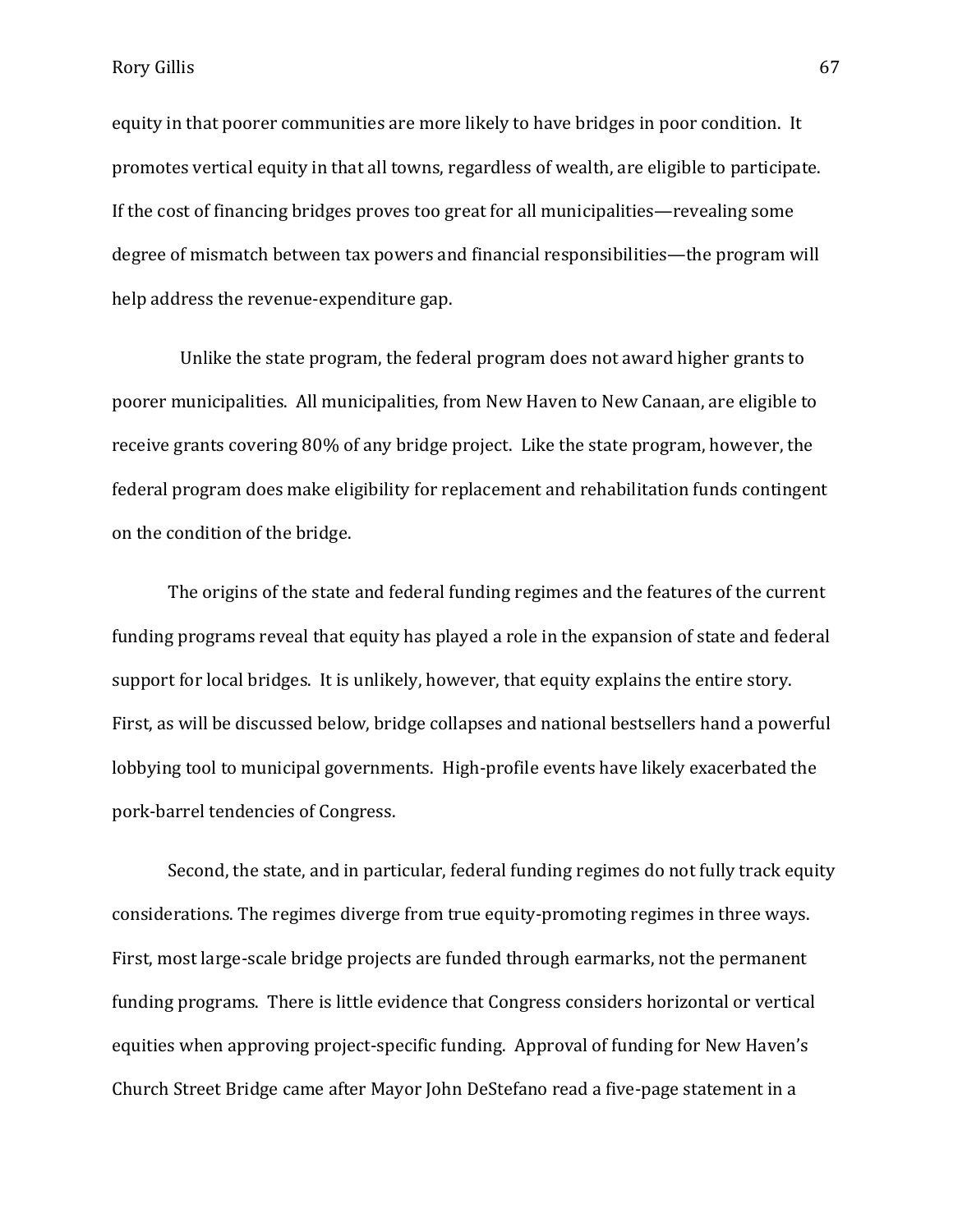Congressional hearing.324 No questions were asked and no debate ensued. It is hard to see any connection between an economic development project and the public safety concerns that make federal funding of bridges in poor cities compelling.

Second, the state and federal funding programs do not make eligibility for funding dependent on a municipality's inability to fund bridge work. Funding is tied to the condition of a bridge, but bridge condition is just a rough proxy for capacity to pay. A bridge may be in deficient condition because of a municipality's choices, rather than its resources. If equity were the sole objective of the funding programs, the funding would be more clearly tied to municipal fiscal capacity.

Third, two features of the federal funding undercut the equity rationale.<sup>325</sup> First, municipalities draw bridge funds from their state's pool of federal grants. The state pool is determined by bridge conditions across the state. A city with poor bridges located in a state where bridge conditions are generally good will have only a small pool of funds to draw upon. Second, a state does not have to spend its bridge funds on deficient bridges. The funds can be spent on systematic preventative maintenance, restoring historic bridges, or seismic retrofitting, among other uses. A state can also choose to direct its funds to municipalities that are not in financial distress. Similarly, it can choose to transfer up to 50% of its bridge funds to non-bridge uses.

# **C. Politics**

<sup>324</sup> *A 21st Century Transportation System: Reducing Gridlock, Tackling Climate Change, and Growing Connecticut's Economy*: *Hearing Before the S. Comm. on Banking, Housing and Urban Affairs,* 111 Cong. 5 (2009) <sup>325</sup> *See supra* Part VIa.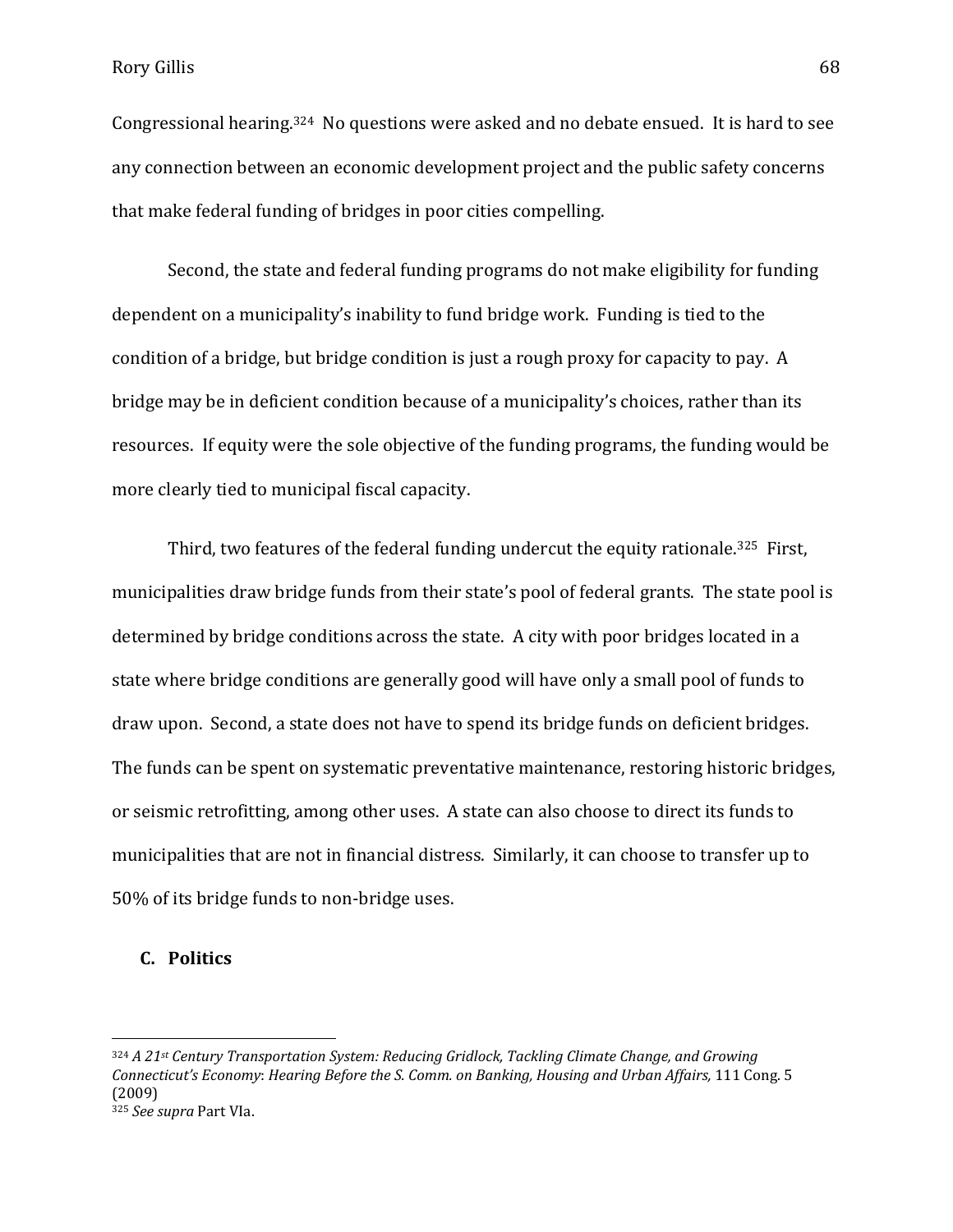The inadequacies of the efficiency and equity theories in explaining the current system of intergovernmental grants point to the importance of politics. Recent federal transportation appropriations bills, which have renewed the Highway Bridge Program and authorized earmarks, have been shaped by intense lobbying efforts by the municipal government lobby and representatives of the transportation and construction industry.<sup>326</sup> For example, the 1998 Transportation Equity Act for the 21st Century, which reauthorized the Highway Bridge Replacement and Rehabilitation Program, was greatly influenced by a coalition of the National League of Cities, the American Public Transportation Association (a leading industry lobby), the National Governor's Association, and Transportation Revenues Used Solely for Transportation (TRUST), itself a coalition of 750 business, farm, labor, and governmental organizations.<sup>327</sup> Broad coalitions supporting greater transportation infrastructure transfers are key players in the congressional appropriations process. There are few organized interests that actively oppose federal grants for transportation. Municipal leaders strengthen their lobbying position by invoking highprofile bridge disasters. Mayor John DeStefano, for example, invoked the Minnesota River Bridge collapse in calling for greater federal funding of several city bridges.<sup>328</sup>

Congressional legislators are susceptible to lobbying pressure. With 73 members, the House transportation subcommittee is among the largest in Congress because it offers members opportunities to direct funds to their home districts. <sup>329</sup> The subcommittee has

<sup>326</sup> Joseph R. Marbach and J. Wesley Leckrone, Intergovernmental Lobbying for the Passage of TEA-21, 32 Publius 45 (2002); Robert Jay Dilger, TEA-21L Transportation Policy, Pork Barrel Politics, and American Federalism, 28 Publius 49 (1998).

<sup>327</sup> Marbach, *supra* note 326, at 51.

<sup>328</sup> Press Release, City of New Haven, In the Wake of Minnesota Bridge Tragedy, New Haven Assess Progress on Bridge Repair Program (Aug. 17, 2007).

<sup>329</sup> Dilger, *supra* note 326, at 62.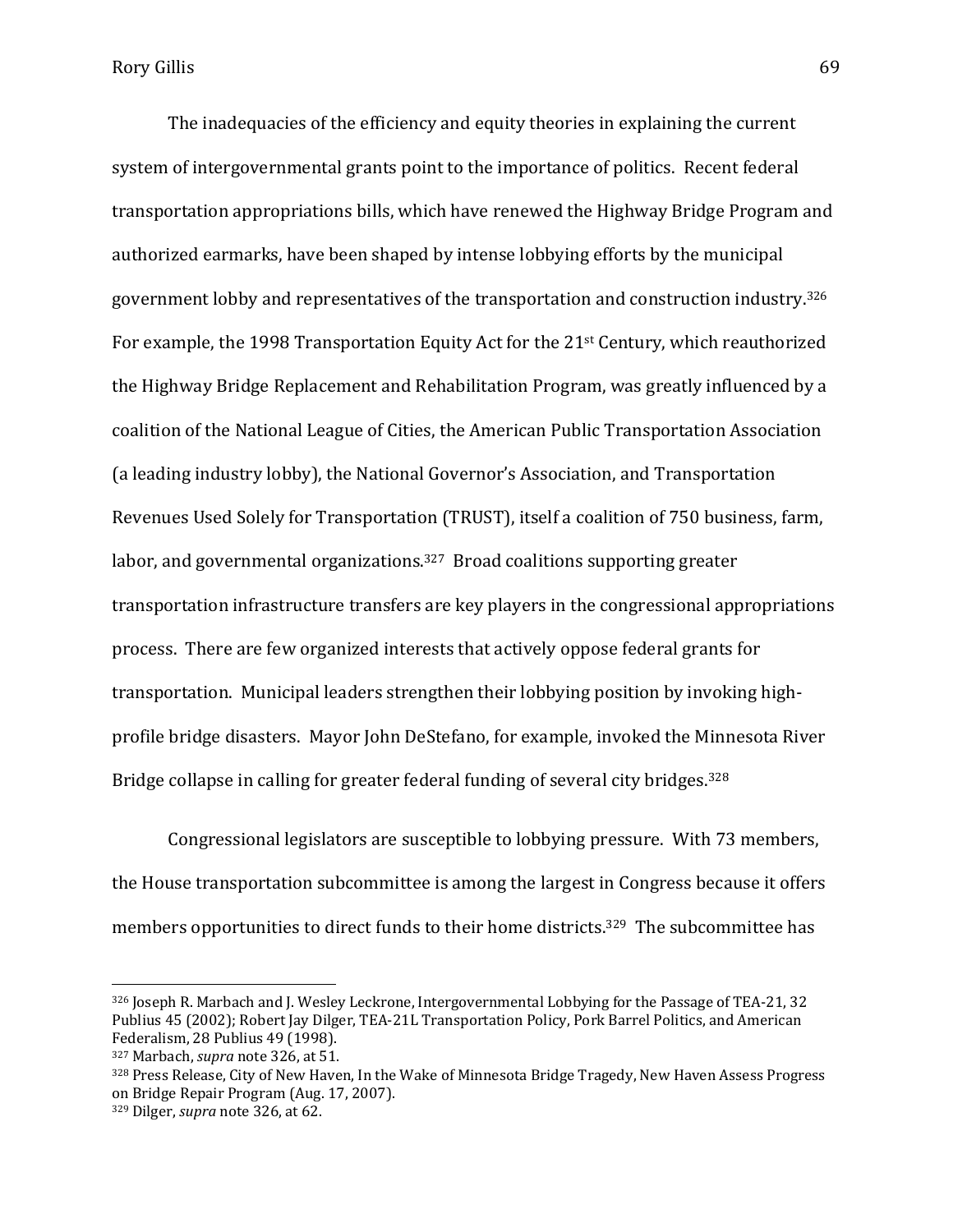been described as remarkably "non-partisan"—members support each others' projects in an informal system of quid pro quos.<sup>330</sup> When Rosa DeLauro directed \$2 million to the Ferry Street Bridge in 2004, for example, there was no congressional debate on the project's merits. Similarly, lobbying and pork barrel spending seems the only plausible explanation for why federal funds are routinely directed to projects like the \$2.5 million pedestrian bridge currently under construction on New Haven's Hillhouse Avenue.

## **VIII. Assessing the Merits of Federal and State Grants**

In this Part, I will raise three objections to the current funding pattern. State and federal grants 1) crowd-out city expenditures on bridges; 2) lead to allocative inefficiency by encouraging excessive spending on bridges; and 3) weaken political accountability in the New Haven. I will then propose four modifications to the current state and federal funding regime.

#### **A. Crowd-out of Local Expenditures**

The strongest argument in favor of the current grant system is that it enables New Haven to replace and rehabilitate bridges that would otherwise be closed. The Mill and Quinnipiac Rivers intersect many of the city's major arteries. Residents and businesses choose where to live and work, in part, in reliance on the continued operation of key city bridges. The closure of these bridges disconnects neighborhoods, disrupts traffic, and harms business. There is a strong economic case for replacing and rehabilitating bridges a quickly as possible.

<sup>330</sup> Marbach, *supra* note 326, at 47.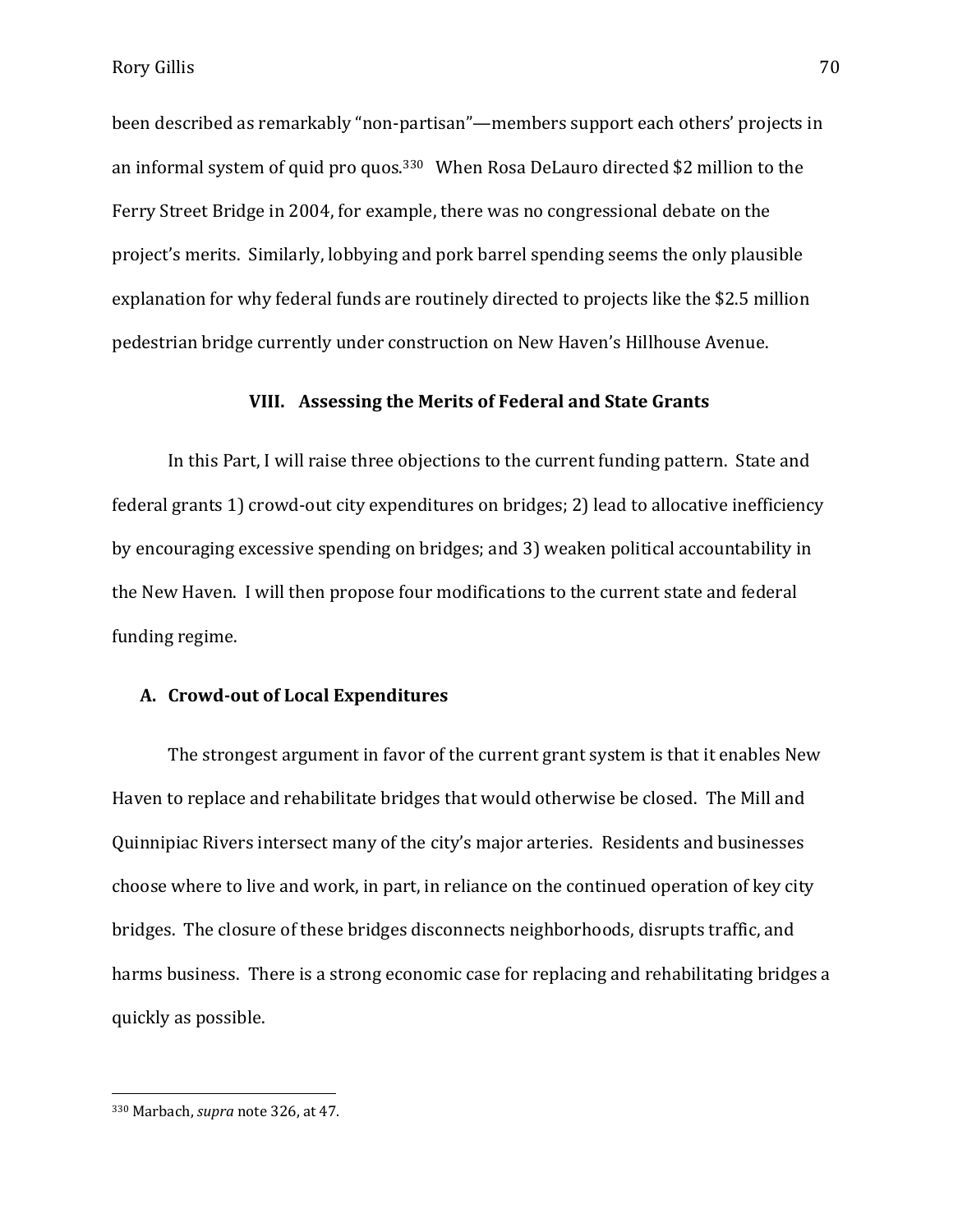$\overline{a}$ 

The lengthy delays in replacing the Grand Avenue, Chapel Street, and Ferry Street Bridges suggest, on face, that federal and state funds are essential to major bridge projects in the city. The Grand Avenue Bridge had been delayed 13 years by the time the city started construction with state and federal funds in 1982; the Chapel Street Bridge had been delayed 20 years by the time of its construction in 1987; and the Ferry Street Bridge was closed for four years before the city began construction in 2006. It is possible that the city would have would have been unable to replace any of the bridges in the absence of state and federal funds.

It is difficult to distinguish, however, between economic need and strategic behavior. New Haven's decisions to seemingly endlessly delay the replacement of the Grand Avenue, Chapel Street, and Ferry Street Bridges were made with the knowledge that state and federal funds would eventually be available. New Haven may delay its own bridge expenditures in anticipation of future bridge grants. In particular, as economist Roger Faith has argued, the existence of federal grants awarded based on "need" encourages municipalities to compete for grants by becoming relatively more "needy". <sup>331</sup> In the context of New Haven's bridges, this matters in two ways. First, New Haven has an incentive to irrevocably commit funds to other expenditures, so that when an important bridge closes it can accurately claim that it cannot afford to replace or rehabilitate the bridge.332 Overspending on union contracts, for example, is more likely if the city knows the federal and state government will pick up any resulting shortfalls in other funding areas.

<sup>331</sup> Roger L. Faith, *Local Fiscal Crises and Intergovernmental Grants*, 34 PUB. CHOICE 316, 318 (1979). <sup>332</sup> *Id*. at 325.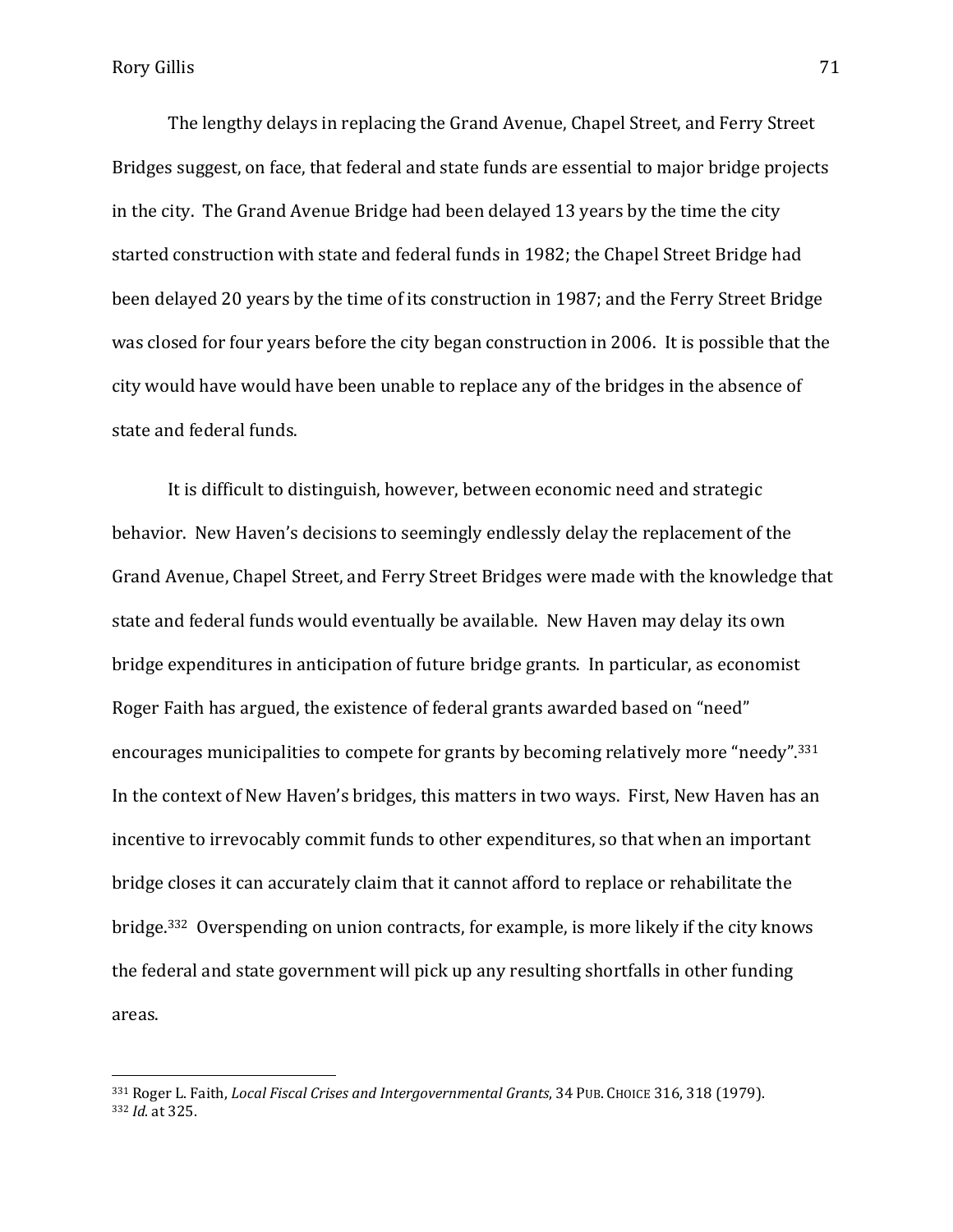l

Second, the system of federal and states grants discourages the city from properly maintaining its bridges. The Government Accountability Office has criticized the federal Highway Bridge Program for creating incentives for municipalities to allow bridges to deteriorate.333 It is highly unlikely that New Haven would have essentially abandoned bridge maintenance in the 1980s if it believed it would be financially responsible for replacing the bridges. Similarly, it is unlikely the managerial competency of the city's Engineering and Public Works Department would have declined to the extent evident in the reconstruction of the Chapel Street Bridge if the city had not felt that the state and federal government would pick up the tab. Indeed, the state now manages the construction of important local bridges, such as the Ferry Street Bridge replacement in 2006. Whereas the city once funded and managed the construction of all its bridges, it now does neither. The decline hints at the municipal version of learned helplessness.

Two facts support skepticism regarding New Haven's inability to fund its bridges. First, the interest rate the city pays on its bonds, 4.32%, is within the range of interest rates it paid between 1870 and 1930. <sup>334</sup> Interest rates during its bridge-building boom ranged from 3-4.5%. Second, New Haven's debt is not historically high. The city has \$526 milllion in bonded debt, which is only 37% of the maximum debt it is permitted by the state to issue.335 This is a similar ratio to the 1930s, when New Haven funded its own bridges. The similarities raise the possibility that New Haven's response to state and federal grants

<sup>333</sup> GOVERNMENT ACCOUNTABILITY OFFICE, HIGHWAY BRIDGE PROGRAM: CLEARER GOALS AND PERFORMANCE MEASURES NEEDED FOR A MORE FOCUSED AND SUSTAINABLE PROGRAM 20 (2008).

<sup>334</sup> Press Release, City of New Haven, City's Credit Rating Remains High While Successfully Marketing \$45 Million in Bonds (March 18, 2008).

<sup>335</sup> CITY OF NEW HAVEN, MAYOR'S PROPOSED FISCAL YEAR 2010-2011 BUDGET AT 2-49 (2010).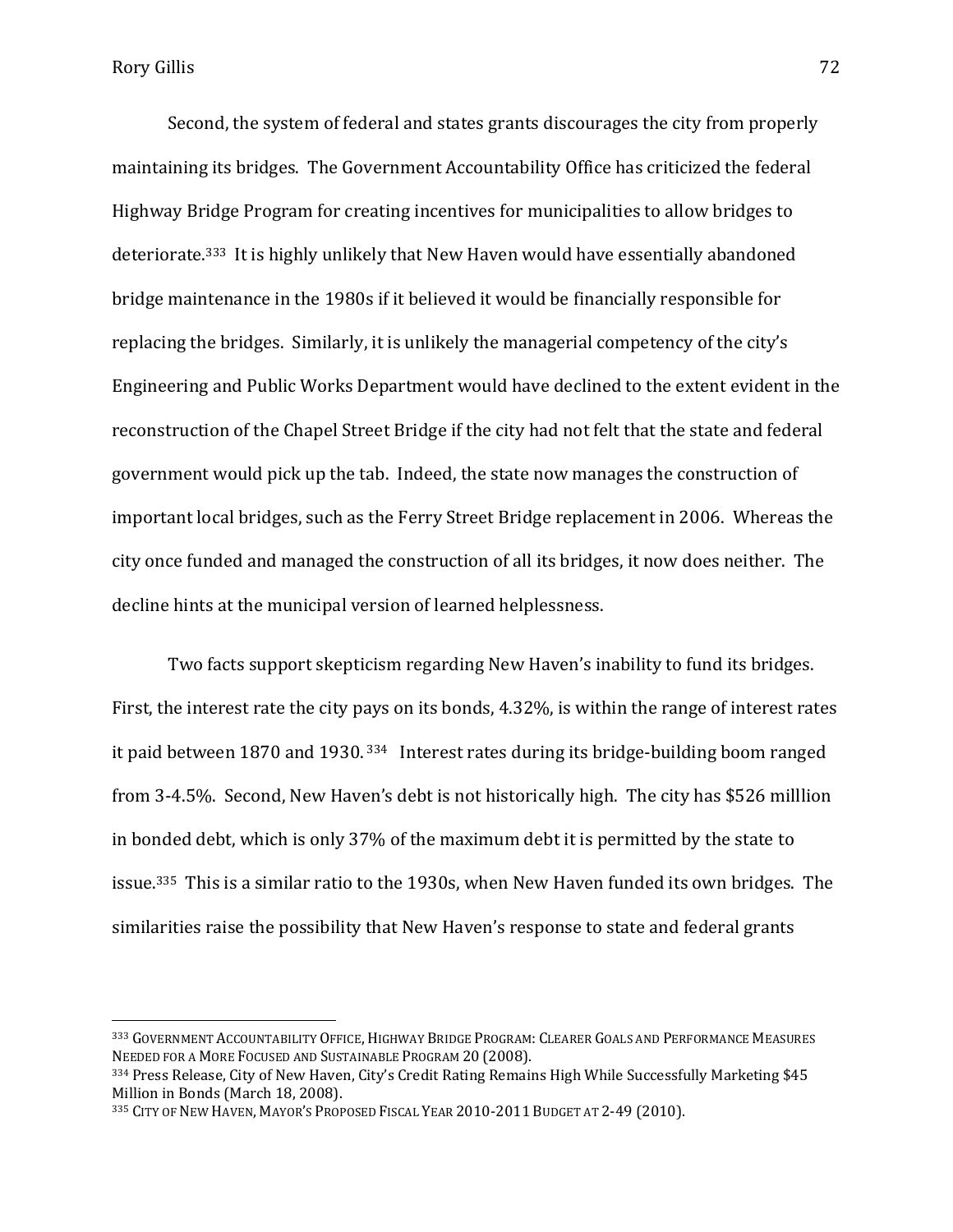Rory Gillis 73

today is exactly as it was in 1938. When the PWA awarded the city a grant for the Ferry Street Bridge, the city merely reduced its planned bond issue by the amount of the grant.

## **B. Allocative Inefficiency**

Grants can lead to allocative inefficiency by encouraging excessive spending on certain bridge projects. When a city is responsible for fully funding its own bridges, it is unlikely to fund a project for which the costs exceed the benefits. As Oates has observed. "[capital] markets, through the determination of credit ratings and other forms of monitoring fiscal performance, create an environment in which the fiscal authorities must behave in responsible ways. These markets, by creating a hard budget constraint in terms of debt finance, have imposed a very useful discipline on decentralized fiscal behavior." <sup>336</sup> When a bridge project is financed by the state and federal governments, however, the project is worth pursuing, from the city's perspective, as long as the project benefits exceed the city's costs. As Inman has argued, "since each district pays only a small fraction of its own project's costs, the incentive is to prefer a much larger project than if the district were responsible for the full marginal costs of the added project spending".<sup>337</sup>

It is highly unlikely that New Haven would have constructed a \$2.5 million pedestrian bridge on Hillhouse Avenue if it were responsible for covering the full cost. Similarly, the city would not have spent \$32 million of its own money to construct a Church Street Bridge with only generalized and undetermined economic benefits. Even the first bridge proposed by the city during the era of federal grants—the Grand Avenue Bridge in 1977—shows signs of excessive spending. It is unlikely the city would have proposed an

 $\overline{a}$ 

<sup>336</sup> Oates, *supra* note 15, at 1129.

<sup>337</sup> Inman, *supra* note 17.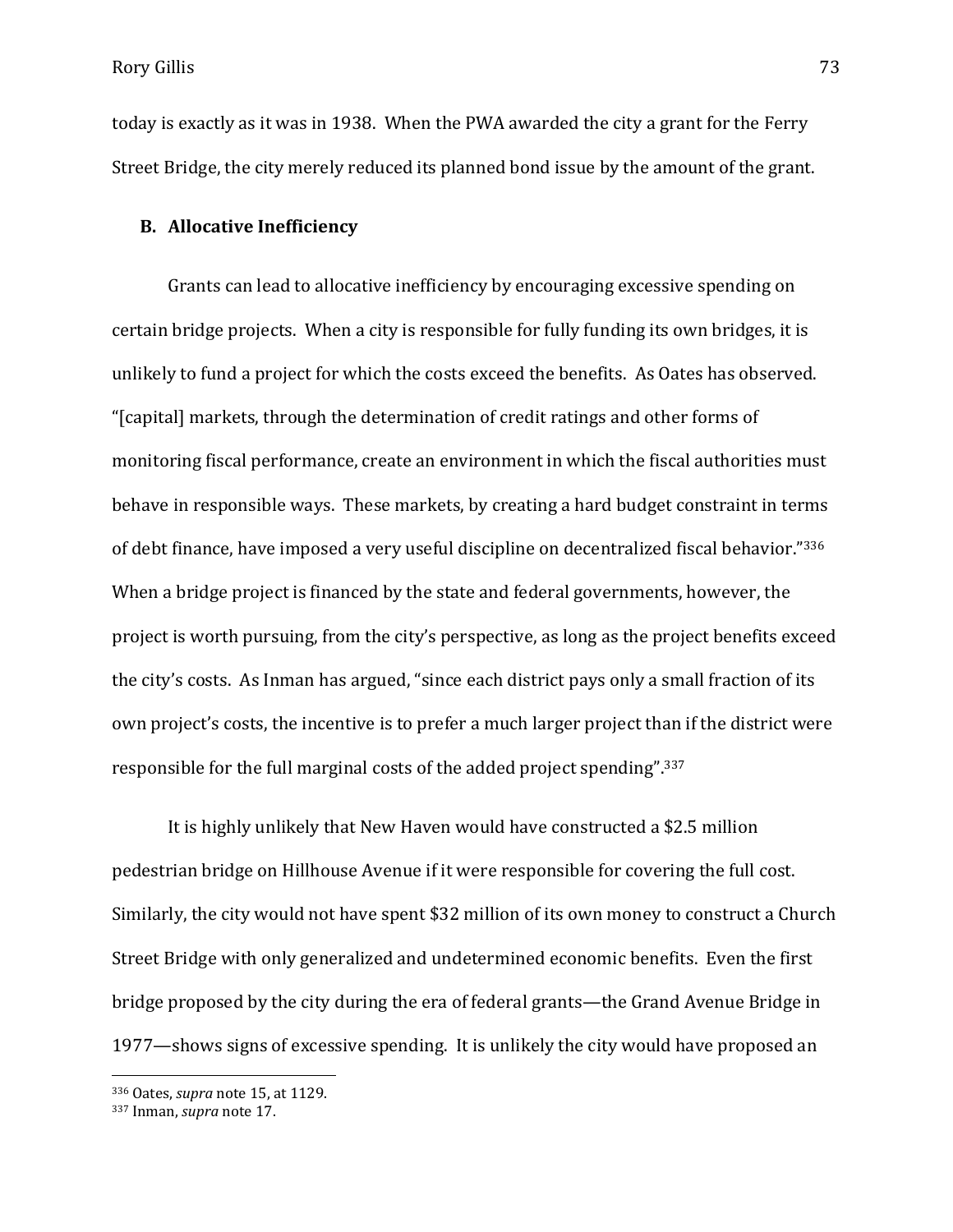\$11 million dollar bridge in the absence of federal grants when there were more popular alternatives that cost less than half that.

The problem with wasteful spending is most pronounced with respect to bridges aimed at economic development. State and federal employees can somewhat control excessive spending on replacement bridges by ensuring that industry-standard designs and construction materials are used. Bridges in new locations and expansions of existing bridges, however, pose greater problems. It is hard for anyone to determine whether the economic benefits of the Church Street Bridge will exceed its \$32 million cost. It is particular difficult for the federal and state governments, who know less about the project than the city, to make the determination. The best way to ensure that the project is financially justified is to require the party that benefits from it—New Haven—to fund it. If the city is confident the bridge will generate sufficient returns to pay off the bonds used to fund it, the city should proceed. If it is not sufficiently confident to do so, then there is a reliable signal that no level of government should.

The current funding scheme is in some respects the opposite of the funding scheme that existed in 1894. When the federal War Department ordered New Haven to replace the Grand Avenue Bridge, it did so to promote navigation and commerce in the area. The fact that the party deciding to proceed with the bridge (the War Department) was different from the party funding the bridge (New Haven) indicates that the commercial case for the bridge was likely weak. If the commercial benefits were apparent, New Haven would likely have decided to proceed on its own.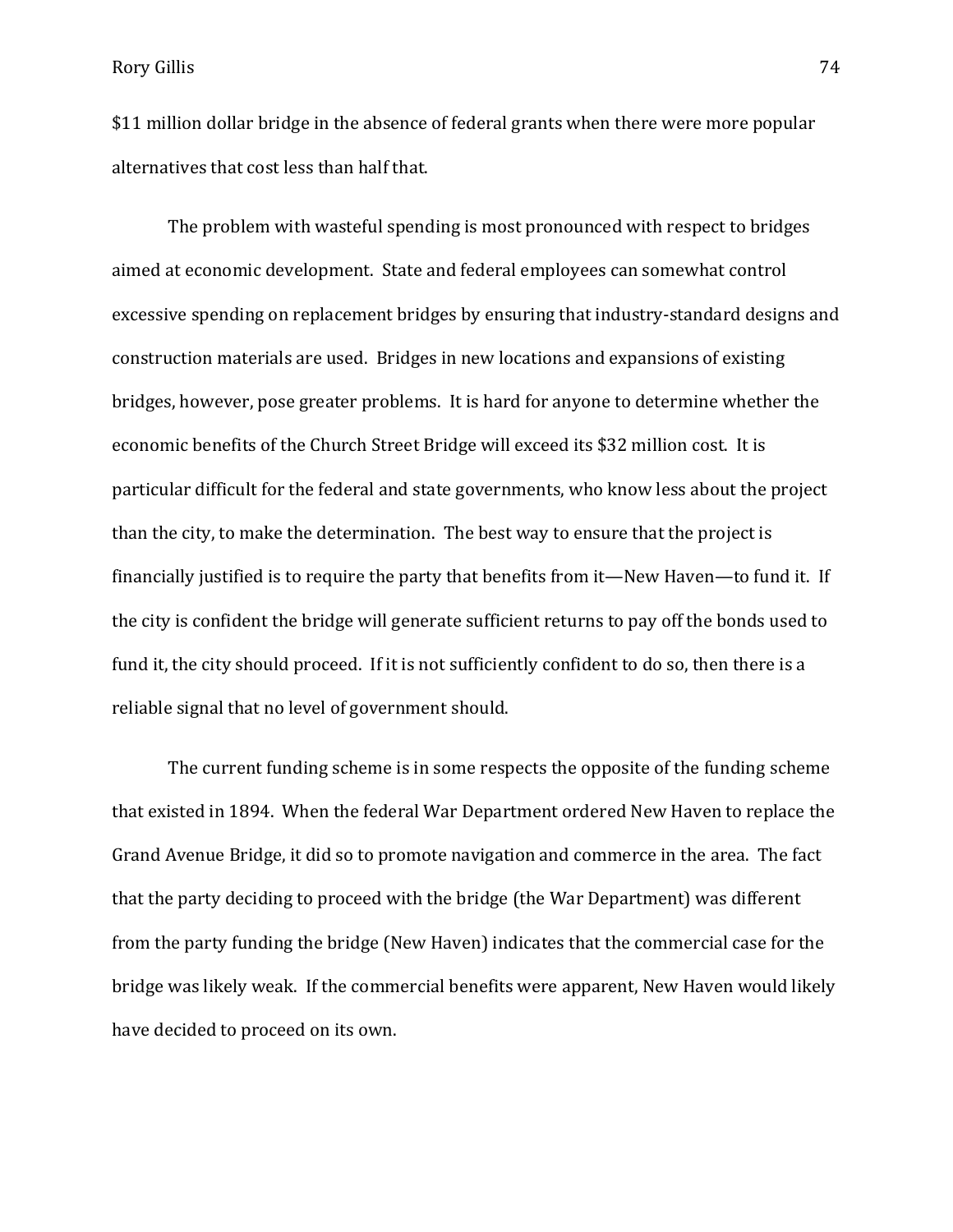Rory Gillis 75

## **C. Political Accountability**

There is widespread dissatisfaction in New Haven with the condition of the city's bridges.338 Bridge closures are frequent and often last for years. It is unclear, however, whom voters should blame. The city attributes the long delays to its own financial constraints and the lengthy process of soliciting state and federal funds. Yet, the state and federal governments lack employees with direct responsibilities for the city's bridges to whom local voters can turn.

 If, as I have argued above, the city's bridge policies are at least partially strategic, then the city could be blamed for the costs imposed by its decisions to allow bridges to deteriorate and to delay their replacement until federal funds are available. Yet any mayor who used city funds today to finance the construction of a bridge would quickly face criticism from opponents that he was unnecessarily wasting the city's money. For example, when the city funded repairs to the Grand Avenue Bridge over the Quinnipiac River in 1943, the mayor was criticized for not having pursued PWA funding.339 Expectations of federal and state funding can quickly become entrenched.

A second harm posed to the political process by the current grants system is that it is the state and federal governments that decide which municipal projects proceed. The projects for which the city receives funding may not be the projects it most values. There may be value in having prioritization decisions made through the local political process rather than the grant application process.

 $\overline{a}$ 

<sup>338</sup> Melissa Bailey, *Ferry Street Bridge to Reopen, At Last*, NEW HAVEN IND., July 9, 2008; Joseph T. Brady, *Chapel St. Bridge Reopens—Seriously!* NEW HAVEN REG., Dec. 15, 1992.

<sup>339</sup> CITY OF NEW HAVEN, JOURNAL OF THE BOARD OF ALDERMAN, 1943.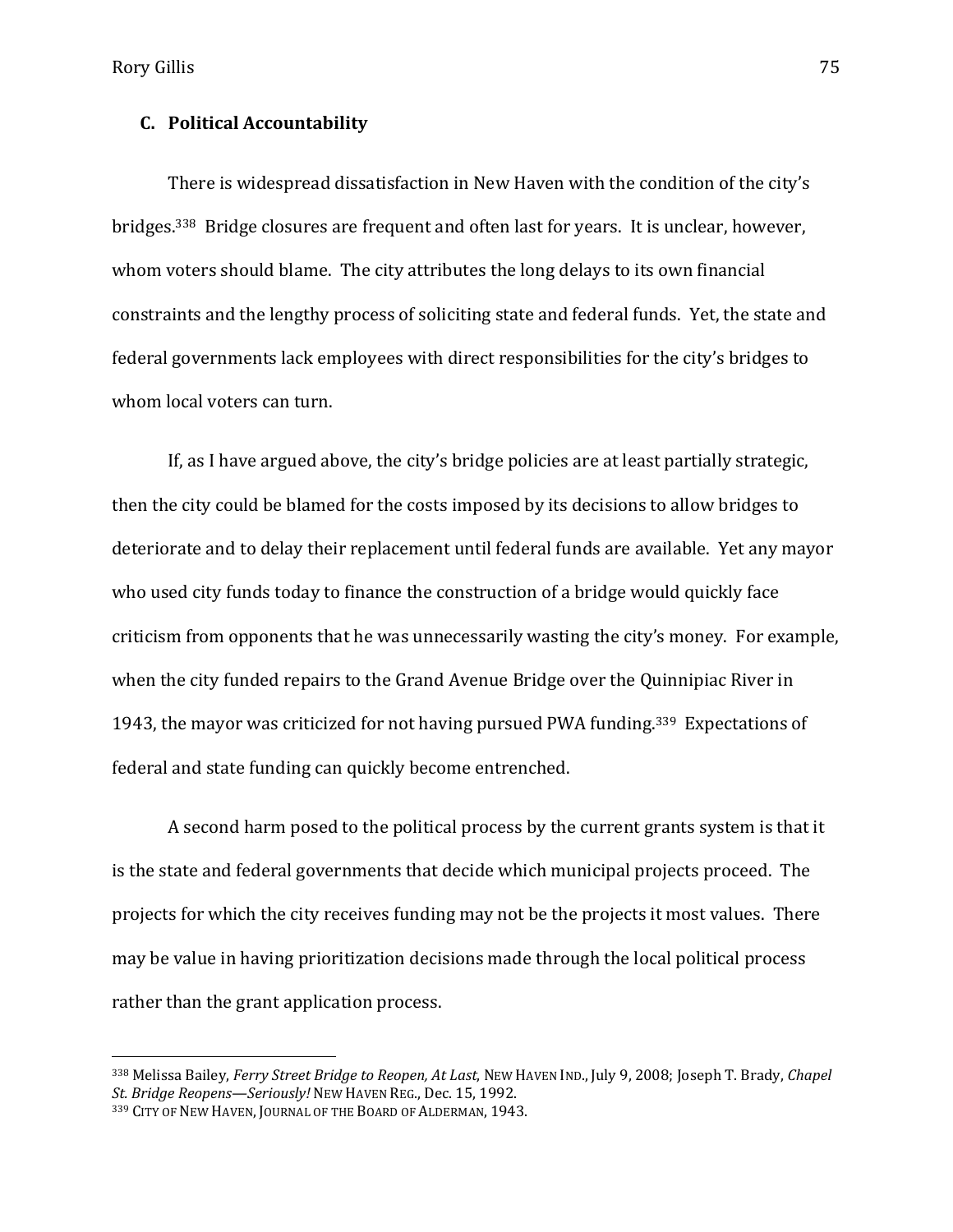Rory Gillis 76

## **D. Recommendations**

While the problems with the grant system are complex, four changes could be made to reduce crowding-out, allocative inefficiencies, and damage to the local political process. I will present them in order of most, to least, politically feasible.

First, bridge grants should be used to replace or rehabilitate existing bridges, instead of for the construction of bridges in new locations, like the Church Street Bridge. State and federal officials can exercise some control over the costs of replacing or rehabilitating existing bridges by ensuring that industry-standard designs and materials are used. It is harder for state and federal officials to assess the costs and benefits of bridges in new locations, since bridges in new locations are usually sought for economic development, not public safety. The likelihood of wasteful spending is lower when funds are targeted at public safety, rather than economic development.

Second, the federal Highway Bridge Program should consider the tax capacity of municipalities in determining its grant awards. The current system, which focuses exclusively on bridge quality, encourages municipalities to allow their bridges to deteriorate. Placing the emphasis on tax-capacity directs funds toward cities with poor bridges due to legitimate financial restraints, rather than strategic choices.

Third, the state government, rather than the federal government, should take the lead role in funding local bridge replacement and rehabilitation. The state captures most of the spillover benefits from local bridges. It is also more likely than the federal government to be held to account by voters for its decisions to fund or not fund bridges. State involvement enhances political accountability.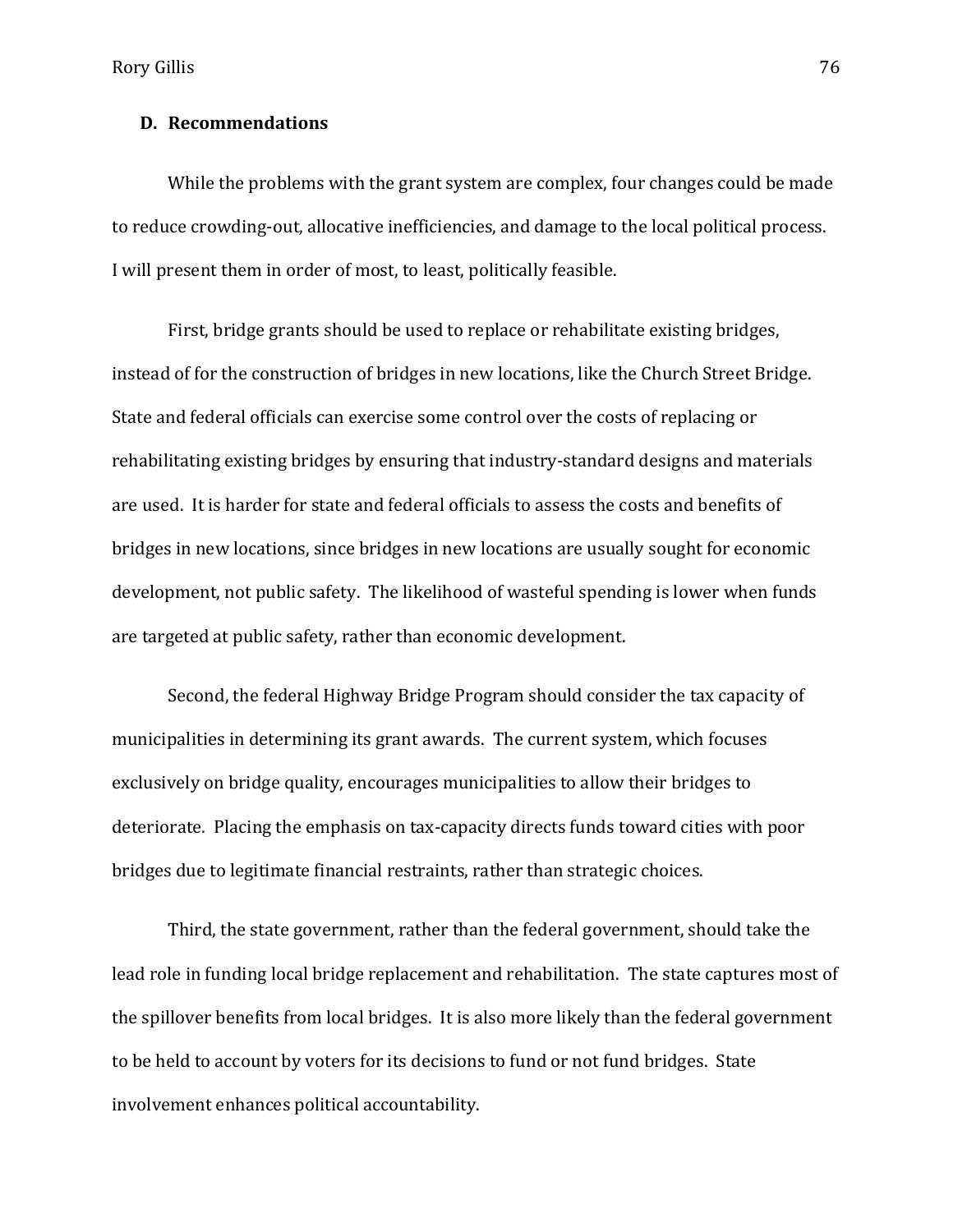Fourth, grants should be awarded through formula-based funding programs, rather than earmarks. Earmarks are often the product of political calculations, not reasoned consideration of the public interest. The use of formula-based funding programs increases the likelihood that projects are selected on the basis of welfare increasing principles.